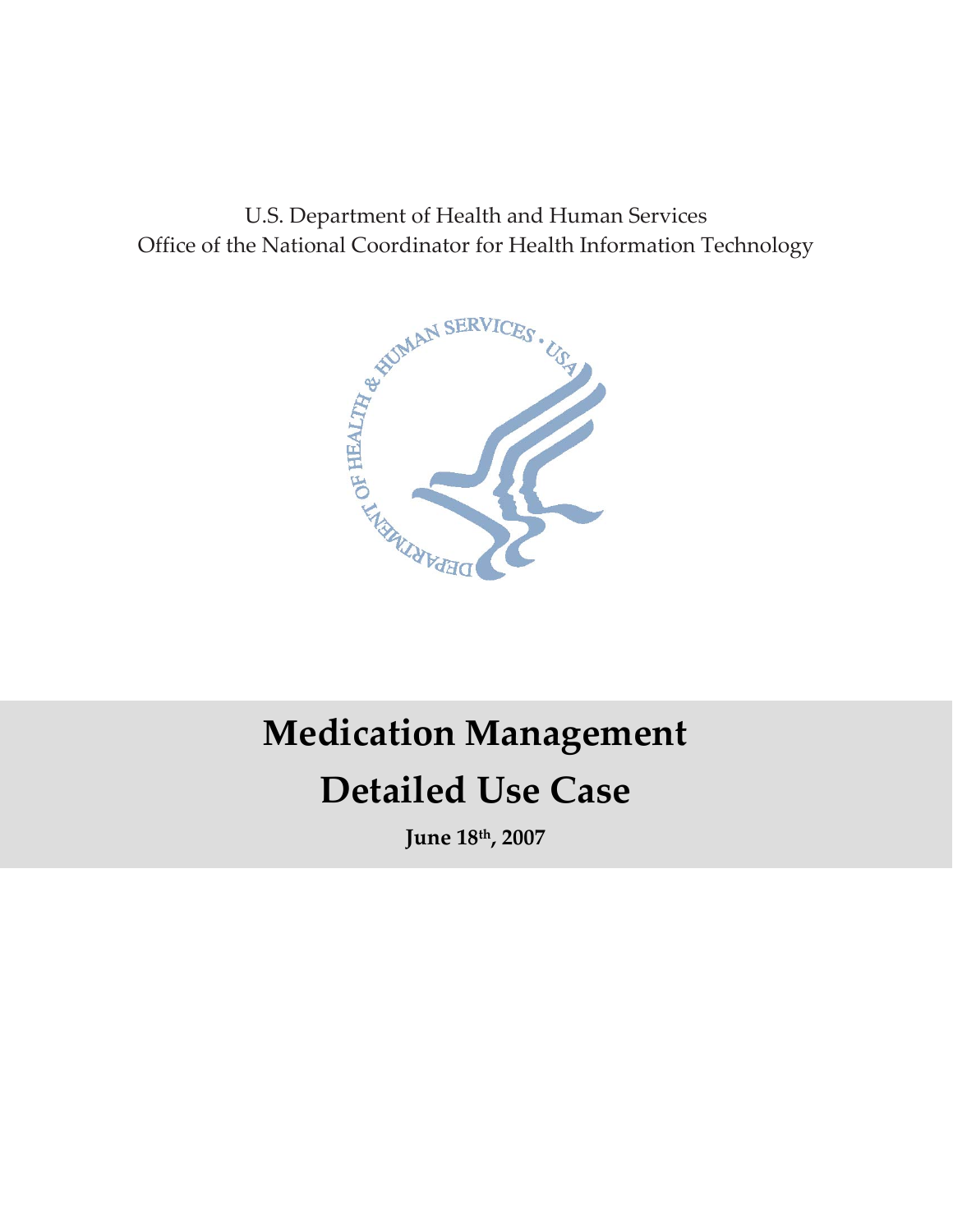

# **Table of Contents**

| 2.0 |  |
|-----|--|
| 3.0 |  |
| 4.0 |  |
| 5.0 |  |
|     |  |
|     |  |
| 6.0 |  |
| 7.0 |  |
| 8.0 |  |
|     |  |
|     |  |
|     |  |
|     |  |
|     |  |
|     |  |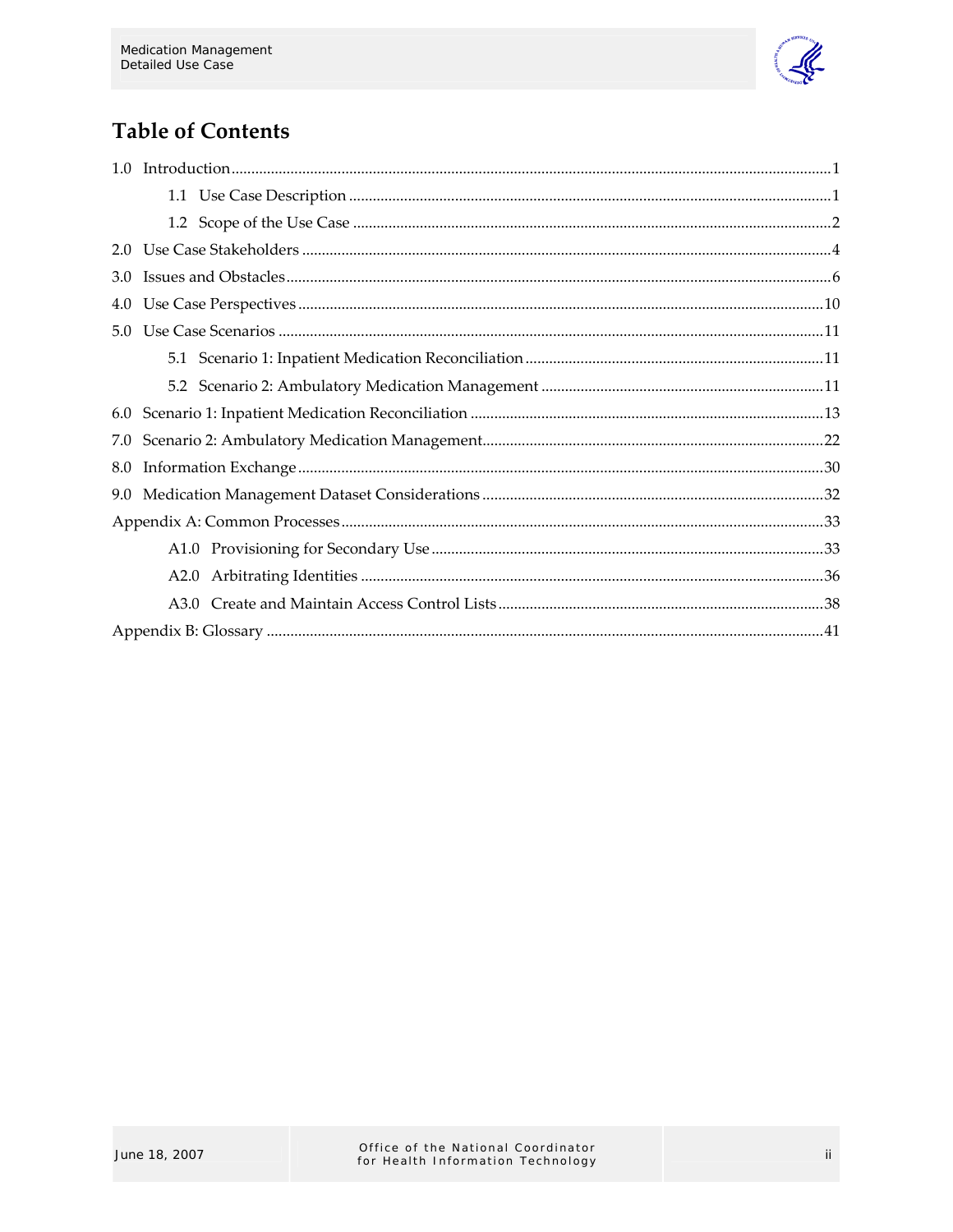

# **List of Figures**

| Figure 6-3. Inpatient Medication Reconciliation, Clinician Perspective Events and Actions Table14   |  |
|-----------------------------------------------------------------------------------------------------|--|
| Figure 6-4. Inpatient Medication Reconciliation, Pharmacist Perspective Events and Actions Table 20 |  |
| Figure 6-5. Inpatient Medication Reconciliation, Consumer Perspective Events and Actions Table 20   |  |
|                                                                                                     |  |
|                                                                                                     |  |
| Figure 7-3. Ambulatory Medication Management, Clinician Perspective Events and Actions Table 23     |  |
| Figure 7-4. Ambulatory Medication Management, Pharmacist Perspective Events and Actions Table  27   |  |
| Figure 7-5. Ambulatory Medication Management, Consumer Perspective Events and Actions Table 28      |  |
|                                                                                                     |  |
|                                                                                                     |  |
|                                                                                                     |  |
|                                                                                                     |  |
|                                                                                                     |  |
|                                                                                                     |  |
| Figure A3-2. Create and Maintain Access Control Lists Scenario Data Flows Table 39                  |  |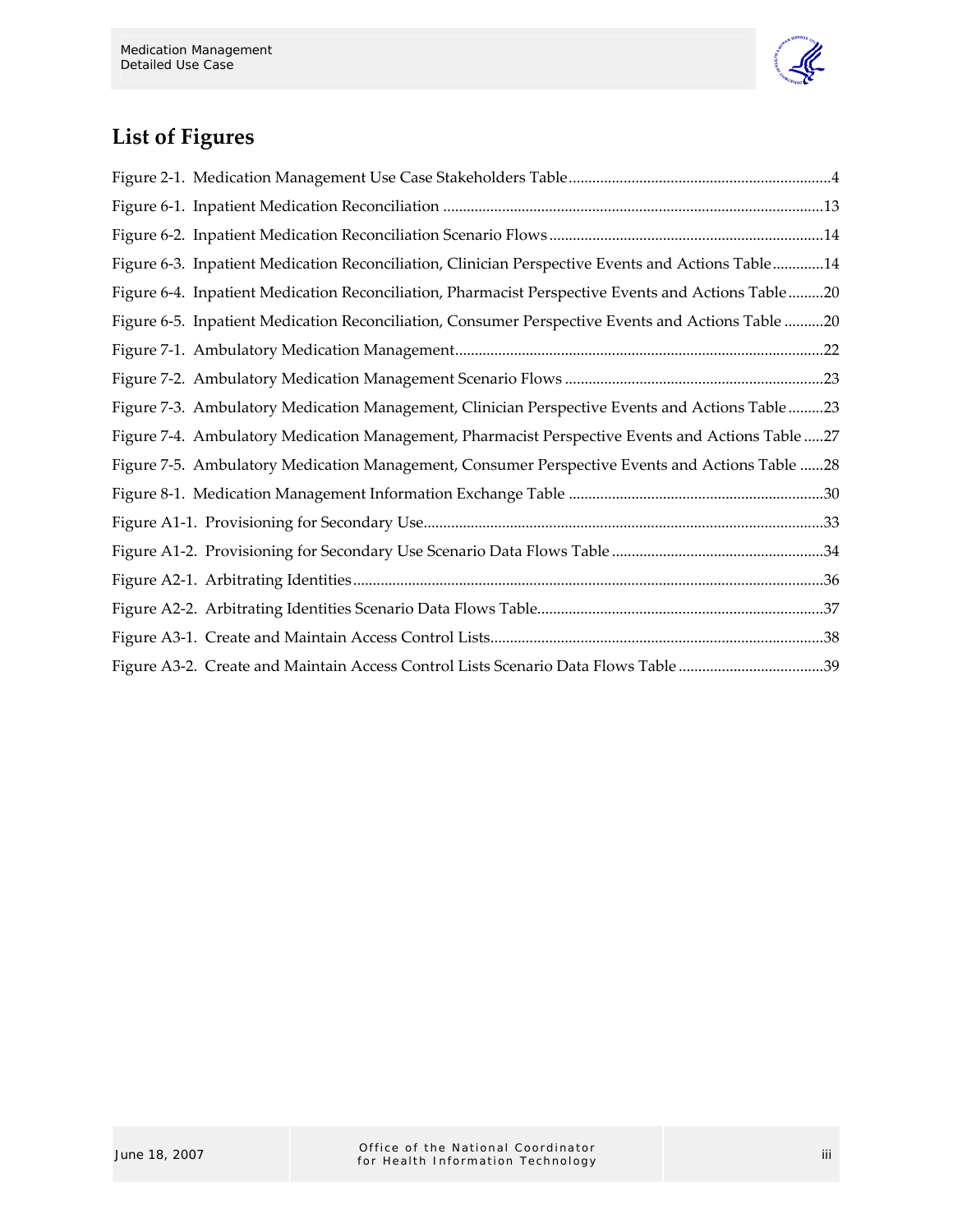

# **1.0 Introduction**

# **1.1 Use Case Description**

In January 2007, the American Health Information Community (AHIC) approved a recommendation to develop a use case addressing medication management. Intended to facilitate access to necessary medication and allergy information for both providers and consumers when healthcare is sought and delivered, the Medication Management Use Case has the potential to improve medication management through increased information exchange. In specific terms:

- Clinicians will be better supported if more complete information and real-time feedback concerning potential contraindications such as drug-drug and drug-allergy interactions are available;
- **Patients will have better access to information about the medications they are taking** and will have more involvement in their healthcare; and
- In addition to health benefits, medication management will be better supported when clinicians have more information available about prescription benefits, effective electronic exchange supports the prescribing process, and consumers can request prescription renewals and refills online.

The Medication Management Use Case describes the information flows, issues, and system capabilities that apply to the multiple organizations participating in medication management. This use case was developed to support the many stakeholders who are active in the development and implementation of electronic health records and health information exchange including those engaged in activities related to standards, interoperability, harmonization, architecture, policy development, and certification.

This use case has been developed by the Office of the National Coordinator for Health Information Technology (ONC) with opportunities for review and feedback by interested stakeholders within both the private and public sectors. To facilitate this process, the use case will be developed in two stages:

- The **Prototype Use Case**, which describes the flows of the use case at a high level and facilitates initial discussion with stakeholders; and
- The **Detailed Use Case**, which documents all of the events and actions within the use case at a detailed level.

This document is the Detailed Use Case.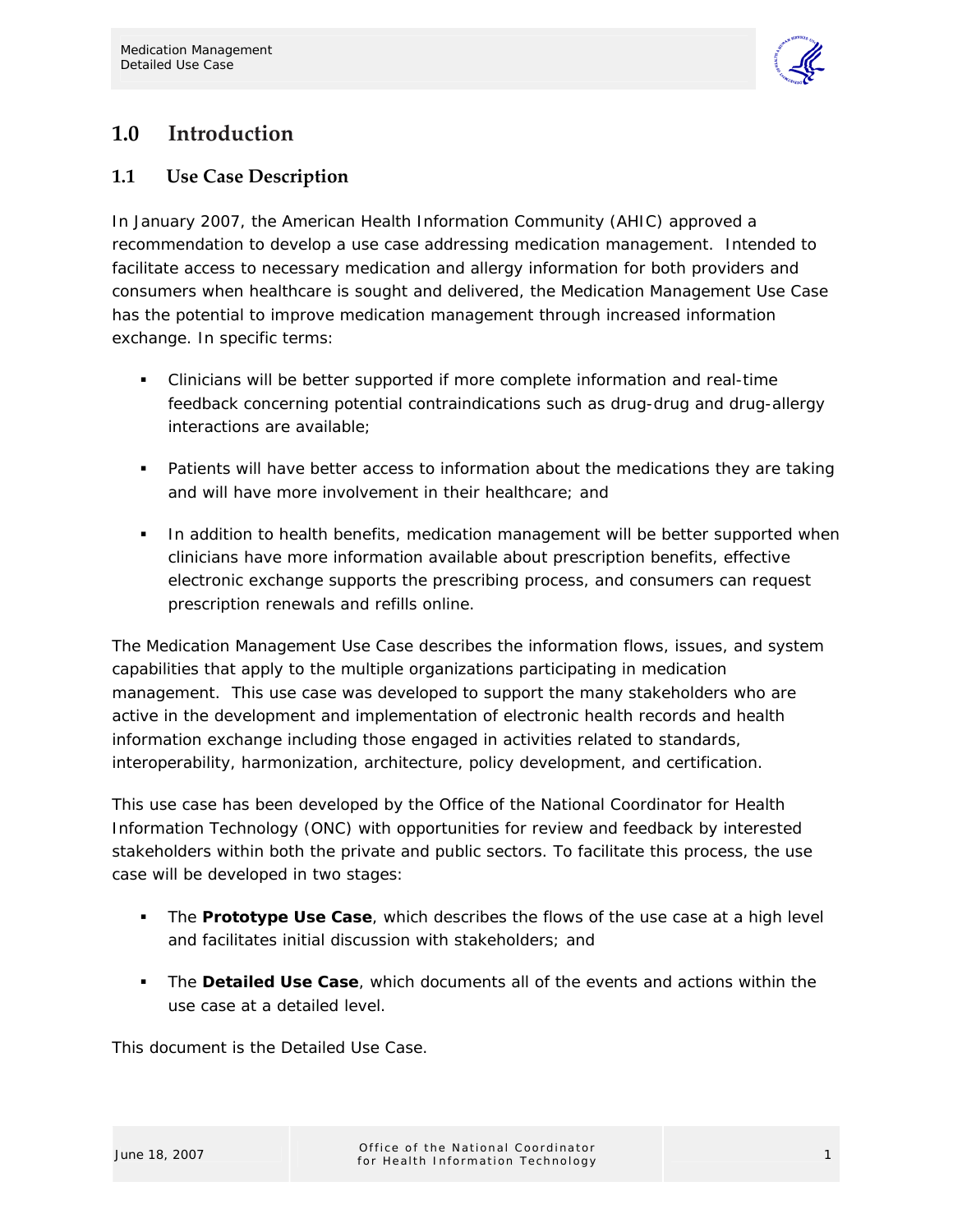

# **1.2 Scope of the Use Case**

One of the goals of the AHIC is improving medication management to promote patient safety and support relevant aspects of the medication management cycle with better interoperability and efficiency. To support this, the Medication Management Use Case focuses on patient medication and allergies information exchange, and the sharing of that information between consumers, clinicians (in multiple sites and settings of care), pharmacists, and organizations that provide health insurance and provide pharmacy benefits.

This use case describes medication management in two settings. First, the inpatient setting includes medication reconciliation and ordering along with other supporting interactions in the hospital. Second, the ambulatory setting addresses access to current medication and allergy information and support for electronic prescribing in this environment. Many needs within these two settings overlap, but this separation was useful in emphasizing some aspects that are particular to each. The use case is focused on information flows that can be most significantly improved in the near term by increased interoperability.

This use case recognizes the uniqueness and complexity of medication management and other activities in the long-term care setting. While not all long-term care needs can be addressed explicitly in this use case, medication management areas are highlighted where the existing considerations may also be appropriate for long-term care.

This use case assumes the developing presence of electronic systems such as Electronic Health Records (EHRs), ePrescribing tools, Personal Health Records (PHRs), and other local or Web-based solutions supporting consumers and clinicians, while recognizing the issues and obstacles associated with these assumptions. This approach helps promote the development of longer-term efforts.

A key component of this use case is its relation to an existing federal initiative on ePrescribing undertaken by the Centers for Medicare & Medicaid Services (CMS). Demonstration projects for this initiative have been undertaken in multiple environments, and they are governed by existing government regulations. The ePrescribing initiative requires that the following transactions conform to the foundation standards required for implementation by January 1, 2006 for all electronic prescribing under Part D of the Medicare Modernization Act (MMA):

- Transactions between prescribers (who write prescriptions) and dispensers (who fill prescriptions) for new prescriptions; refill requests and responses; prescription change requests and responses; prescription cancellation, request and response; and related messaging and administrative transactions;
- Eligibility and benefits queries and responses between prescribers and Part D sponsors; and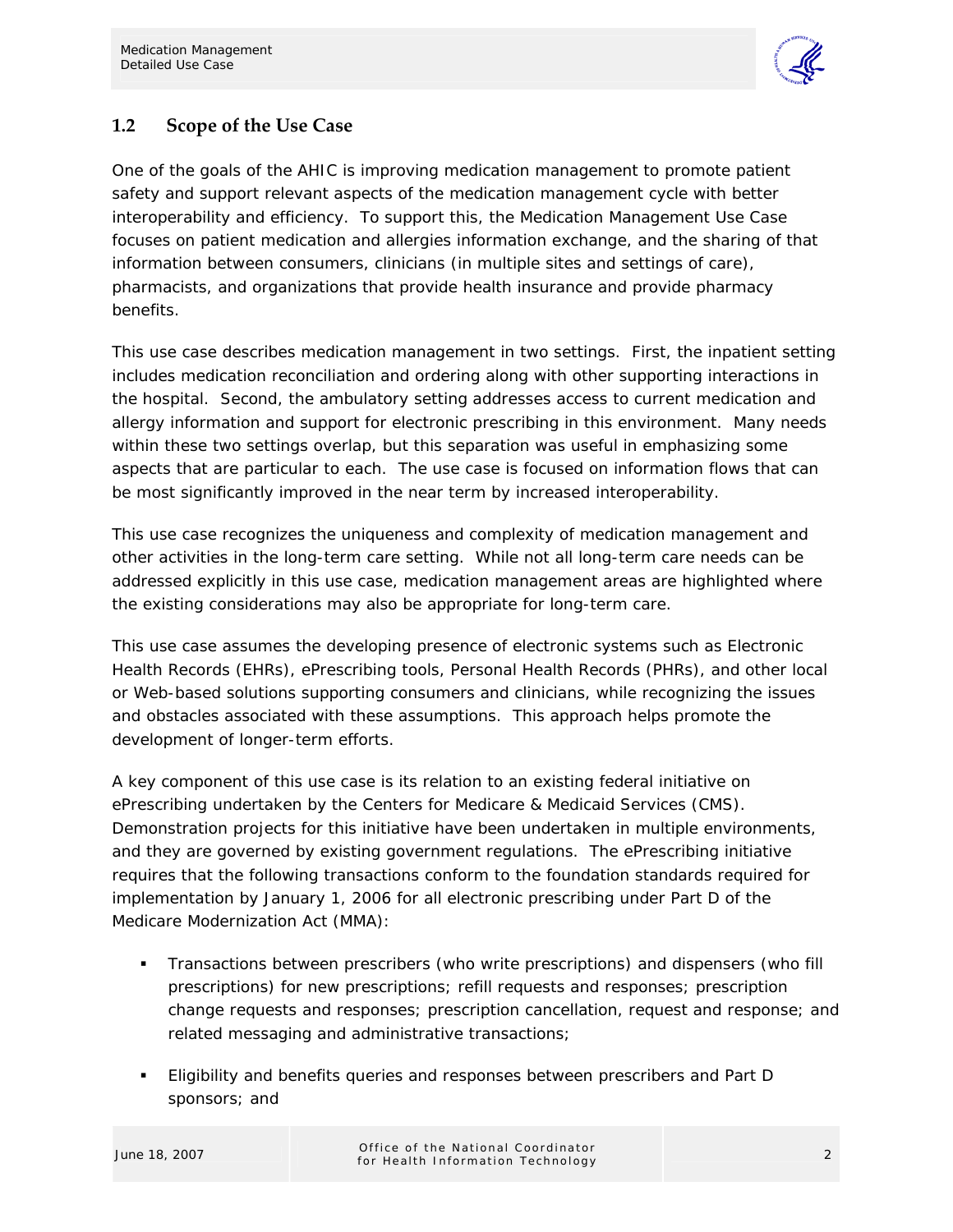

**Eligibility queries between dispensers and Part D sponsors.** 

MMA required CMS to implement pilot projects to test additional standards. These additional standards apply to transactions involving:

- **Formulary and benefit information;**
- **Medication history;**
- Fill status notification;
- **Structured and codified SIG;**
- Clinical drug terminology (RxNorm and other terminology systems); and
- **Prior authorization.**

The ePrescribing transactions have been included in the Medication Management Use Case in order to:

- **•** Demonstrate the need for compatibility between the standards adopted for the ePrescribing transactions and other medication-related information exchange transactions;
- Provide a context for identifying the types of information being exchanged in the workflow steps leading up to and following the ePrescribing transactions; and
- **Provide a context for complementary standards harmonization, architecture, policy** development, and certification activities.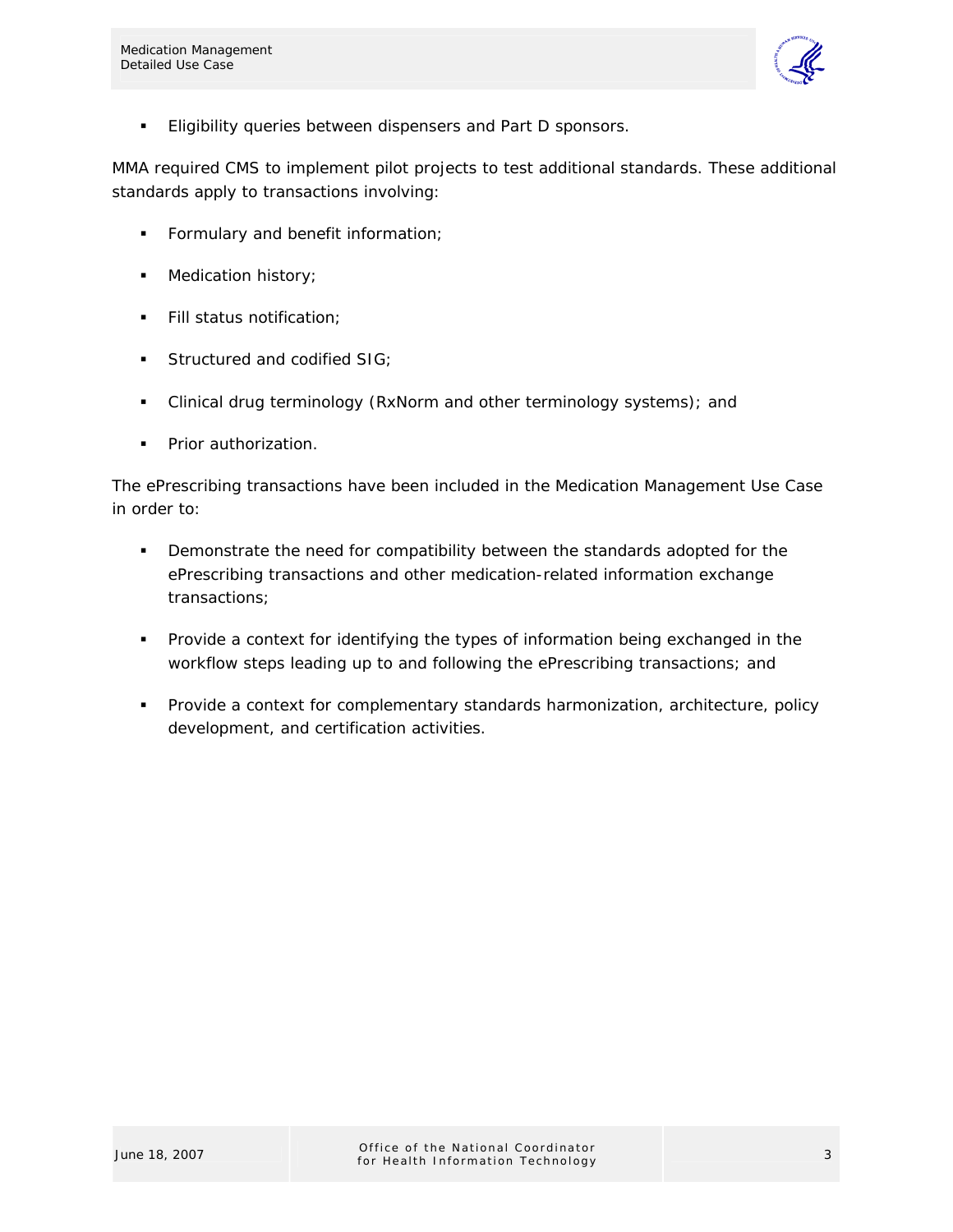

# **2.0 Use Case Stakeholders**

| <b>Stakeholder</b>                                        | <b>Working Definition</b>                                                                                                                                                                                                                                                                                                                                                                                                                                                                                                                                                                                                                                     |
|-----------------------------------------------------------|---------------------------------------------------------------------------------------------------------------------------------------------------------------------------------------------------------------------------------------------------------------------------------------------------------------------------------------------------------------------------------------------------------------------------------------------------------------------------------------------------------------------------------------------------------------------------------------------------------------------------------------------------------------|
| <b>Clinicians</b>                                         | Healthcare providers with patient care responsibilities, including physicians,<br>advanced practice nurses, physician assistants, nurses, and other credentialed<br>personnel involved in treating patients.                                                                                                                                                                                                                                                                                                                                                                                                                                                  |
| <b>Consumers</b>                                          | Members of the public who may receive healthcare services. These individuals<br>may include: caregivers, patient advocates, surrogates, family members, and<br>other parties who may be acting for, or in support of, a patient in the activities of<br>receiving healthcare.                                                                                                                                                                                                                                                                                                                                                                                 |
| <b>Drug Knowledge</b><br><b>Suppliers</b>                 | Organizations that maintain and provide reference information on drugs that is<br>used to provide clinical content in pharmacy systems and EHRs. Drug reference<br>information provides the clinical content for medication screening for possible<br>contraindications such as drug-drug, drug-allergy, or drug-diagnosis interactions<br>and inappropriate dosing. It also can provide assistance in selecting appropriate<br>medications and quick access to monographs and other reference information.<br>Drug Knowledge Suppliers can also provide new warnings, prescribing limitations,<br>similar communications, and patient education information. |
| <b>Health Information</b><br>Exchange (HIE)               | A multi-stakeholder entity that enables the movement of health-related data<br>within state, regional, or non-jurisdictional participant groups.                                                                                                                                                                                                                                                                                                                                                                                                                                                                                                              |
| <b>Healthcare Entities</b>                                | Organizations that are engaged in or support the delivery of healthcare. These<br>organizations could include hospitals, ambulatory clinics, long-term care facilities,<br>community-based healthcare organizations, employers/occupational health,<br>school health, dental clinics, psychology clinics, care delivery organizations, and<br>other healthcare facilities.                                                                                                                                                                                                                                                                                    |
| <b>Healthcare Payors</b>                                  | Insurers, including health plans, self-insured employer plans, and third party<br>administrators, providing healthcare benefits to enrolled members and<br>reimbursing provider organizations. As part of this role, they provide information<br>on eligibility and coverage for individual consumers, as well as claims-based<br>information on consumer medication history. Case management or disease<br>management may also be supported.                                                                                                                                                                                                                 |
| <b>Medication Network</b><br><b>Intermediaries (MNIs)</b> | These entities support the healthcare process by accomplishing communication<br>among providers, pharmacies, and pharmacy benefits managers or payors as<br>needed for medication dispensing and reimbursement. In this role, they are both<br>a conduit for communication and a source of information on aspects of medication<br>management such as medication prescription history, dispensing status, and<br>pharmacy benefits. This stakeholder group includes Pharmacy Network<br>Intermediaries, ePrescribing Network Intermediaries, clearinghouses, and similar<br>organizations.                                                                    |
| <b>Patients</b>                                           | Members of the public who receive healthcare services.                                                                                                                                                                                                                                                                                                                                                                                                                                                                                                                                                                                                        |
| <b>Pharmacists</b>                                        | Health professionals and clinicians who are licensed to prepare and dispense<br>medication pursuant to the request of authorized prescribers. The practice of<br>pharmacy includes, but is not limited to, the assessment, monitoring, and<br>modification of medication and the compounding or dispensing of medication.<br>Direct care activities that pharmacists can perform at times include patient<br>education, patient assessment, consultation, and support for medication use.                                                                                                                                                                     |

# **Figure 2-1. Medication Management Use Case Stakeholders Table**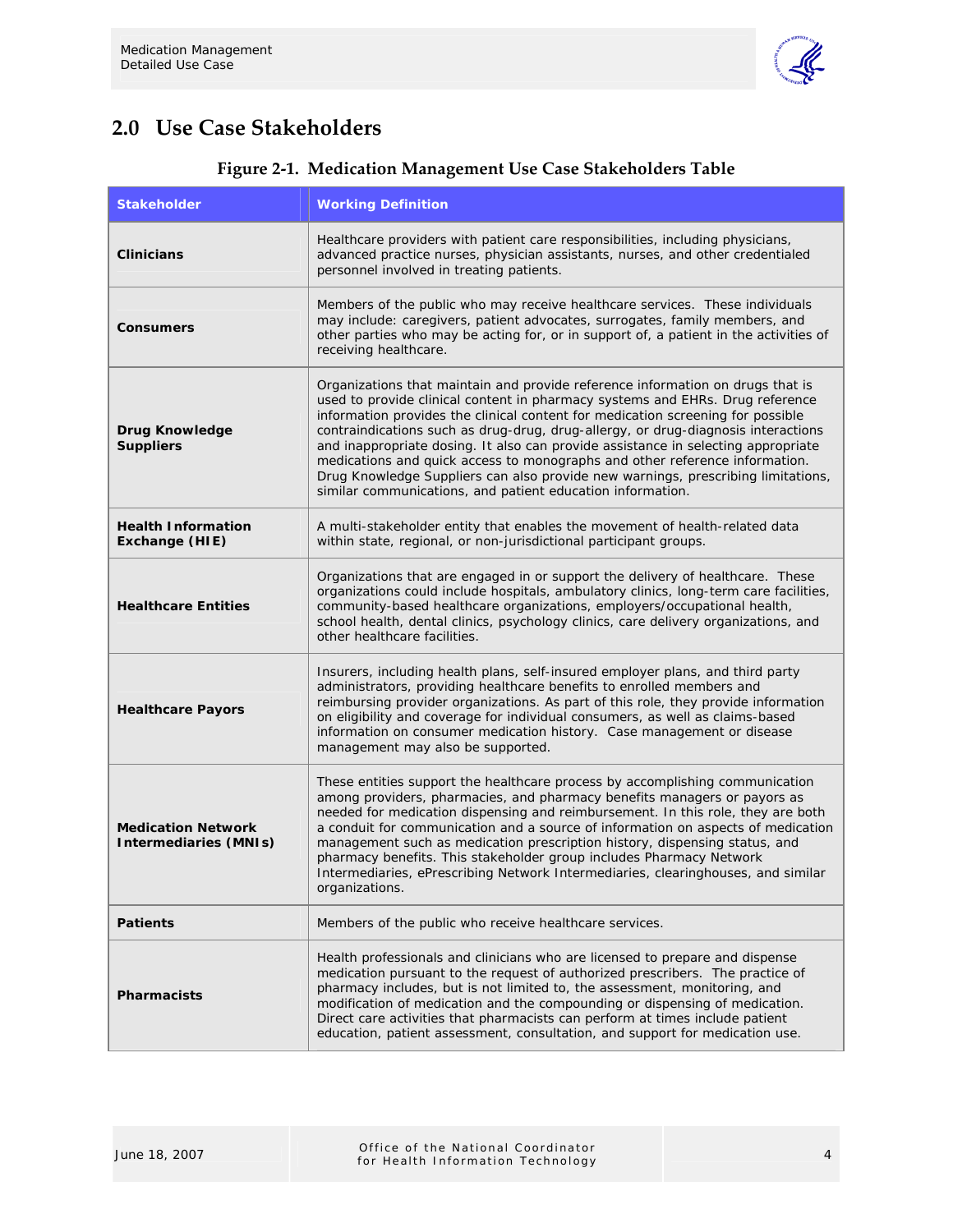

| <b>Stakeholder</b>                                     | <b>Working Definition</b>                                                                                                                                                                                                                                                                                           |
|--------------------------------------------------------|---------------------------------------------------------------------------------------------------------------------------------------------------------------------------------------------------------------------------------------------------------------------------------------------------------------------|
| <b>Pharmacy Benefit</b><br><b>Managers (PBMs)</b>      | These entities manage pharmacy benefits on behalf of payors, interacting with<br>pharmacies and providers via a medication network intermediary. As part of this<br>role, they can provide information on pharmacy benefits available to an individual<br>consumer and an individual consumer's medication history. |
| <b>Public Health Agencies</b><br>(local/state/federal) | Local, state, and federal government organizations and personnel that exist to<br>help protect and improve the health of their respective constituents.                                                                                                                                                             |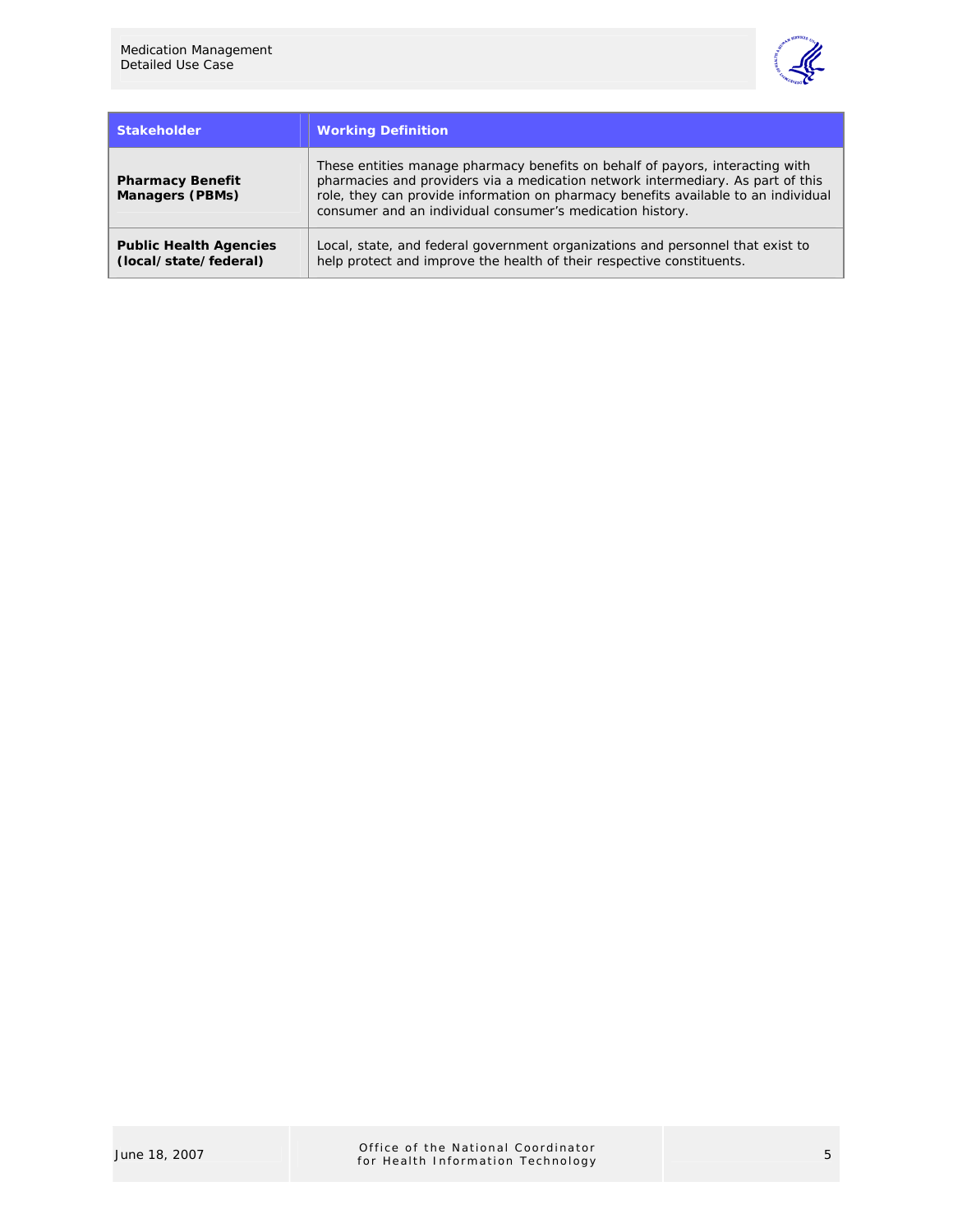

# **3.0 Issues and Obstacles**

Realizing the full benefits of health information technology capabilities is dependent on overcoming a number of issues and obstacles in today's environment. Inherent in this use case is the premise that some of these will be addressed through health information technology standardization and harmonization activities, policy development, health information exchange networks and other related initiatives.

### **Confidentiality, Privacy, Security, and Data Access**

*Consumer data confidentiality and privacy.* Access to personal health information from EHRs and PHRs needs to be accomplished in a confidential and secure manner that complies with privacy requirements and respects consumer decisions regarding access to their information. Policies, implementation mechanisms, and supporting technologies are needed to accomplish this objective. Conversely, when a consumer denies access to information, it could cause a negative impact on care if the clinician or pharmacist is not privy to that information. In addition, in an emergency care setting, a "break the glass" capability may be required to allow access to medication information when consumers are unconscious or unable to participate in decisions about their care.

*Security and data access.* Personal health information must be appropriately secured whenever it is stored, transmitted, or disposed of by any person or entity that has been given authorization to access, view, use, and/or disclose that information. Health information at rest and during an exchange should meet security standards in areas such as node authentication, identity credentials, document integrity, access controls, audit trail, non-repudiation, and consistent time tracking. Mechanisms are also needed to allow authorized access to patient information and secure data transfers based on established authentication procedures. In particular, where information is to be passed across multiple organizations or geographic regions, these procedures will require further development and harmonization.

In some cases, existing legislation may act as an obstacle to full implementation of electronic medication management. Currently, for example, ePrescribing or electronic filling of controlled substances is not permissible.

*Access logging exchange.* The ability to create an integrated view of who has accessed the consumer's information across multiple markets and timeframes may be challenging without standards for access-related information and for exchanging this information among networks. In order to create access and disclosure logs for consumers to review, mechanisms need to be present which can create, manipulate, and condense full audit logs that contain information from multiple organizations, geographic regions, or health information exchanges.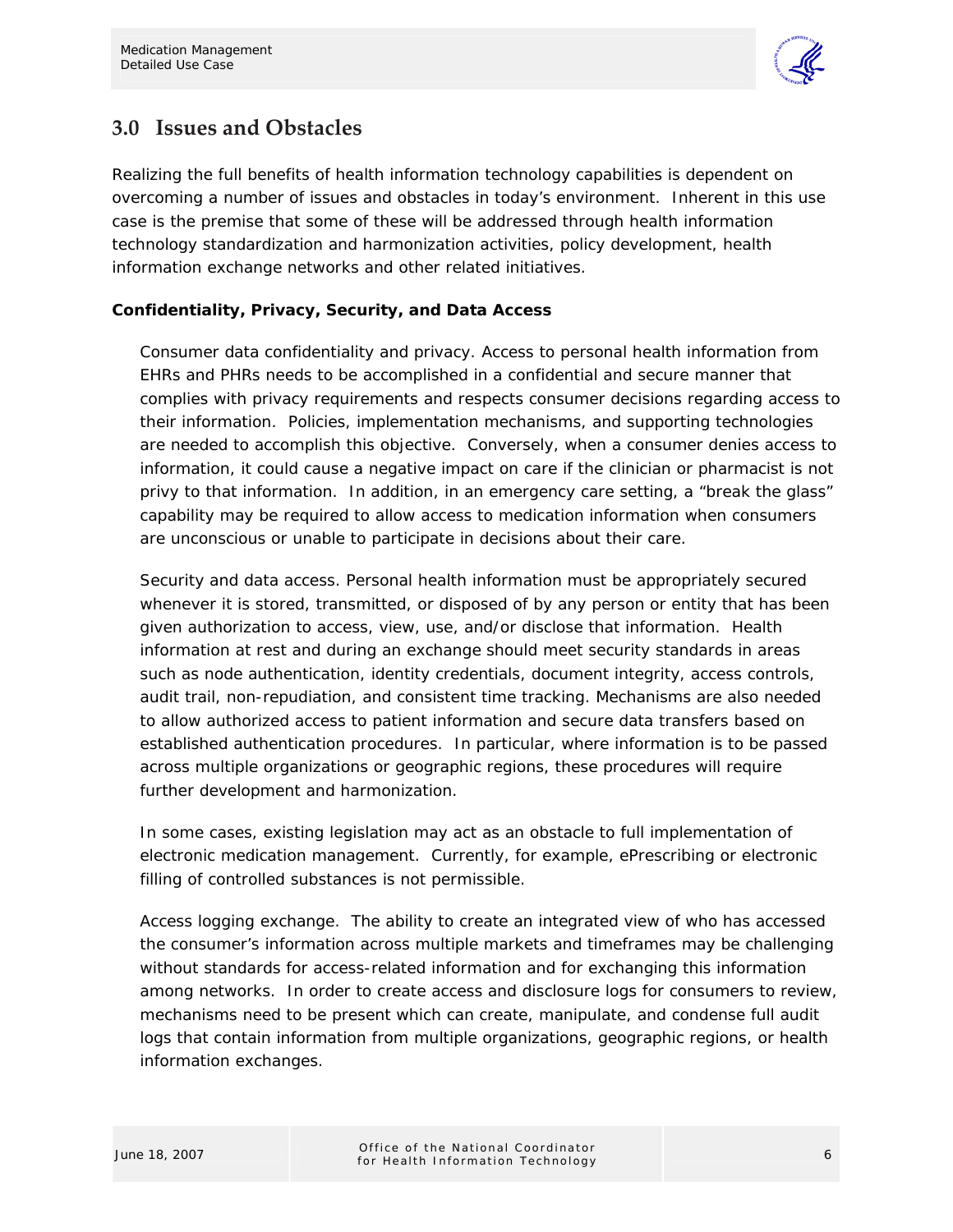

### **Medication Management Interoperability**

The exchange of medication-related information across systems, sites, and settings of care is constrained today by the lack of agreed-upon standards for sharing of information concerning medications and allergies. Near-term improvements are achievable with sharing of unstructured information for viewing. Integrating external information into EHRs along with locally captured information (e.g., into an allergy or medication list) is a goal that will require standardized terminology and messages. An integrated, local view of this information is sought to support planned medication management capabilities.

*Standardized terminology for medication.* Although the elements of a prescription or inpatient medication order are widely accepted, there is not agreement on a single vocabulary standard for each element or for a fully structured and codified SIG. Today, system interoperability is frequently accomplished through data translation and data mapping, and these efforts are frequently hampered by a lack of common granularity in describing medications. Additional efforts on vocabulary and messaging standards may help to minimize the need for these activities. Also, particular attention needs to be paid to the multiple forms in which a given medication is dispensed. These differences need to be considered during medication reconciliation as well as medication dispensing activities.

*Standardized terminology for allergies to medication, drug intolerances, and other allergies.* Agreement is needed on the specific vocabulary to be used to document allergies and intolerances, as well as on the elements for accompanying information (e.g., nature of reaction, severity of reaction, and source of information). In addition, agreement is needed on the distinctions among allergies, intolerances, side effects, sensitivity responses, adverse effects, and other similar reactions.

### **Patient Identification, Lookup, and Matching**

Providers would benefit from the ability to accurately identify and access a breadth of patient records for each patient. Necessary for this is identifying the patient of interest, as well as unambiguously matching patients with their data.

### **Medication History**

The terms "medication history," "medication list," and "medication profile" are sometimes used inconsistently. The Joint Commission requires that "current medications" be addressed during medication reconciliation, but leaves precise definition to healthcare providers. In some clinical situations, additional historical information may be clinically important, even if the medication is not current (e.g., a recent one-time medication). Developing a consensus about the criteria to be used in assembling medication information from external sources is important for all stakeholders.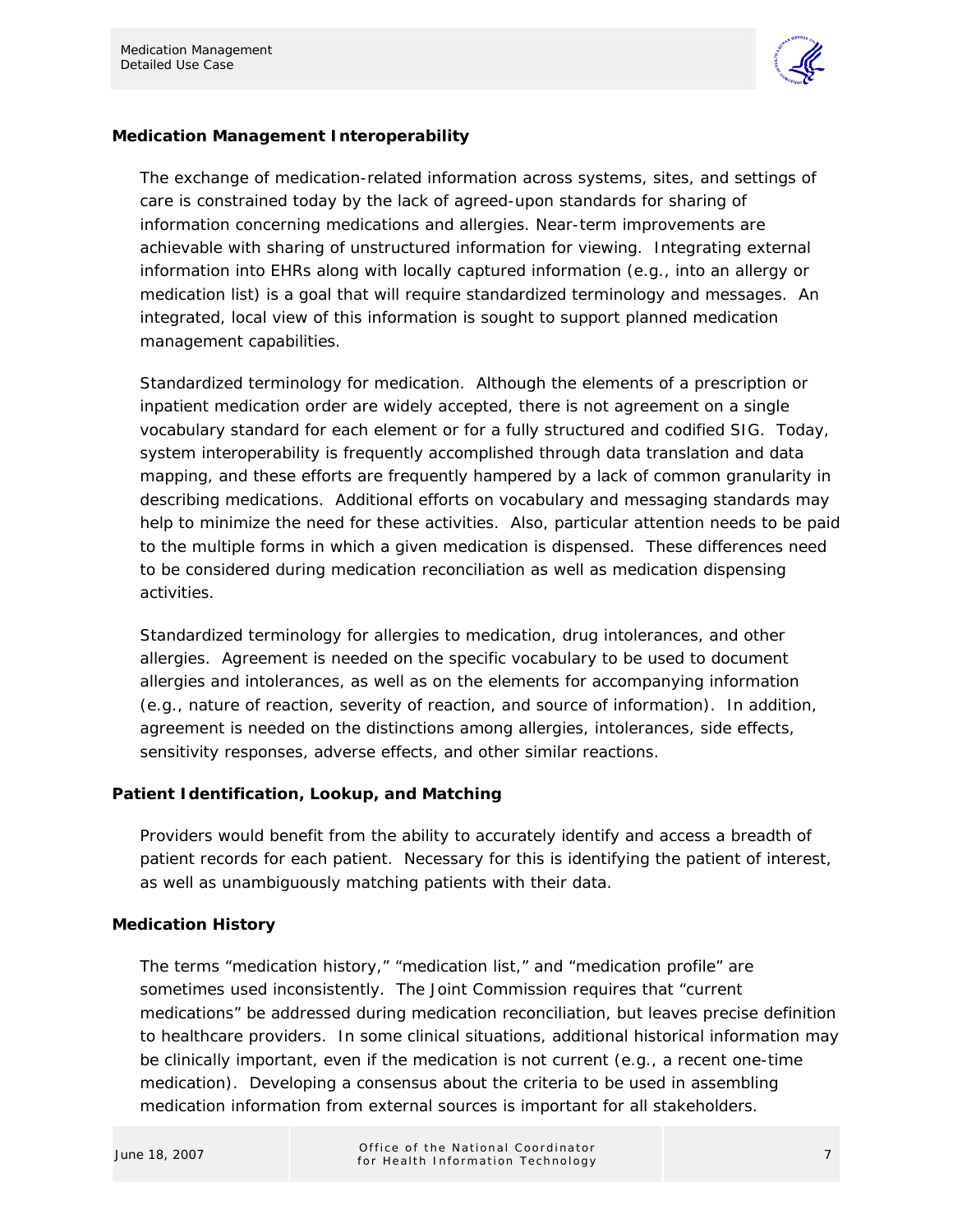

Based on feedback received regarding the definition and parameters that would meet clinical needs, medication history information in different contexts could include:

- Current medications (to include medications currently taken by the patient (both prescribed medications and over-the-counter medications, vitamins, herbals, supplements, etc.) and medications for which there is an active prescription) as currently captured during patient interviews;
- Medications for which records exist and there is an active lifetime clinical interest due to the potential relevance for current treatment (e.g., radioactively labeled medications, chemotherapy); and
- **Medications prescribed within the past 12 months.**

Providers may also benefit from access to information regarding the date the prescription was written, the date the prescription is filled, and whether there are any refills remaining. For a medication list, entries should include the medication name, dose, route, frequency, indication, and last dose information.

### **EHR Data**

There are gaps in the design of some EHR systems for fully describing medication management information in the standardized terms needed for interoperability. Similarly, medication-related processes often are not uniformly structured and use nonstandardized nomenclature for some elements. Lack of implemented standards in this area makes it difficult to support multiple sources of EHR data being merged within a single environment to support medication management.

### **Clinical Decision Support**

One goal for managing medication information in EHRs is to promote patient safety and quality care by using clinical decision support tools that can support medication ordering, prescribing, and dispensing in several different ways. One is by screening for contraindications such as drug-drug and drug-allergy interactions and potential errors in dosing (such as those due to patient weight considerations). Effective contraindication screening will be facilitated by tools that are supported by standardized vocabularies for describing medication and allergies. In addition, medication alerts that are too frequent or inappropriate compromise the value of this support to clinicians. Clinical decision support tools can also assist clinicians in selecting appropriate treatment based on indication/diagnosis, provide quick access to monographs and other reference information, and aid in decreasing or eliminating the ordering of duplicate drugs or therapeutic categories.

Use of clinical decision support is hampered by the complexity of integrating the medication-related content provided by a drug knowledge supplier into the EHR.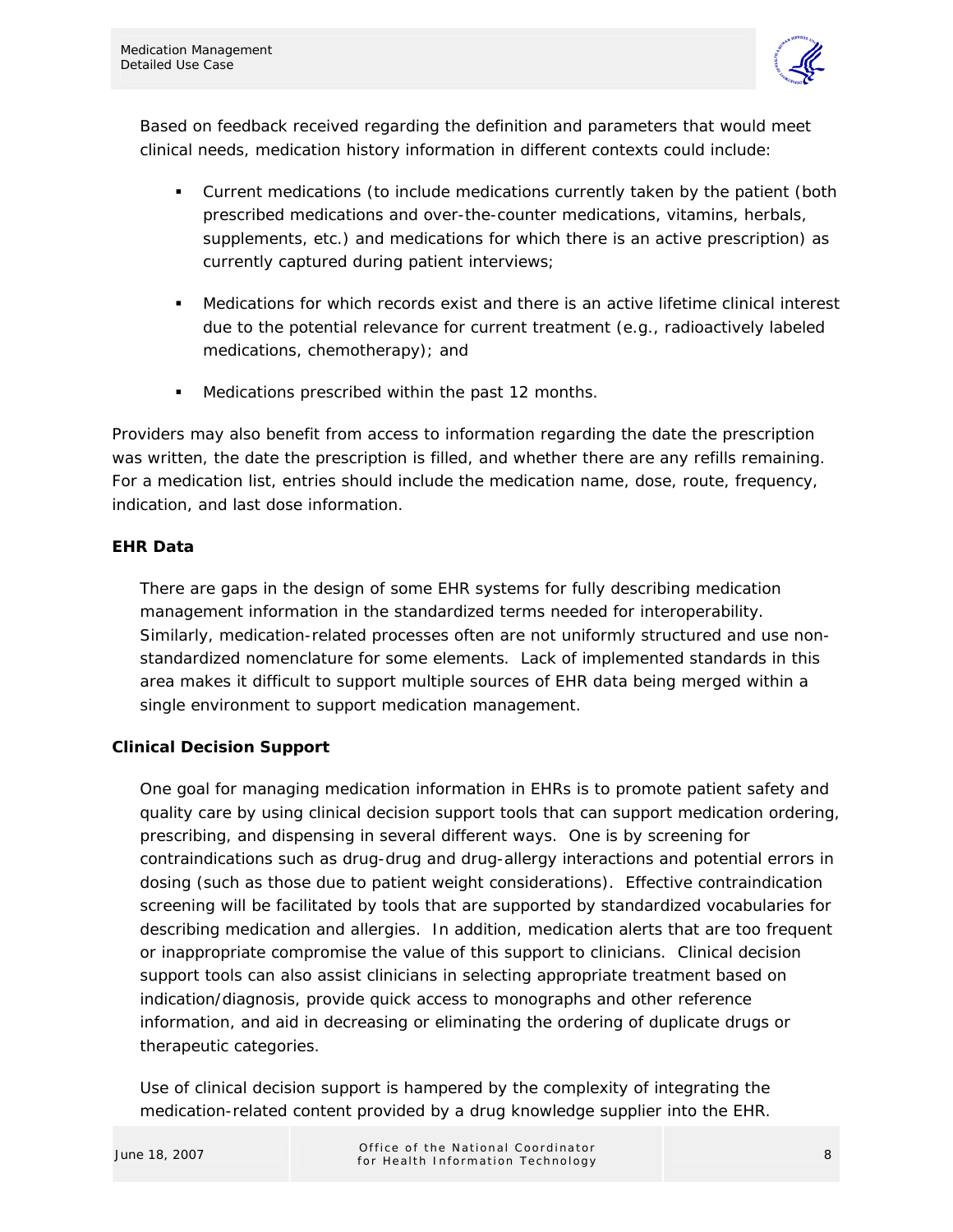

Terminology standards and standardized schemas for the interactions between the EHR and knowledge content during medication ordering would make the set-up process less customized and result in more effective screening of medication orders/prescriptions for potential contraindications.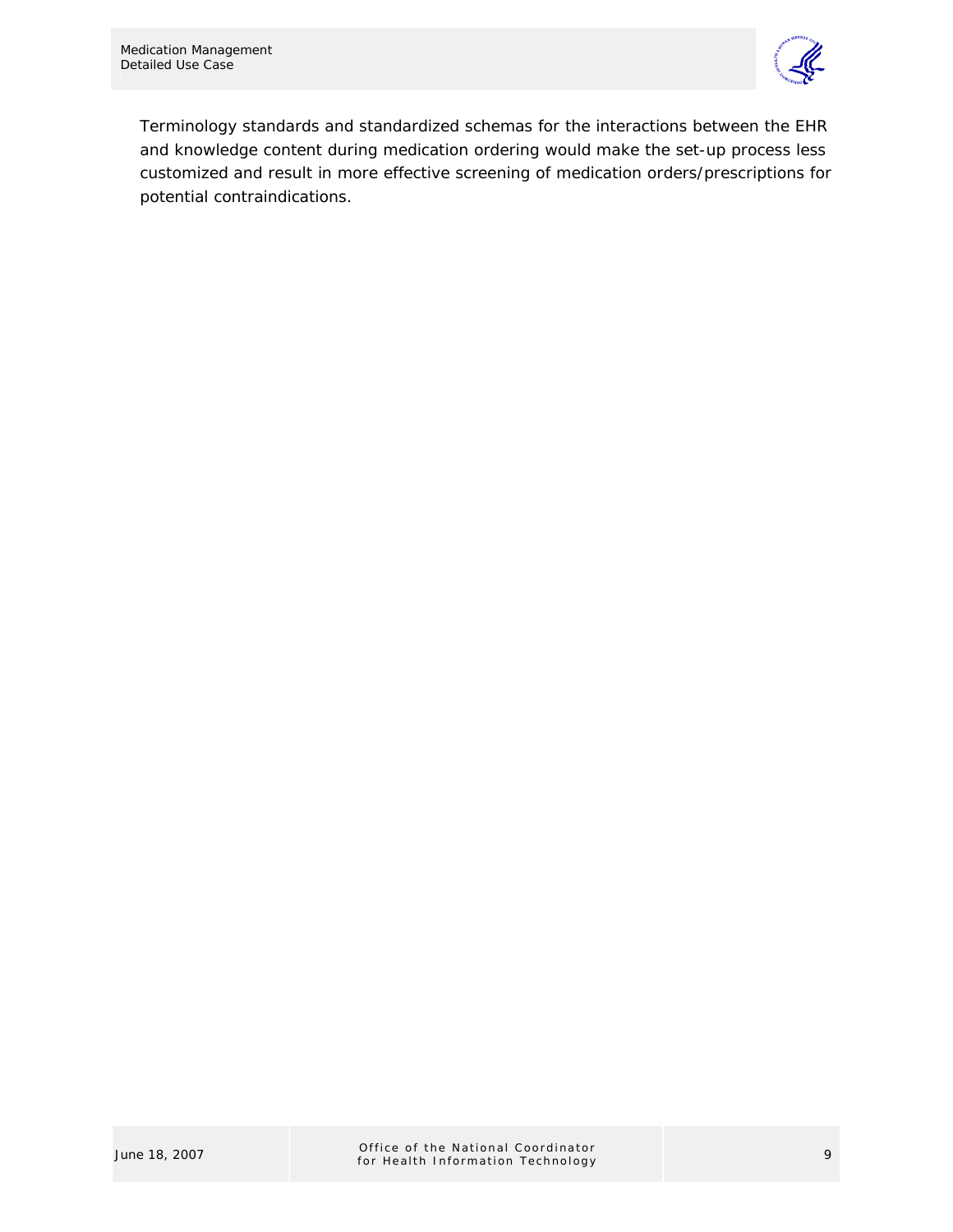

# **4.0 Use Case Perspectives**

The Medication Management Use Case focuses on the electronic capture of information about patient medication and allergies from multiple sources, and the communication of that information between consumers, clinicians (in multiple sites and settings of care), and pharmacists. The perspectives included in the use case are intended to indicate roles and functions, rather than physical locations. Each is described below:

# *Clinician*

The clinician perspective includes healthcare providers with patient care responsibilities including physicians, advanced practice nurses, physician assistants, nurses, and other credentialed personnel involved in the prescribing/ordering of medications and/or medication reconciliation.

### *Pharmacist*

The pharmacist perspective includes licensed health professionals who prepare, dispense and support the use of medication pursuant to the request of authorized prescribers. This perspective includes hospital pharmacists who dispense medication for patients admitted to the hospital and pharmacists in institutional and community and mail order pharmacies who dispense medications to outpatients and patients/residents of other care settings.

### *Consumer*

The consumer perspective includes members of the public who may receive healthcare services in ambulatory and inpatient environments. Consumers may be assisted by family members and other parties who provide support for medication management.

These perspectives are the focus of the events described in the following scenarios.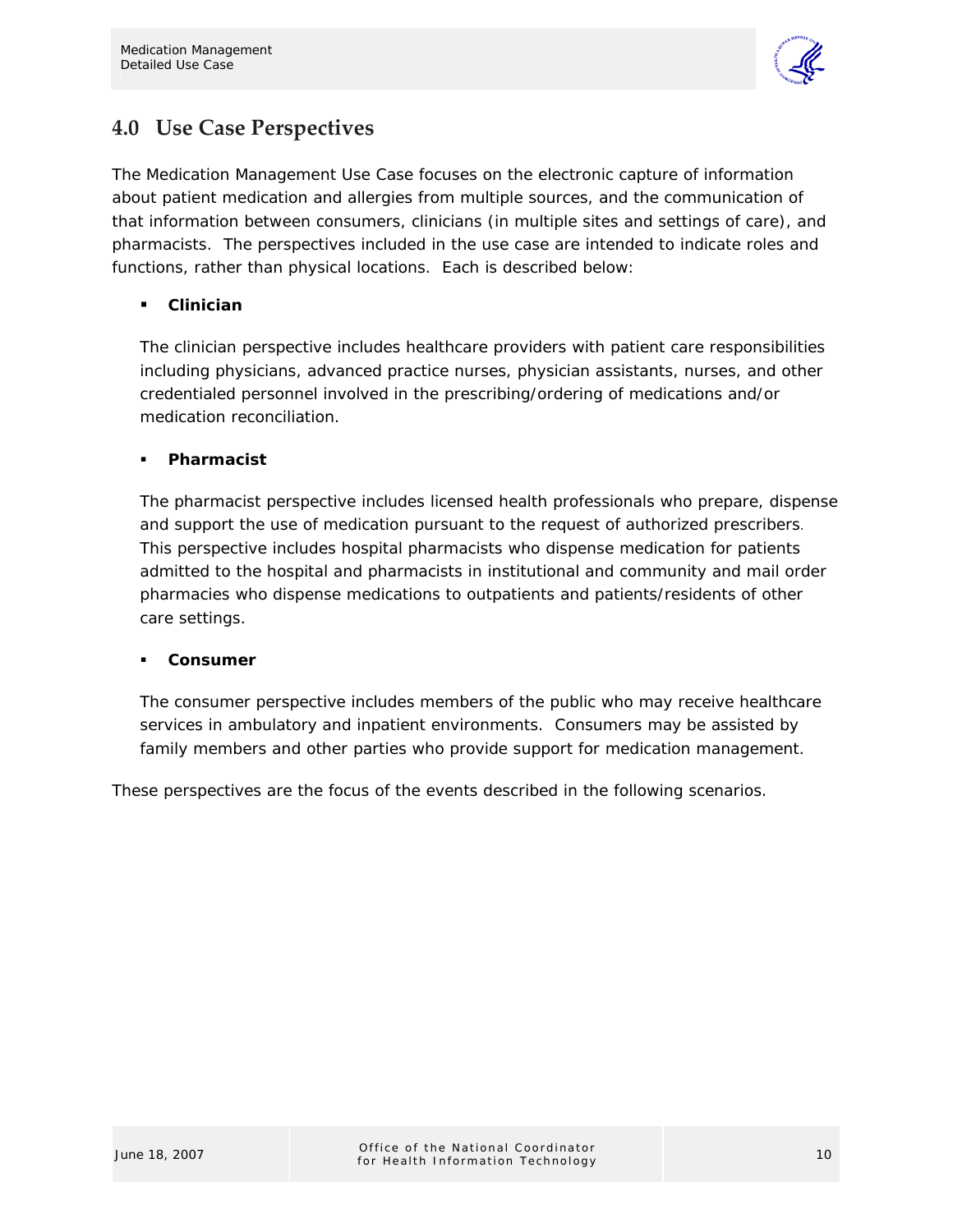

# **5.0 Use Case Scenarios**

The Medication Management Use Case focuses on two scenarios, inpatient and ambulatory care, in which availability and exchange of complete information on patient medication and allergies would increase both patient safety and care efficiency.

# **5.1 Scenario 1: Inpatient Medication Reconciliation**

This scenario is focused on aspects of inpatient medication management including the formal process of medication reconciliation. Patients are at risk during transitions in care across settings, services, providers, or levels of care. Medication reconciliation documents the efforts made to assemble and consider information on current medications and patient allergies during these transitions.

Briefly stated, medication reconciliation occurs at patient admission, discharge, and transfer (e.g., to another level of care in the hospital or to another hospital). This includes:

- Gathering and documenting information on current medications, allergies, and medication intolerances;
- **Deciding and documenting which medications are to be continued or discontinued;**
- Ordering new medications or considering modifications to existing medications that are to be continued (with consideration of the patient's outpatient medication list);
- Communicating information to the next provider(s) of care at each transition within the hospital (e.g., change of setting, service, level of care, provider);
- Communicating information at discharge to the next provider(s) of care; and
- Communicating discharge information to the patient.

This scenario includes several additional medication management events in addition to medication reconciliation.

# **5.2 Scenario 2: Ambulatory Medication Management**

This scenario addresses access to current medication and allergy information and support for electronic prescribing in the ambulatory environment and includes:

- Gathering and documenting information on current medications, allergies, and medication intolerances;
- **Performing eligibility and benefits checking; and**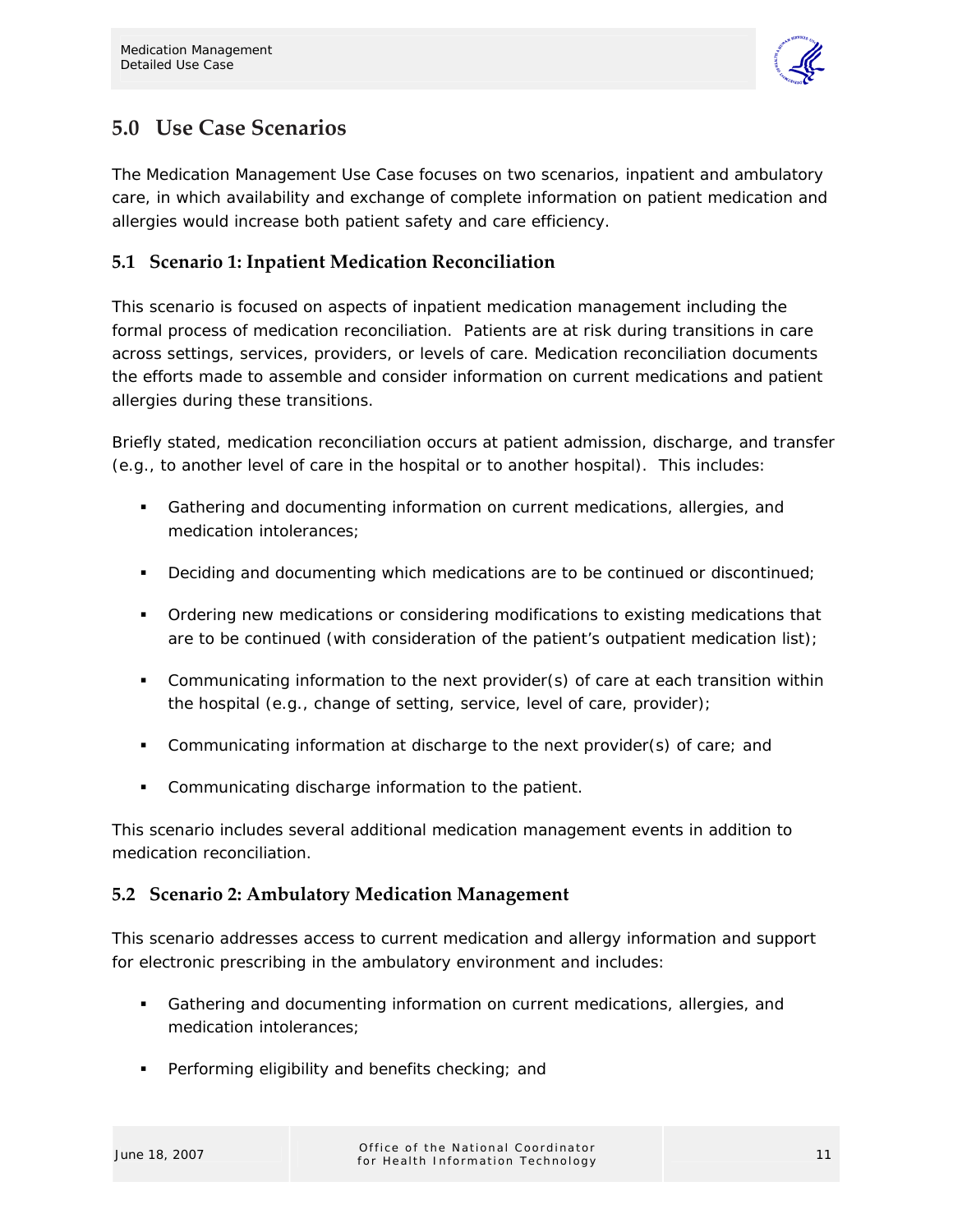

 Communicating the current medication list, prescriptions, allergy information, medication information, and care instructions to the patient.

It also focuses on prescription management, prescription writing, prescription transmittal to a pharmacy, and consumer-generated requests for prescription refills and renewals.

This scenario focuses on providing clinicians and pharmacists with information about each patient's medications and allergies not just from local documentation, but also from:

- **•** Other ambulatory clinicians;
- **Hospitals, long-term care facilities, or other care settings from which the patient has** been previously discharged;
- Organizations that manage prescription- or insurance- related information; and
- Patients, whose self-reported information may be recorded in PHRs or other electronic sources.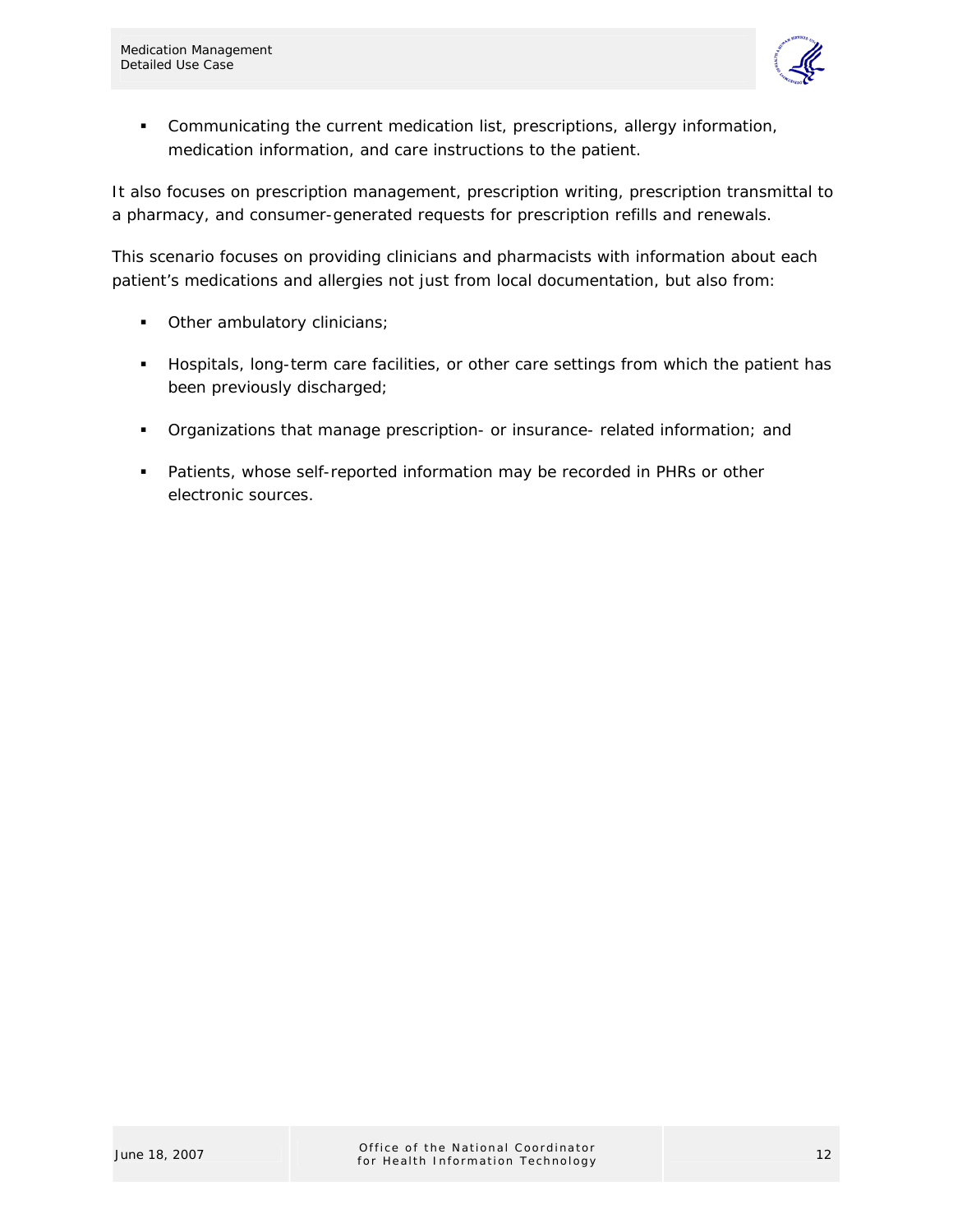

# **6.0 Scenario 1: Inpatient Medication Reconciliation**

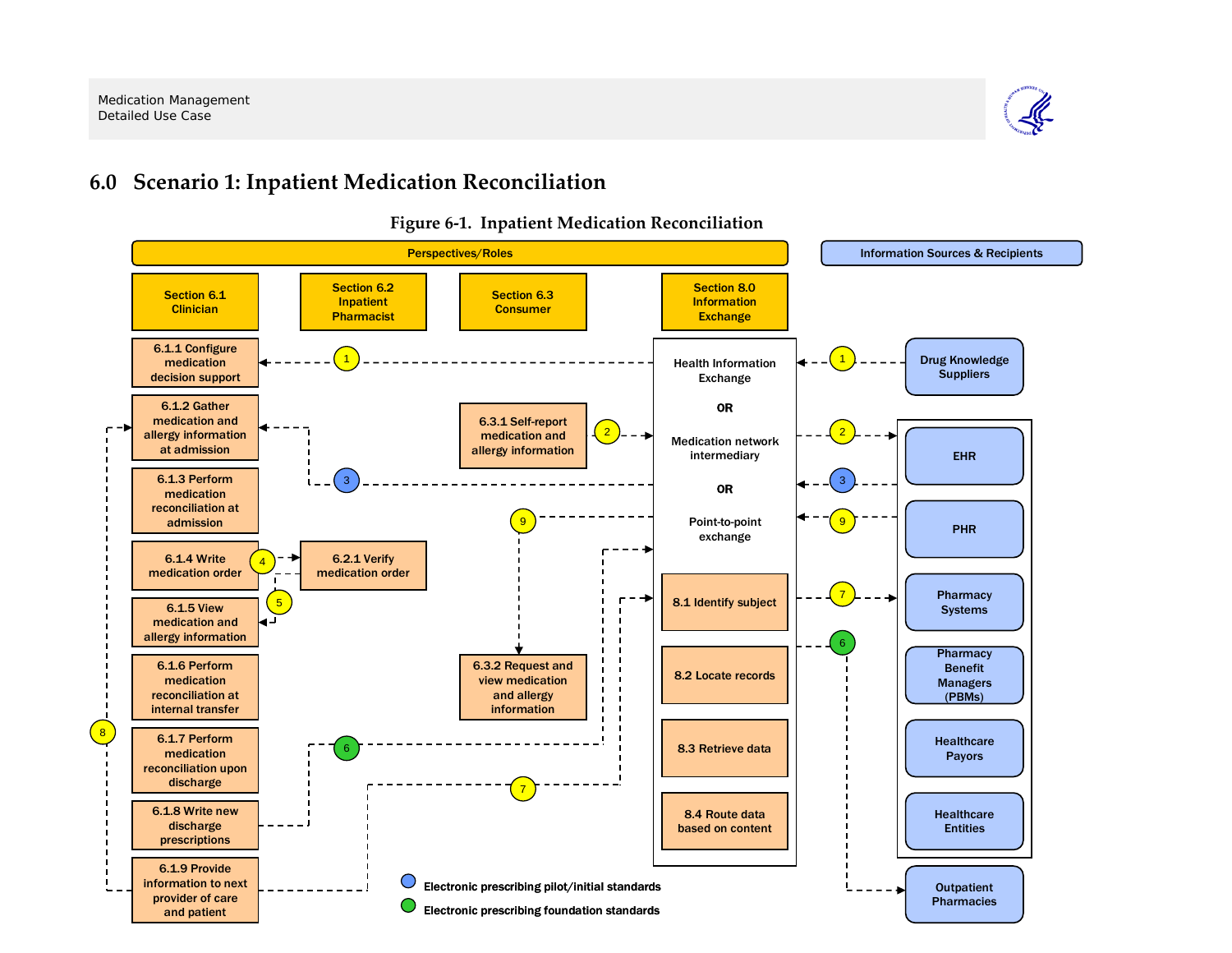

**Figure 6-2. Inpatient Medication Reconciliation Scenario Flows** 



### **Figure 6-3. Inpatient Medication Reconciliation, Clinician Perspective Events and Actions Table**

| Code    | <b>Description</b>                                            | <b>Comments</b>                                                                                                                                                                                                                                                                                                                                                                                                             |
|---------|---------------------------------------------------------------|-----------------------------------------------------------------------------------------------------------------------------------------------------------------------------------------------------------------------------------------------------------------------------------------------------------------------------------------------------------------------------------------------------------------------------|
| 6.1.1   | <b>Event:</b> Configure medication decision support           |                                                                                                                                                                                                                                                                                                                                                                                                                             |
| 6.1.1.1 | Action: Receive information from drug knowledge<br>suppliers. | Vendors and other sources provide data tables and reference information to support<br>medication screening for contraindications and other decision support capabilities. These act<br>in conjunction with, and are integrated into, the hospital EHR. These tools can also be used<br>in a long-term care setting. A generalized process is described in Appendix A: Provisioning<br>for Secondary Use.                    |
| 6.1.1.2 | <b>Action:</b> Inform the hospital EHR.                       | The EHR could utilize data tables and other information from the drug knowledge supplier.<br>Clinicians and pharmacists support implementing this capability for the organization. The<br>process of setting up clinical decision support relies on standard vocabularies for medications,<br>prescriptions, and allergies, and standards for the communications between the EHR<br>knowledge source(s) and application(s). |

| June 18, 2007 | Office of the National Coordinator<br>for Health Information Technology |  |
|---------------|-------------------------------------------------------------------------|--|
|---------------|-------------------------------------------------------------------------|--|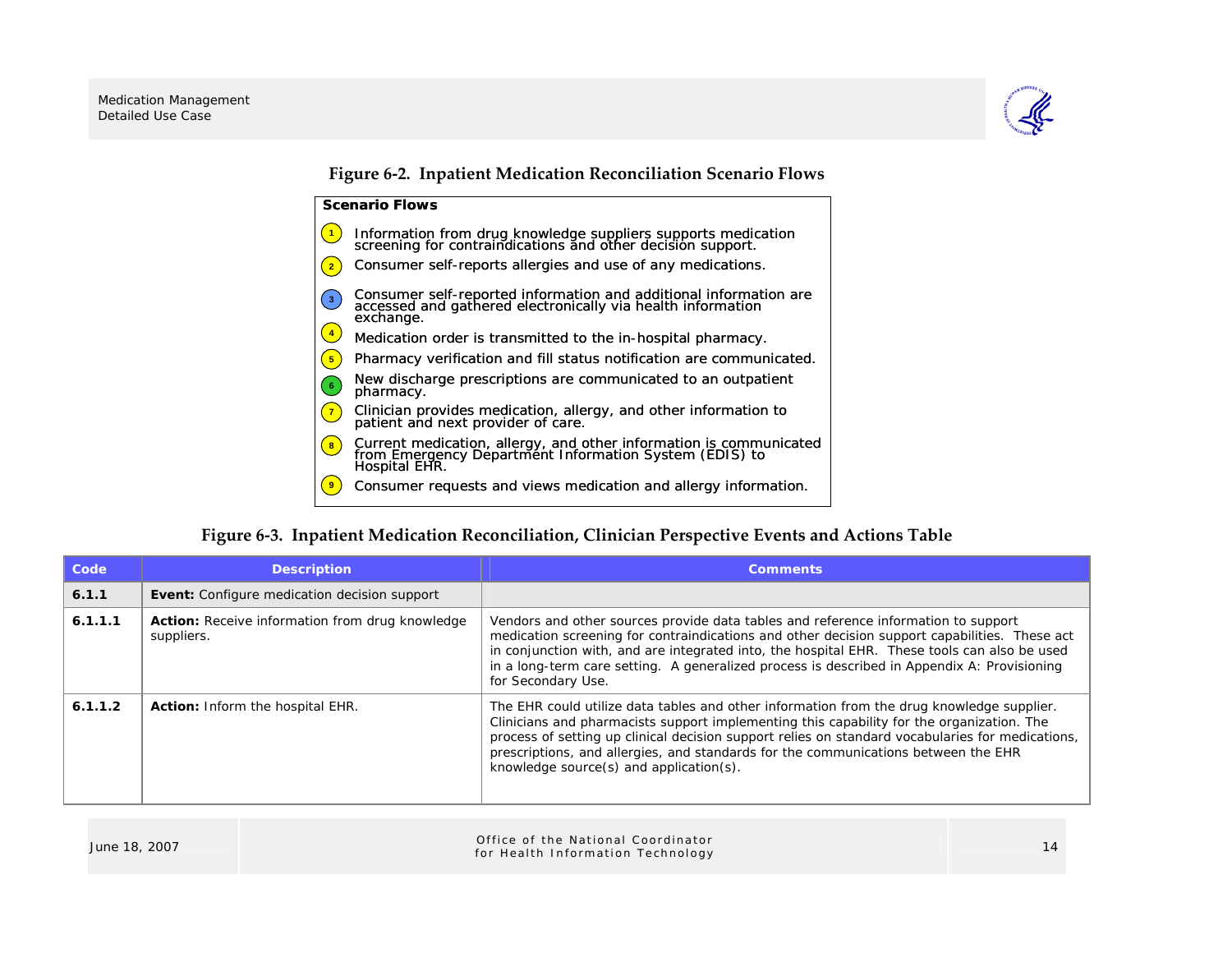

| Code                 | <b>Description</b>                                                                                          | <b>Comments</b>                                                                                                                                                                                                                                                                                                                                                                                                                                                                                                                                                                                                                                                                                                                                                                                                                                                                                                                                                                                                                                                                                                                                                                                                      |
|----------------------|-------------------------------------------------------------------------------------------------------------|----------------------------------------------------------------------------------------------------------------------------------------------------------------------------------------------------------------------------------------------------------------------------------------------------------------------------------------------------------------------------------------------------------------------------------------------------------------------------------------------------------------------------------------------------------------------------------------------------------------------------------------------------------------------------------------------------------------------------------------------------------------------------------------------------------------------------------------------------------------------------------------------------------------------------------------------------------------------------------------------------------------------------------------------------------------------------------------------------------------------------------------------------------------------------------------------------------------------|
| 6.1.2                | Event: Gather medication and allergy information<br>at admission                                            |                                                                                                                                                                                                                                                                                                                                                                                                                                                                                                                                                                                                                                                                                                                                                                                                                                                                                                                                                                                                                                                                                                                                                                                                                      |
| 6.1.2.1              | Action: Request available medication and allergy<br>information in interoperable electronic form.           | Upon admission to the Emergency Department or the hospital, the clinician gathers<br>information about the patient's current medication and allergies from several sources.<br>Consumer self-reported prescription, over-the-counter (OTC) medication, vitamins, implanted<br>medication infusion devices, and herbal and other supplements may also be available from<br>the patient's PHR, as well as information about allergies, intolerances, side effects, sensitivity<br>responses, adverse effects and similar reactions in addition to accompanying information<br>(e.g., nature of reaction, severity of reaction, and source of information). Additional available<br>information could be gathered electronically via health information exchange, from hospital<br>EHRs, ambulatory EHRs (such as from a Primary Care Physician (PCP)), long-term care EHRs,<br>and other sources (such as pharmacy systems, PNIs, PBMs, Payors, etc.) that hold<br>information about the patient. A generalized process for matching patients is described in<br>Appendix A: Arbitrating Identities. A generalized process for access control is described in<br>Appendix A: Create and Maintain Access Control Lists. |
|                      |                                                                                                             | Ideally, this information should be provided in an integrated view without duplications that<br>can be used during the stay and communicated at discharge. In each case, the information<br>source (e.g., authoritative clinical source, administrative source, or patient) should also be<br>captured.                                                                                                                                                                                                                                                                                                                                                                                                                                                                                                                                                                                                                                                                                                                                                                                                                                                                                                              |
| 6.1.2.1a             | Alternative Action: Request available medication<br>and allergy information in viewable electronic<br>form. | Upon admission, the clinician views summary medication information from external sources                                                                                                                                                                                                                                                                                                                                                                                                                                                                                                                                                                                                                                                                                                                                                                                                                                                                                                                                                                                                                                                                                                                             |
| 6.1.2.1 <sub>b</sub> | Alternative Action: Request available medication<br>and allergy information via interview.                  | Upon admission, the clinician and support staff gather medication and allergy information by<br>interviewing the patient, patient's family, significant others, and/or caregivers - and in some<br>instances, by contacting the patient's Primary Care Physician (PCP).                                                                                                                                                                                                                                                                                                                                                                                                                                                                                                                                                                                                                                                                                                                                                                                                                                                                                                                                              |
| 6.1.2.2              | Action: View consolidated available medication<br>and allergy information.                                  | After information is gathered from multiple sources, the clinician views the information in a<br>consolidated format to gain the most comprehensive view of the patient's current medication<br>and allergy information. Clinicians require the ability to view medication and allergy<br>information throughout the hospital stay.                                                                                                                                                                                                                                                                                                                                                                                                                                                                                                                                                                                                                                                                                                                                                                                                                                                                                  |
| 6.1.2.3              | Action: Select current medication and allergy<br>information.                                               | After viewing the information on the patient's current medications and allergies, the clinician<br>makes determinations regarding which information will be stored in the hospital EHR as the<br>current medications at admission. Factors taken into account include duplication, currency,<br>relevance to current clinical context, and data source.                                                                                                                                                                                                                                                                                                                                                                                                                                                                                                                                                                                                                                                                                                                                                                                                                                                              |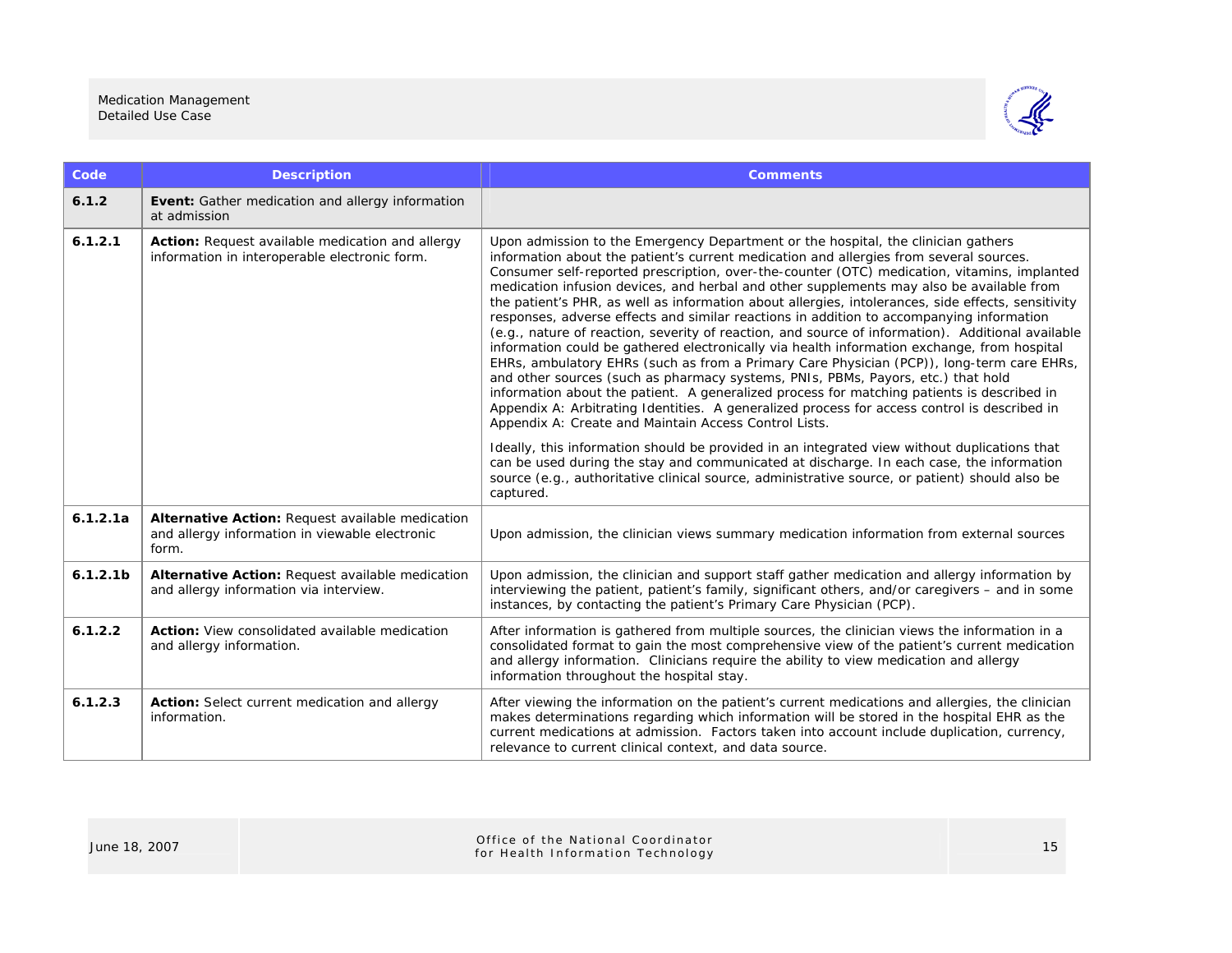#### Medication Management Detailed Use Case



| Code     | <b>Description</b>                                                              | <b>Comments</b>                                                                                                                                                                                                                                                                                                                                                                                                                                                                                                                                                                         |
|----------|---------------------------------------------------------------------------------|-----------------------------------------------------------------------------------------------------------------------------------------------------------------------------------------------------------------------------------------------------------------------------------------------------------------------------------------------------------------------------------------------------------------------------------------------------------------------------------------------------------------------------------------------------------------------------------------|
| 6.1.2.4  | Action: Incorporate current medication and<br>allergy information.              | The clinician executes the necessary steps to store current medication and allergy information<br>in the patient's hospital records. This compiled list of verified, current medication information<br>constitutes the outpatient medication list. This list will be available for viewing throughout the<br>hospital stay (including during medication ordering, dispensing, and administration), in<br>addition to being reviewed and communicated upon discharge.                                                                                                                    |
| 6.1.3    | Event: Perform medication reconciliation at<br>admission                        |                                                                                                                                                                                                                                                                                                                                                                                                                                                                                                                                                                                         |
| 6.1.3.1  | Action: Review current medication list.                                         | The clinician reviews the current medication list (gathered in the previous event) upon direct<br>admission to the hospital (e.g., admission based on a scheduled surgery, a transfer from a<br>long-term care facility, or a transfer from an ambulatory setting, etc.).                                                                                                                                                                                                                                                                                                               |
| 6.1.3.1a | <b>Alternative Action: Review current medication</b><br>list from ED admission. | Admission to the hospital also could be via the Emergency Department (ED). In this case,<br>initial medication reconciliation occurs at admission to the ED and again (possibly in more<br>depth) at admission to the hospital.                                                                                                                                                                                                                                                                                                                                                         |
| 6.1.3.2  | Action: Determine medications to continue or<br>discontinue.                    | The prescribing clinician determines the appropriate medication regime for the patient during<br>their hospital stay.                                                                                                                                                                                                                                                                                                                                                                                                                                                                   |
| 6.1.3.3  | Action: Document medication reconciliation.                                     | The clinician documents the decisions made regarding medications. In an EHR, once the<br>decisions have been documented, the physician signs via electronic signature.                                                                                                                                                                                                                                                                                                                                                                                                                  |
| 6.1.4    | Event: Write medication order                                                   |                                                                                                                                                                                                                                                                                                                                                                                                                                                                                                                                                                                         |
| 6.1.4.1  | Action: Write medication order.                                                 | The clinician writes medication orders at admission and during the patient's inpatient stay.<br>This could be accomplished using the Computerized Provider Order Entry (CPOE) application<br>of the inpatient EHR and could be supported by medication decision support for<br>recommended indications, dosing, and access to reference information. Some medication<br>orders involve patient-specific variables for proper dosing such as weight for pediatric<br>populations and patient's age, renal function, and other patient-specific information for<br>geriatric populations. |
| 6.1.4.2  | Action: Consider contraindication information.                                  | The clinician writing medication orders could receive prompts and advisory messages about<br>potential drug-drug interactions, drug-diagnosis considerations, drug-renal function<br>contraindications, patient allergies, potential errors in dosing, and other issues that may lead<br>to adverse drug events. The clinician may also have access to relevant reference<br>information.                                                                                                                                                                                               |
| 6.1.4.3  | Action: Sign medication order.                                                  | Once the clinician signs a new medication order, the patient's medication list is updated.                                                                                                                                                                                                                                                                                                                                                                                                                                                                                              |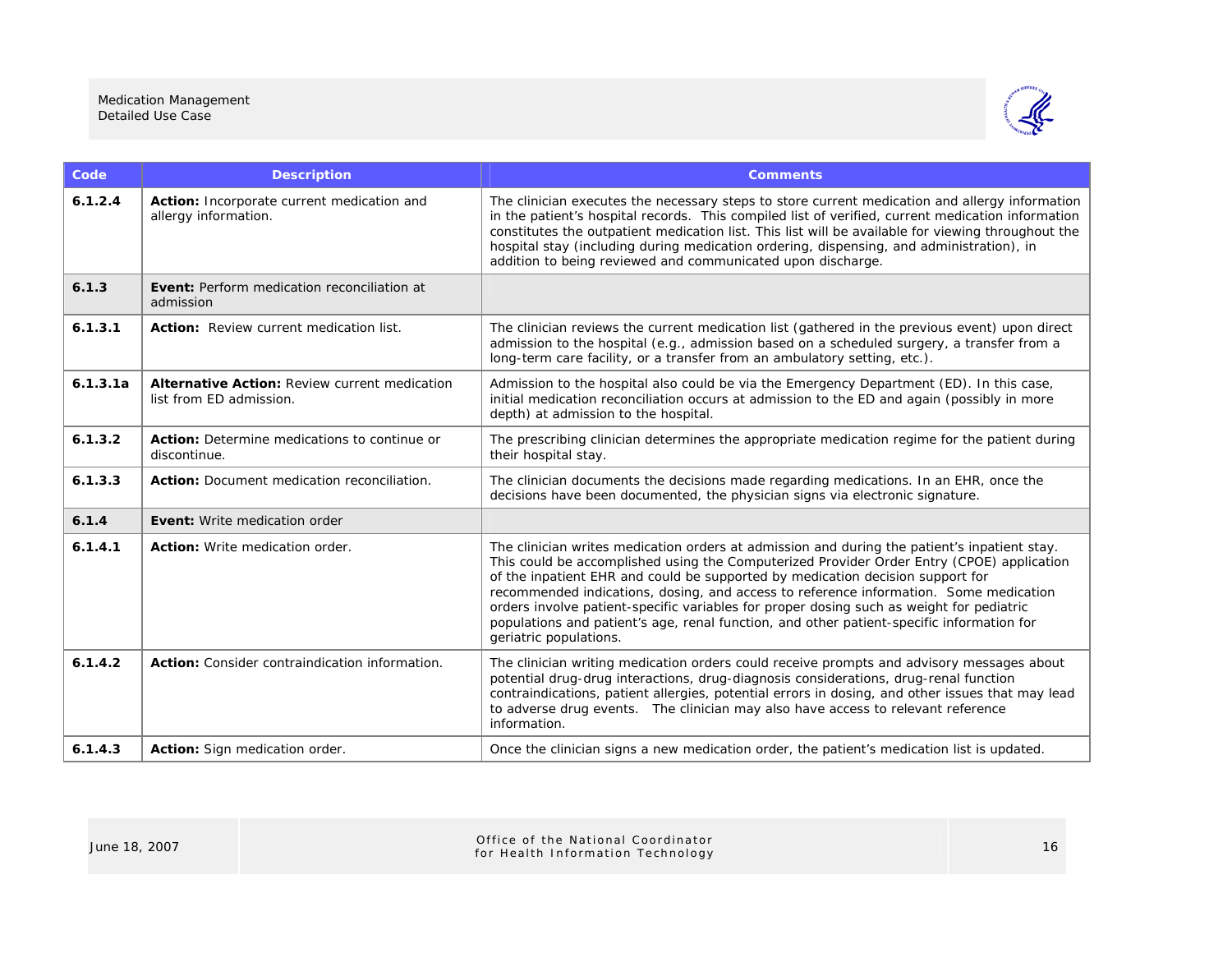#### Medication Management Detailed Use Case



| Code                 | <b>Description</b>                                                                                       | <b>Comments</b>                                                                                                                                                                                                                                                                                                                                                                                                                                                                                                                                                                            |
|----------------------|----------------------------------------------------------------------------------------------------------|--------------------------------------------------------------------------------------------------------------------------------------------------------------------------------------------------------------------------------------------------------------------------------------------------------------------------------------------------------------------------------------------------------------------------------------------------------------------------------------------------------------------------------------------------------------------------------------------|
| 6.1.4.4              | Action: Communicate medication order to<br>integrated pharmacy system.                                   | After the medication order is written and signed, it is electronically transmitted to the<br>inpatient pharmacy system which is frequently closely integrated with the CPOE and other<br>applications of the inpatient EHR.                                                                                                                                                                                                                                                                                                                                                                |
| 6.1.4.4a             | Alternative Action: Communicate medication<br>order to a separate, in-house hospital pharmacy<br>system. | The medication order is communicated to a hospital pharmacy system that may exist as a<br>separate application but is directly interoperable with the hospital EHR.                                                                                                                                                                                                                                                                                                                                                                                                                        |
| 6.1.4.4 <sub>b</sub> | Alternative Action: Communicate medication<br>order to external pharmacy system.                         | The medication order is communicated to an external pharmacy that is completely separate<br>from the organization's EHR.                                                                                                                                                                                                                                                                                                                                                                                                                                                                   |
| 6.1.5                | Event: View medication and allergy information                                                           |                                                                                                                                                                                                                                                                                                                                                                                                                                                                                                                                                                                            |
| 6.1.5.1              | Action: Review current medication list.                                                                  | During the hospital stay, clinicians and pharmacists involved in the patient's care need to be<br>able to view information on the patient's current medications including those that were<br>documented during medication reconciliation at admission and other medications ordered<br>during the stay. In order to be current, the information also includes pharmacist verification<br>status and any order modifications made by the pharmacist.                                                                                                                                        |
| 6.1.5.2              | Action: Review current allergy information.                                                              | During the hospital stay, clinicians and pharmacists involved in the patient's care need to be<br>able to view information on the patient's allergies to medications, foods, and environmental<br>allergens, intolerances, side effects, sensitivity responses, adverse effects and similar<br>reactions, in addition to accompanying information (e.g., nature of reaction, severity of<br>reaction, and source of information). This includes the list assembled from the patient and<br>external sources at admission and any updates documented during the patient's hospital<br>stay. |
| 6.1.6                | Event: Perform medication reconciliation at<br>internal transfer                                         |                                                                                                                                                                                                                                                                                                                                                                                                                                                                                                                                                                                            |
| 6.1.6.1              | Action: Review current medication list.                                                                  | During the hospital stay, medication reconciliation will also occur during transfers within the<br>hospital to a different level of care (e.g., between intensive care and acute care) and<br>transitions of care (e.g., nursing or emergency department shift change). This could include<br>a transfer from the Emergency Department to a hospital admission. This process is similar to<br>medication reconciliation at admission, but current medications are already available in the<br>patient's current hospital medical record.                                                   |
| 6.1.6.2              | Action: Determine medications to continue or<br>discontinue.                                             | The prescribing clinician determines the appropriate medication regime for the patient post-<br>transfer by reviewing which current medications should be continued and which should be<br>discontinued.                                                                                                                                                                                                                                                                                                                                                                                   |

| June 18, 2007 | Office of the National Coordinator<br>for Health Information Technology |  |
|---------------|-------------------------------------------------------------------------|--|
|               |                                                                         |  |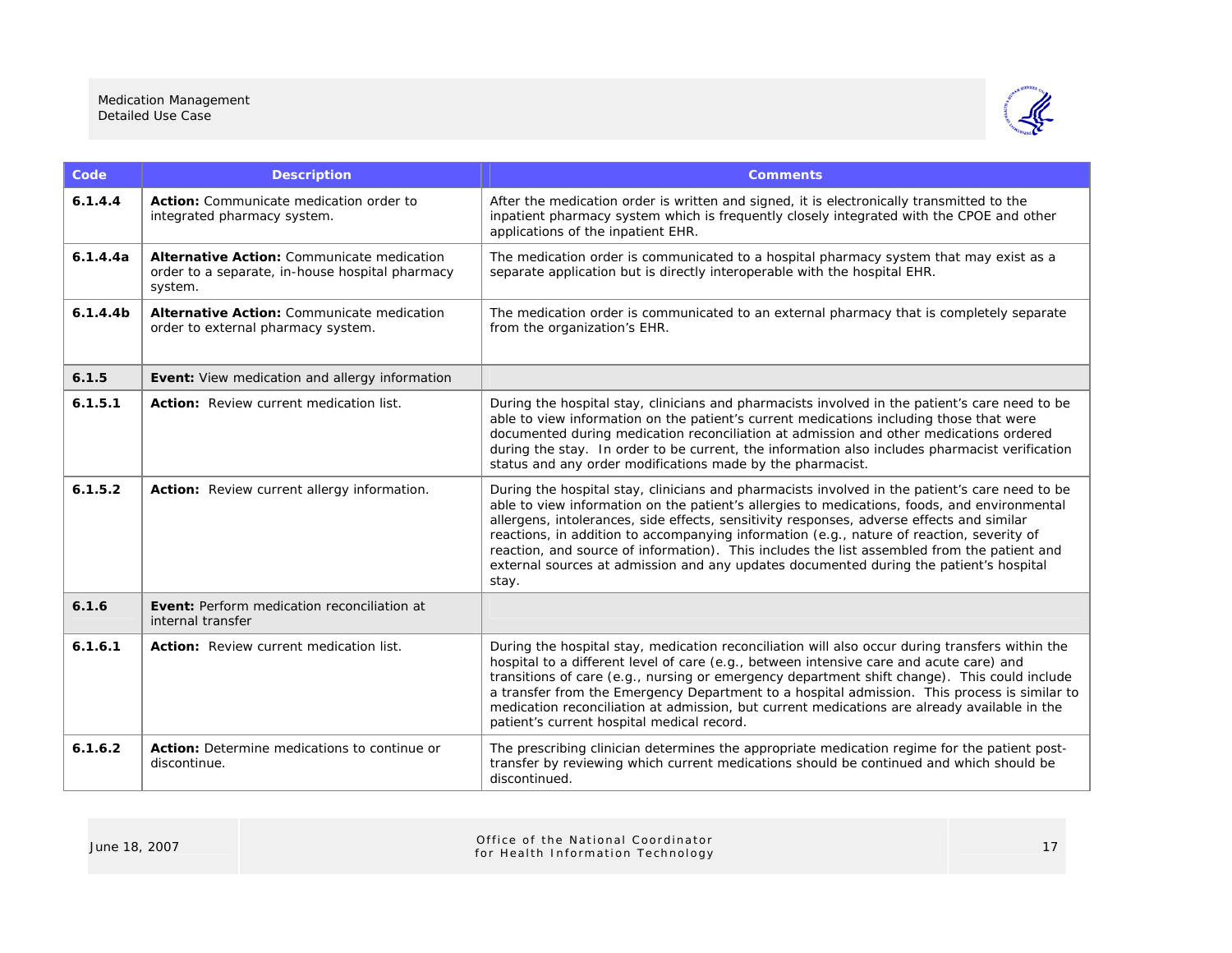#### Medication Management Detailed Use Case



| Code     | <b>Description</b>                                           | <b>Comments</b>                                                                                                                                                                                                                                                                                                                                                                                                                                                                                                                                                                                                                                                                                                                                                                      |
|----------|--------------------------------------------------------------|--------------------------------------------------------------------------------------------------------------------------------------------------------------------------------------------------------------------------------------------------------------------------------------------------------------------------------------------------------------------------------------------------------------------------------------------------------------------------------------------------------------------------------------------------------------------------------------------------------------------------------------------------------------------------------------------------------------------------------------------------------------------------------------|
| 6.1.6.3  | Action: Document medication reconciliation.                  | The clinician documents the decisions made during medication reconciliation. In an EHR, once<br>the decisions have been documented, the physician signs via electronic signature.                                                                                                                                                                                                                                                                                                                                                                                                                                                                                                                                                                                                    |
| 6.1.7    | Event: Perform medication reconciliation upon<br>discharge   |                                                                                                                                                                                                                                                                                                                                                                                                                                                                                                                                                                                                                                                                                                                                                                                      |
| 6.1.7.1  | Action: Review current medication and allergy<br>list.       | The clinician reviews the patient's current medication and allergy list in the inpatient EHR, as<br>well as the "outpatient medication list" as compiled at admission. The information needed to<br>support this process could be available in the patient's hospital medical record or EHR based<br>on medication reconciliation at admission and order writing (CPOE) during the stay.                                                                                                                                                                                                                                                                                                                                                                                             |
| 6.1.7.2  | Action: Determine medications to continue or<br>discontinue. | The prescribing clinician pays particular attention to the outpatient medication list and which<br>of these should be resumed or discontinued. Any necessary new prescriptions written are<br>also considered.                                                                                                                                                                                                                                                                                                                                                                                                                                                                                                                                                                       |
| 6.1.7.3  | Action: Document medication reconciliation.                  | The clinician documents the decisions made about which outpatient medications to resume<br>and any new prescriptions for discharge medications. In the EHR, this is documented<br>electronically and signed via electronic signature.                                                                                                                                                                                                                                                                                                                                                                                                                                                                                                                                                |
| 6.1.8    | <b>Event:</b> Write new discharge prescriptions              |                                                                                                                                                                                                                                                                                                                                                                                                                                                                                                                                                                                                                                                                                                                                                                                      |
| 6.1.8.1  | Action: Prescribe new medications at discharge.              | The clinician writes any new prescriptions required following the hospital stay. This process<br>could be supported by clinical decision support for recommended indications, dosing, and<br>access to reference information. The clinician could benefit from the ability to verify patient<br>eligibility, formulary access, and pharmacy benefits coverage to minimize overall medication<br>costs. Clinicians could use an electronic prescribing function (e.g., an ePrescribing tool, an<br>ambulatory EHR, or a hospital or long-term care EHR with ambulatory prescribing<br>functionality) to write these prescriptions electronically. These prescriptions immediately<br>update the information being compiled on discharge medications for medication<br>reconciliation. |
| 6.1.8.2  | Action: Consider contraindication information.               | The clinician receives and considers contraindication information while writing new discharge<br>prescriptions.                                                                                                                                                                                                                                                                                                                                                                                                                                                                                                                                                                                                                                                                      |
| 6.1.8.3  | Action: Communicate information to pharmacy.                 | Discharge prescriptions may be communicated to an external pharmacy.                                                                                                                                                                                                                                                                                                                                                                                                                                                                                                                                                                                                                                                                                                                 |
| 6.1.8.3a | Alternative Action: Communicate information to<br>patient.   | Alternatively, these prescriptions could be paper prescriptions that are handed to the patient.                                                                                                                                                                                                                                                                                                                                                                                                                                                                                                                                                                                                                                                                                      |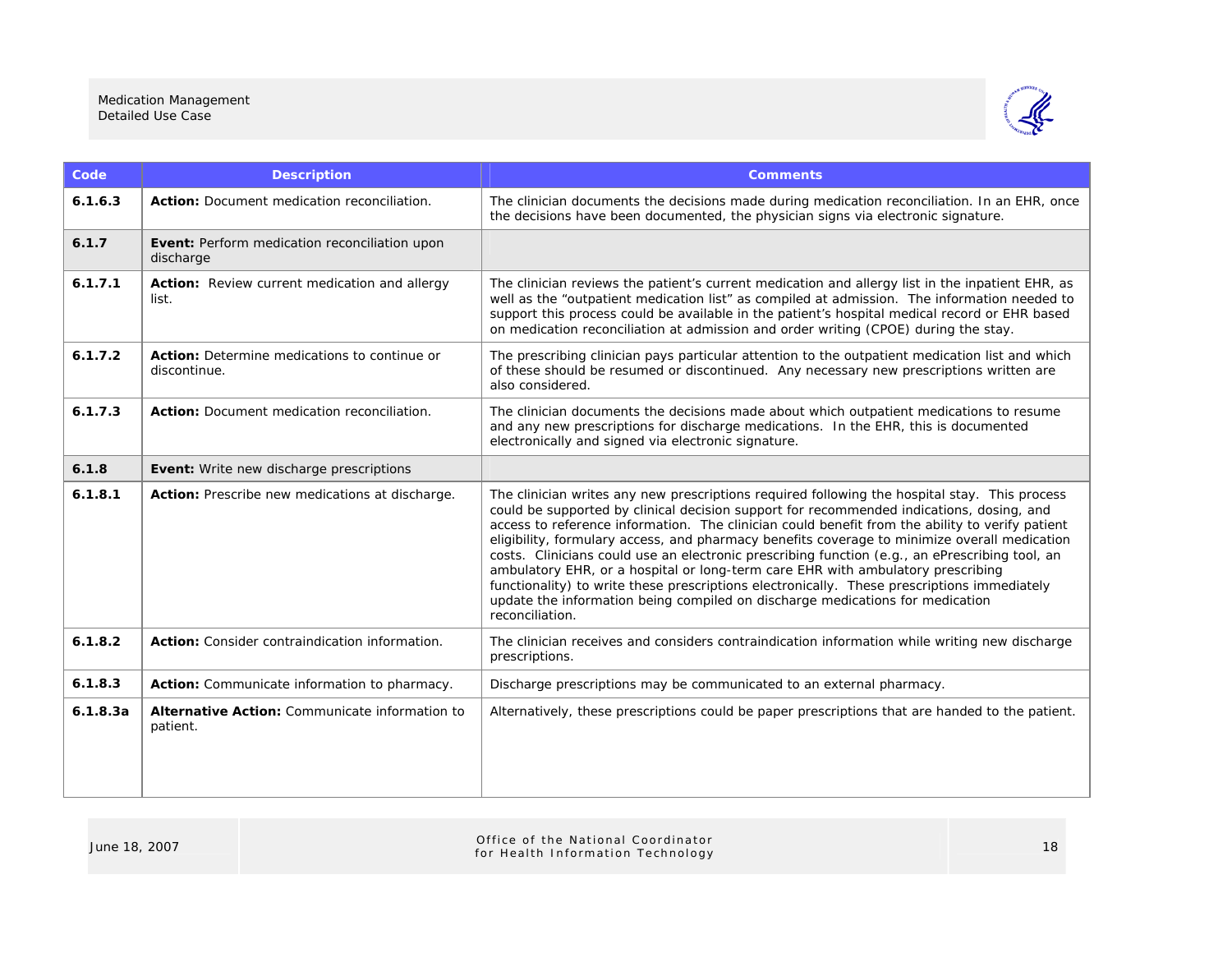

| Code    | <b>Description</b>                                                                             | <b>Comments</b>                                                                                                                                                                                                                                                                                                                                                                                                                                                                                                                                                                                                                                                                                                       |
|---------|------------------------------------------------------------------------------------------------|-----------------------------------------------------------------------------------------------------------------------------------------------------------------------------------------------------------------------------------------------------------------------------------------------------------------------------------------------------------------------------------------------------------------------------------------------------------------------------------------------------------------------------------------------------------------------------------------------------------------------------------------------------------------------------------------------------------------------|
| 6.1.9   | <b>Event:</b> Provide information to the next provider of<br>care and patient                  |                                                                                                                                                                                                                                                                                                                                                                                                                                                                                                                                                                                                                                                                                                                       |
| 6.1.9.1 | <b>Action:</b> Communicate medication and allergy<br>information to the next provider of care. | At the conclusion of the hospital stay, a patient could return to the care of their primary care<br>physician (PCP) and/or medical specialist(s), be transferred from Emergency Department to<br>hospital admission (if it is not handled as an internal transfer), or be transferred into the care<br>of another healthcare facility (e.g., a long-term care facility). The information communicated<br>includes current information on patient allergies (including new allergies documented during<br>the hospital stay) and the outpatient medication list captured for the patient at admission,<br>annotated as to which ones are to be resumed or discontinued, as well as any new discharge<br>prescriptions. |
| 6.1.9.2 | <b>Action:</b> Communicate medication and allergy<br>information to the patient.               | Along with other discharge instructions, the patient could be given the outpatient medication<br>list captured at admission, annotated as to which ones are to be resumed or discontinued, as<br>well as any new discharge prescriptions. The information could also include up-to-date<br>information about the patient's documented allergies. Typically, the information would be<br>hand-written or printed out from the hospital EHR. It could also be communicated to the<br>patient's PHR. The patient may also be provided with relevant medication guides or patient<br>information sheets.                                                                                                                  |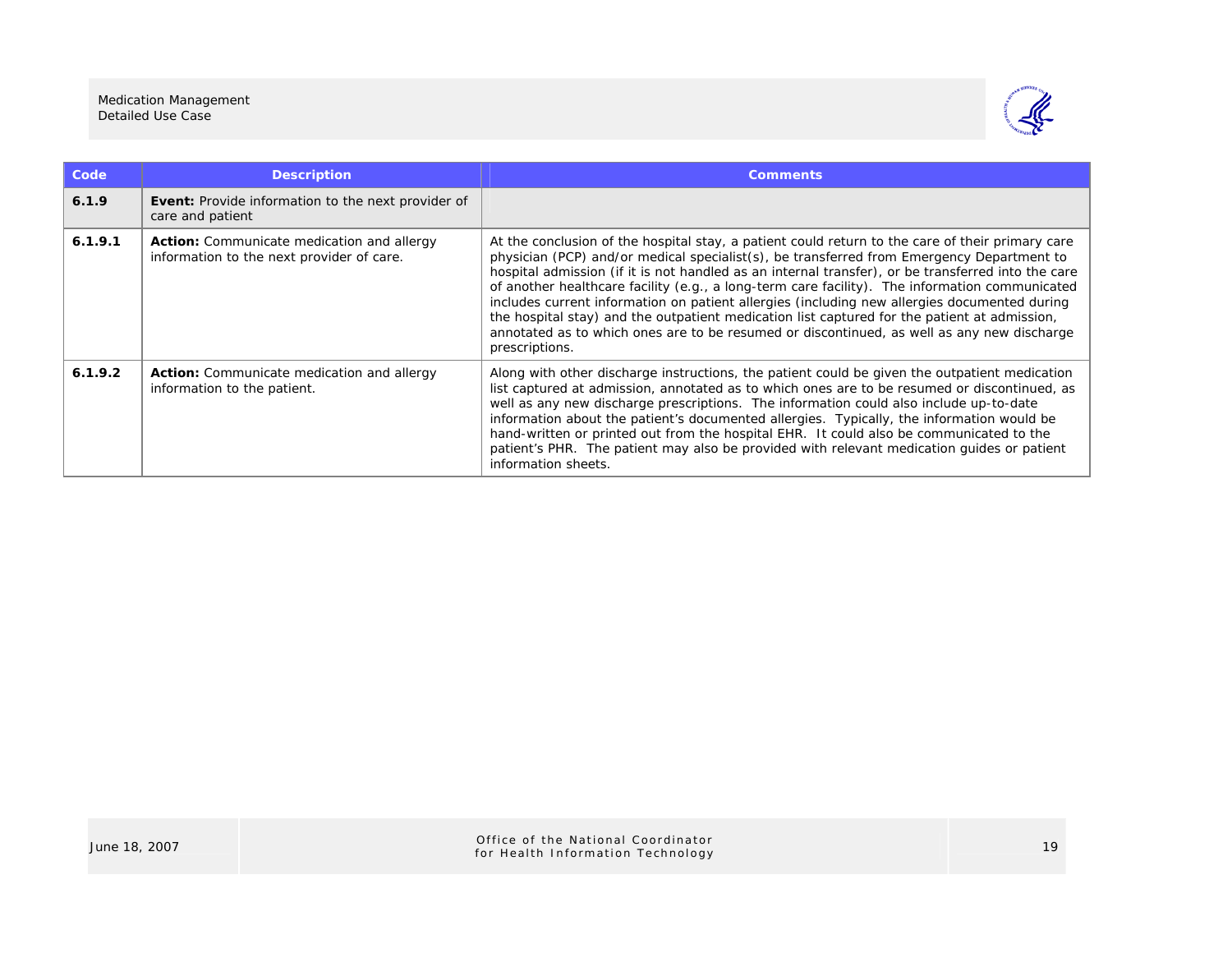

| Figure 6-4. Inpatient Medication Reconciliation, Pharmacist Perspective Events and Actions Table |  |  |
|--------------------------------------------------------------------------------------------------|--|--|
|                                                                                                  |  |  |

| Code    | <b>Description</b>                                                                       | <b>Comments</b>                                                                                                                                                                                                                                                                                     |
|---------|------------------------------------------------------------------------------------------|-----------------------------------------------------------------------------------------------------------------------------------------------------------------------------------------------------------------------------------------------------------------------------------------------------|
| 6.2.1   | <b>Event:</b> Verify medication order                                                    |                                                                                                                                                                                                                                                                                                     |
| 6.2.1.1 | <b>Action:</b> Receive a medication order signed by a<br>clinician via the hospital EHR. | An inpatient pharmacist receives medication orders. The order may be transmitted to a<br>pharmacy application through several alternative actions as described in the clinician's<br>perspective for writing a medication order.                                                                    |
| 6.2.1.2 | <b>Action:</b> "Verify" the order.                                                       | The pharmacist reviews each order for potential contraindications as well as consistency with<br>hospital policies about medications and hospital formulary. The pharmacist may be assisted<br>by clinical decision support in the pharmacy application.                                            |
| 6.2.1.3 | <b>Action:</b> Make revisions to orders, as necessary.                                   | Based on the review, a pharmacist may revise the order (often after consulting with the<br>clinician) to adjust the dose or substitute another medication.                                                                                                                                          |
| 6.2.1.4 | <b>Action:</b> Return information on verification status<br>and any order changes.       | After a medication order is verified, information on verification status and any order<br>modifications could be incorporated into the EHR for access by clinicians involved in the<br>patient's care. Information could include medication lot number, expiration date, and<br>quantity dispensed. |

# **Figure 6-5. Inpatient Medication Reconciliation, Consumer Perspective Events and Actions Table**

| Code    | <b>Description</b>                                                                   | <b>Comments</b>                                                                                                                                                                                                                                                                                                                                                                                                                                                                                                                                                                                                                                                                                                                                                                                                                                                           |  |  |
|---------|--------------------------------------------------------------------------------------|---------------------------------------------------------------------------------------------------------------------------------------------------------------------------------------------------------------------------------------------------------------------------------------------------------------------------------------------------------------------------------------------------------------------------------------------------------------------------------------------------------------------------------------------------------------------------------------------------------------------------------------------------------------------------------------------------------------------------------------------------------------------------------------------------------------------------------------------------------------------------|--|--|
| 6.3.1   | <b>Event:</b> Self-report medication and allergy<br>information                      |                                                                                                                                                                                                                                                                                                                                                                                                                                                                                                                                                                                                                                                                                                                                                                                                                                                                           |  |  |
| 6.3.1.1 | <b>Action:</b> Use a PHR to self-report information on<br>medications and allergies. | The consumer could use a PHR to record information about the use of prescribed medications,<br>over-the-counter medications, vitamins, herbal and other supplements, and other medication<br>information. The consumer could likewise self-report allergies, including allergies to<br>medications as well as any environmental and food allergens, intolerances, side effects,<br>sensitivity responses, adverse effects and similar reactions, in addition to accompanying<br>information (e.g., nature of reaction, severity of reaction, and source of information). This<br>information could be available to a clinician via retrieval from the consumer's PHR or provided<br>automatically to the clinician based on the consumer's preferences. A generalized process for<br>access control is described in Appendix A: Create and Maintain Access Control Lists. |  |  |
| 6.3.2   | Event: Request and view medication and allergy<br>information                        |                                                                                                                                                                                                                                                                                                                                                                                                                                                                                                                                                                                                                                                                                                                                                                                                                                                                           |  |  |
| 6.3.2.1 | <b>Action:</b> Request available medication and allergy<br>information.              | The consumer requests available medication and allergy information via their PHR. This<br>information may have been self-reported earlier, or may be derived from their clinicians' EHR<br>systems, a PBM system, a pharmacy system, other authoritative clinical sources and/or<br>administrative data sources. Information obtained from some sources may be obtained at<br>the time of the consumer request or may have been previously "pushed" to the patient's PHR.<br>A generalized process for matching patients is described in Appendix A: Arbitrating Identities.                                                                                                                                                                                                                                                                                              |  |  |

| June 18, 2007 | Office of the National Coordinator<br>20<br>for Health Information Technology |
|---------------|-------------------------------------------------------------------------------|
|---------------|-------------------------------------------------------------------------------|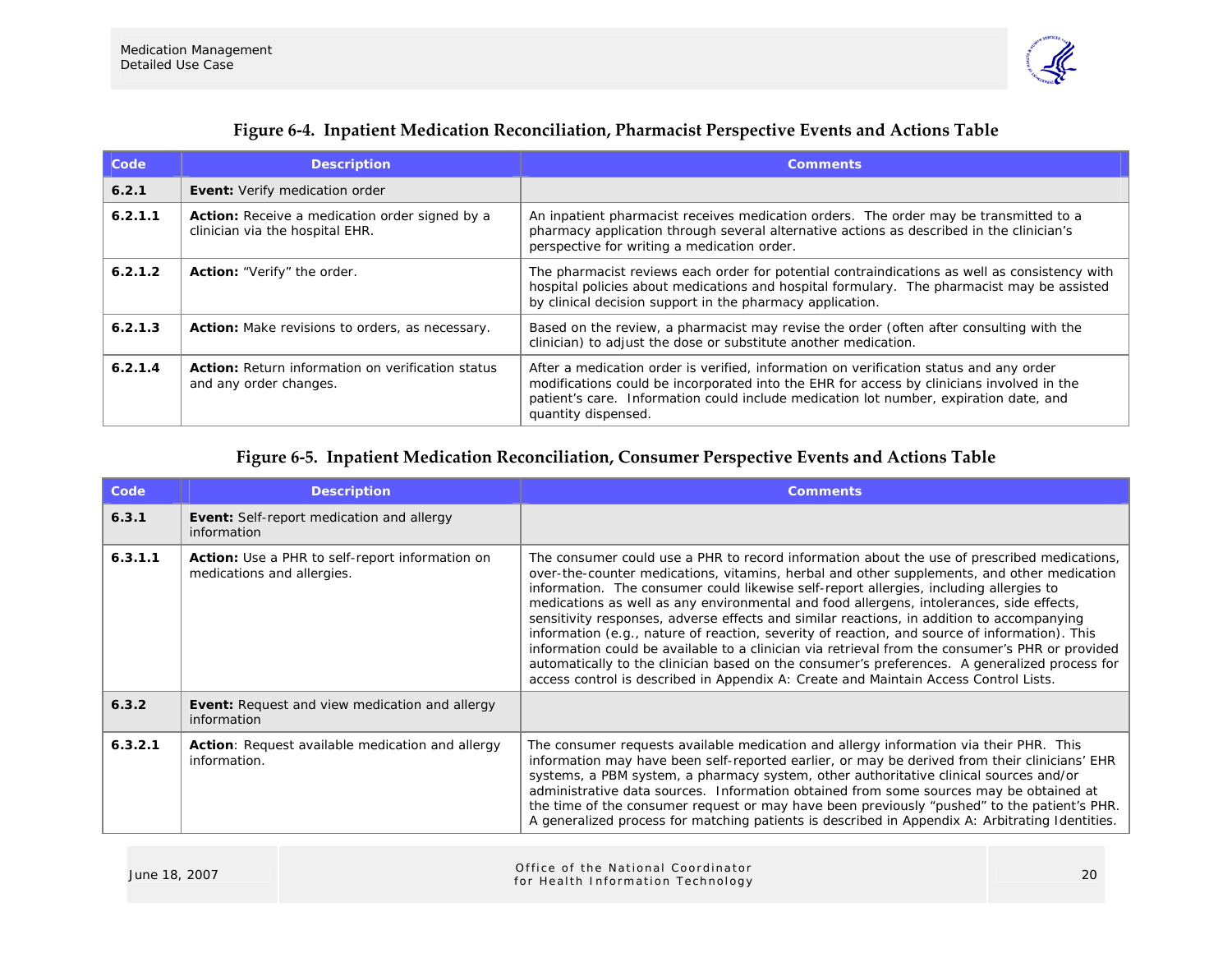

| <b>Code</b> | <b>Description</b>                                                   | <b>Comments</b>                                                                                                                                                                                                             |
|-------------|----------------------------------------------------------------------|-----------------------------------------------------------------------------------------------------------------------------------------------------------------------------------------------------------------------------|
|             |                                                                      | Consumers would additionally benefit from the ability to permit designated clinicians,<br>pharmacists, and other individuals (e.g., family members) to request and view information in<br>their PHR (a.k.a., proxy access). |
| 6.3.2.2     | <b>Action:</b> View available medication and allergy<br>information. | After information is gathered from multiple sources, the consumer could view it in a<br>consolidated format via their PHR.                                                                                                  |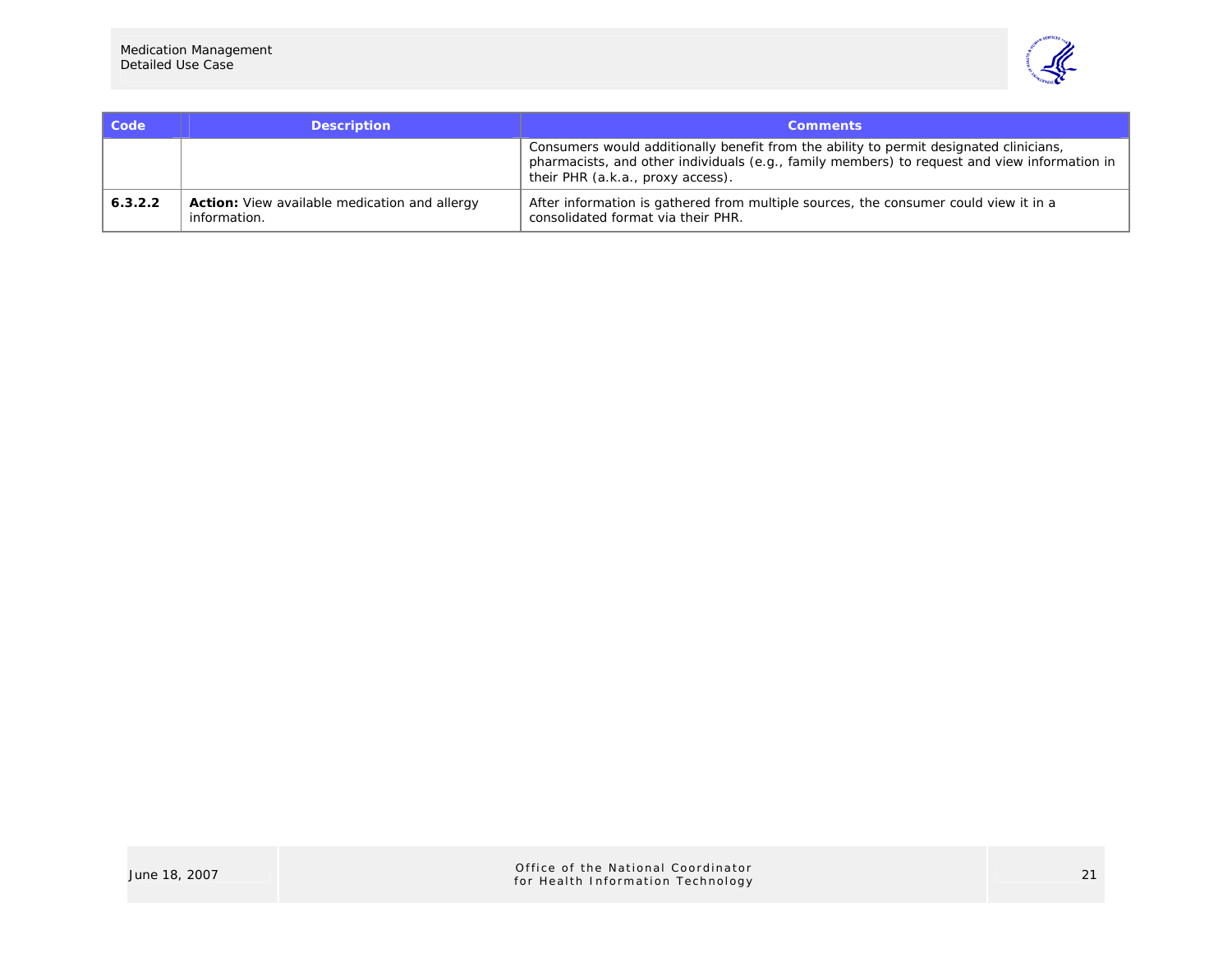

# **7.0 Scenario 2: Ambulatory Medication Management**



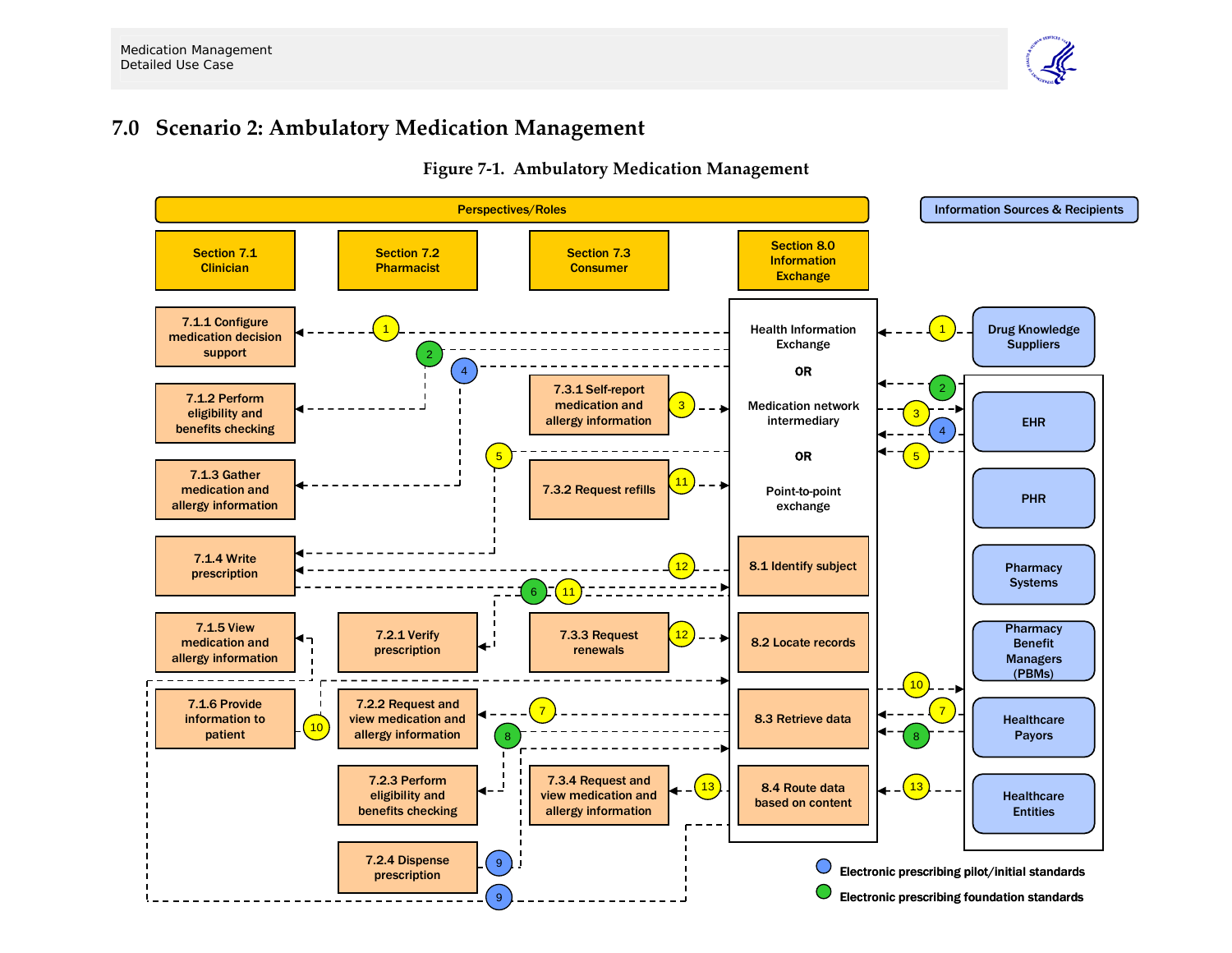

|  |  | <b>Figure 7-2. Ambulatory Medication Management Scenario Flows</b> |
|--|--|--------------------------------------------------------------------|
|  |  |                                                                    |

|                                                | <b>Scenario Flows</b>                                                                                                                         |
|------------------------------------------------|-----------------------------------------------------------------------------------------------------------------------------------------------|
| $\mathbf{1}$                                   | Information from drug knowledge suppliers supports<br>medication screening for contraindications and other decision<br>support.               |
| $\left( \begin{matrix} 2 \end{matrix} \right)$ | Clinician queries for eligibility and pharmacy benefits.                                                                                      |
| $\mathbf{3}$                                   | Consumer self-reports allergies and use of any medication.                                                                                    |
| $\overline{4}$                                 | Consumer self-reported information and additional<br>information are accessed and gathered electronically via<br>health information exchange. |
| $\left( \frac{5}{2} \right)$                   | Clinician accesses formulary information.                                                                                                     |
| Q                                              | Prescriptions for the patient are transmitted to a pharmacy.                                                                                  |
| $\boxed{7}$                                    | Pharmacist requests and views medication and allergy<br>information.                                                                          |
| ່ 8 )                                          | Pharmacist confirms the consumer's eligibility for services,<br>including pharmacy benefits, and views formulary<br>considerations.           |
| 9                                              | Pharmacist communicates pharmacy verification and fill status<br>notification to update ambulatory EHRs.                                      |
| $\left( 10 \right)$                            | The medication list, prescription, allergy information, and<br>instructions are communicated to the patient.                                  |
| 11                                             | Consumer requests refills.                                                                                                                    |
| 12                                             | Consumer requests renewals.                                                                                                                   |
| 13)                                            | Consumer requests and views medication and allergy<br>information.                                                                            |

# **Figure 7-3. Ambulatory Medication Management, Clinician Perspective Events and Actions Table**

| Code    | <b>Description</b>                                            | <b>Comments</b>                                                                                                                                                                                                                                                                                                                                                                                           |  |  |
|---------|---------------------------------------------------------------|-----------------------------------------------------------------------------------------------------------------------------------------------------------------------------------------------------------------------------------------------------------------------------------------------------------------------------------------------------------------------------------------------------------|--|--|
| 7.1.1   | <b>Event:</b> Configure medication decision support           |                                                                                                                                                                                                                                                                                                                                                                                                           |  |  |
| 7.1.1.1 | Action: Receive information from drug knowledge<br>suppliers. | Vendors and other sources provide data tables and reference information to support<br>medication screening for contraindications and other decision support capabilities. These act<br>in conjunction with, and are integrated into, the ambulatory EHR. These tools may also<br>support pharmacists in their roles. A generalized process is described in Appendix A:<br>Provisioning for Secondary Use. |  |  |
| 7.1.1.2 | <b>Action:</b> Inform the ambulatory EHR.                     | The EHR could utilize data tables and other information from the drug knowledge supplier.<br>The process of setting up clinical decision support would benefit from standard vocabularies<br>for medications, prescriptions, and allergies as well as standards for the communications<br>between the EHR and the knowledge source(s) and application(s).                                                 |  |  |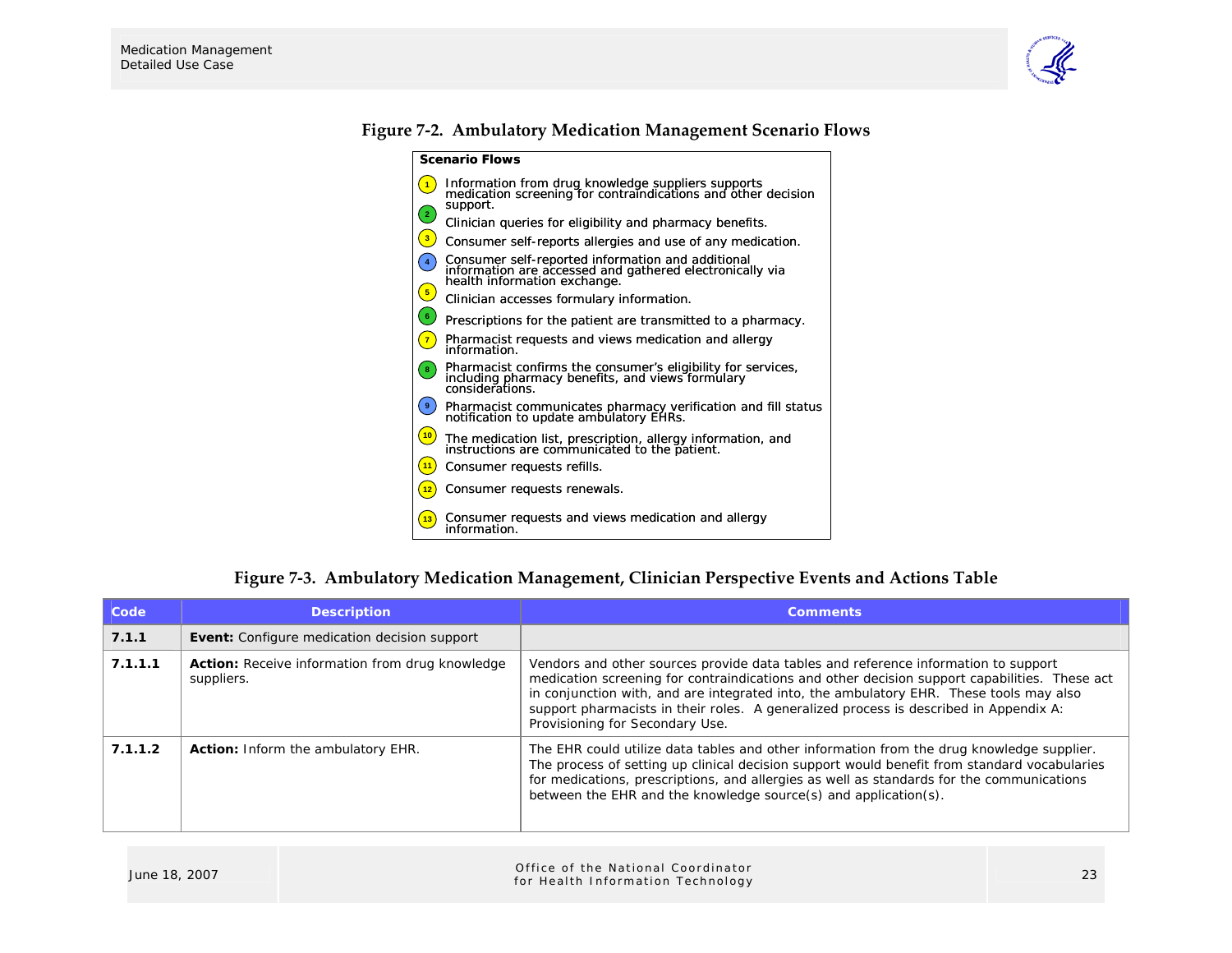

| Code                 | <b>Description</b>                                                                                          | <b>Comments</b>                                                                                                                                                                                                                                                                                                                                                                                                                                                                                                                                                                                                                                                                                                                                                                                                                                                                                                                                                                                                                                                                                                                                                                                                                                                                                                                                   |  |
|----------------------|-------------------------------------------------------------------------------------------------------------|---------------------------------------------------------------------------------------------------------------------------------------------------------------------------------------------------------------------------------------------------------------------------------------------------------------------------------------------------------------------------------------------------------------------------------------------------------------------------------------------------------------------------------------------------------------------------------------------------------------------------------------------------------------------------------------------------------------------------------------------------------------------------------------------------------------------------------------------------------------------------------------------------------------------------------------------------------------------------------------------------------------------------------------------------------------------------------------------------------------------------------------------------------------------------------------------------------------------------------------------------------------------------------------------------------------------------------------------------|--|
| 7.1.2                | <b>Event:</b> Perform eligibility and benefits checking                                                     |                                                                                                                                                                                                                                                                                                                                                                                                                                                                                                                                                                                                                                                                                                                                                                                                                                                                                                                                                                                                                                                                                                                                                                                                                                                                                                                                                   |  |
| 7.1.2.1              | Action: Check patient eligibility.                                                                          | The patient's eligibility for services, including pharmacy benefits, needs to be confirmed.<br>Direct query for eligibility and pharmacy benefits information from a pharmacy system, PBM,<br>or Payor directly, and/or through health information exchange or a Medication Network<br>Intermediary may exist. This event may also support the long-term care setting. A<br>generalized process for patient matching is described in Appendix A: Arbitrating Identities.                                                                                                                                                                                                                                                                                                                                                                                                                                                                                                                                                                                                                                                                                                                                                                                                                                                                          |  |
| 7.1.2.2              | Action: Check pharmacy benefits information.                                                                | Information on the patient's pharmacy benefits and formulary obtained during this step may<br>be useful for prescribing. Similarly, patient- and condition- specific formulary information<br>may be obtained during prescription writing.                                                                                                                                                                                                                                                                                                                                                                                                                                                                                                                                                                                                                                                                                                                                                                                                                                                                                                                                                                                                                                                                                                        |  |
| 7.1.3                | Event: Gather medication and allergy information                                                            |                                                                                                                                                                                                                                                                                                                                                                                                                                                                                                                                                                                                                                                                                                                                                                                                                                                                                                                                                                                                                                                                                                                                                                                                                                                                                                                                                   |  |
| 7.1.3.1              | Action: Request available medication and allergy<br>information in interoperable electronic form.           | To make decisions about care, the clinician would benefit from a complete view of the<br>patient's current medications and allergies as well as past access to a medication. A patient<br>may have a PCP, as well as one or more specialists, all of whom may be writing medication<br>prescriptions for the patient.                                                                                                                                                                                                                                                                                                                                                                                                                                                                                                                                                                                                                                                                                                                                                                                                                                                                                                                                                                                                                             |  |
|                      |                                                                                                             | Many external sources can supplement the information available locally on the medications<br>and allergies: EHRs of other PCPs and specialists in the community, the EHR in a hospital<br>from which the patient was recently discharged, PBMs, and organizations involved in<br>communication of prescriptions and claims. Consumer self-reported prescription, over-the-<br>counter (OTC) medication, vitamins, implanted medication infusion devices, and herbal and<br>other supplements, may be available from the patient's PHR, as well as information about<br>allergies, intolerances, side effects, sensitivity responses, adverse effects and similar<br>reactions, in addition to accompanying information (e.g., nature of reaction, severity of<br>reaction, and source of information). Ideally, information from these sources should be<br>provided in an integrated view, without duplications, that can be easily incorporated into the<br>EHR in codified form. In each case, the information source (e.g., authoritative clinical source,<br>administrative source, or patient) should also be captured. A generalized process for patient<br>matching is described in Appendix A: Arbitrating Identities. A generalized process for access<br>control is described in Appendix A: Create and Maintain Access Control Lists. |  |
| 7.1.3.1a             | Alternative Action: Request available medication<br>and allergy information in viewable electronic<br>form. | The clinician views summary medication information from multiple sources.                                                                                                                                                                                                                                                                                                                                                                                                                                                                                                                                                                                                                                                                                                                                                                                                                                                                                                                                                                                                                                                                                                                                                                                                                                                                         |  |
| 7.1.3.1 <sub>b</sub> | Alternative Action: Request available medication<br>and allergy information via interview.                  | In today's environment, clinicians frequently ask the patient, patient's family, significant<br>others, and/or caregivers about medications that are not documented locally. This action<br>could be beneficial even if medication information is obtained through alternate means as<br>another data source for clinicians to consider.                                                                                                                                                                                                                                                                                                                                                                                                                                                                                                                                                                                                                                                                                                                                                                                                                                                                                                                                                                                                          |  |
| 7.1.3.2              | Action: View consolidated available medication<br>and allergy information.                                  | The clinician views the information to gain a comprehensive view of the patient's medication<br>and allergy information.                                                                                                                                                                                                                                                                                                                                                                                                                                                                                                                                                                                                                                                                                                                                                                                                                                                                                                                                                                                                                                                                                                                                                                                                                          |  |
| 7.1.3.3              | Action: Select current medication and allergy<br>information.                                               | The clinician determines which information from external sources should be stored in the<br>ambulatory EHR.                                                                                                                                                                                                                                                                                                                                                                                                                                                                                                                                                                                                                                                                                                                                                                                                                                                                                                                                                                                                                                                                                                                                                                                                                                       |  |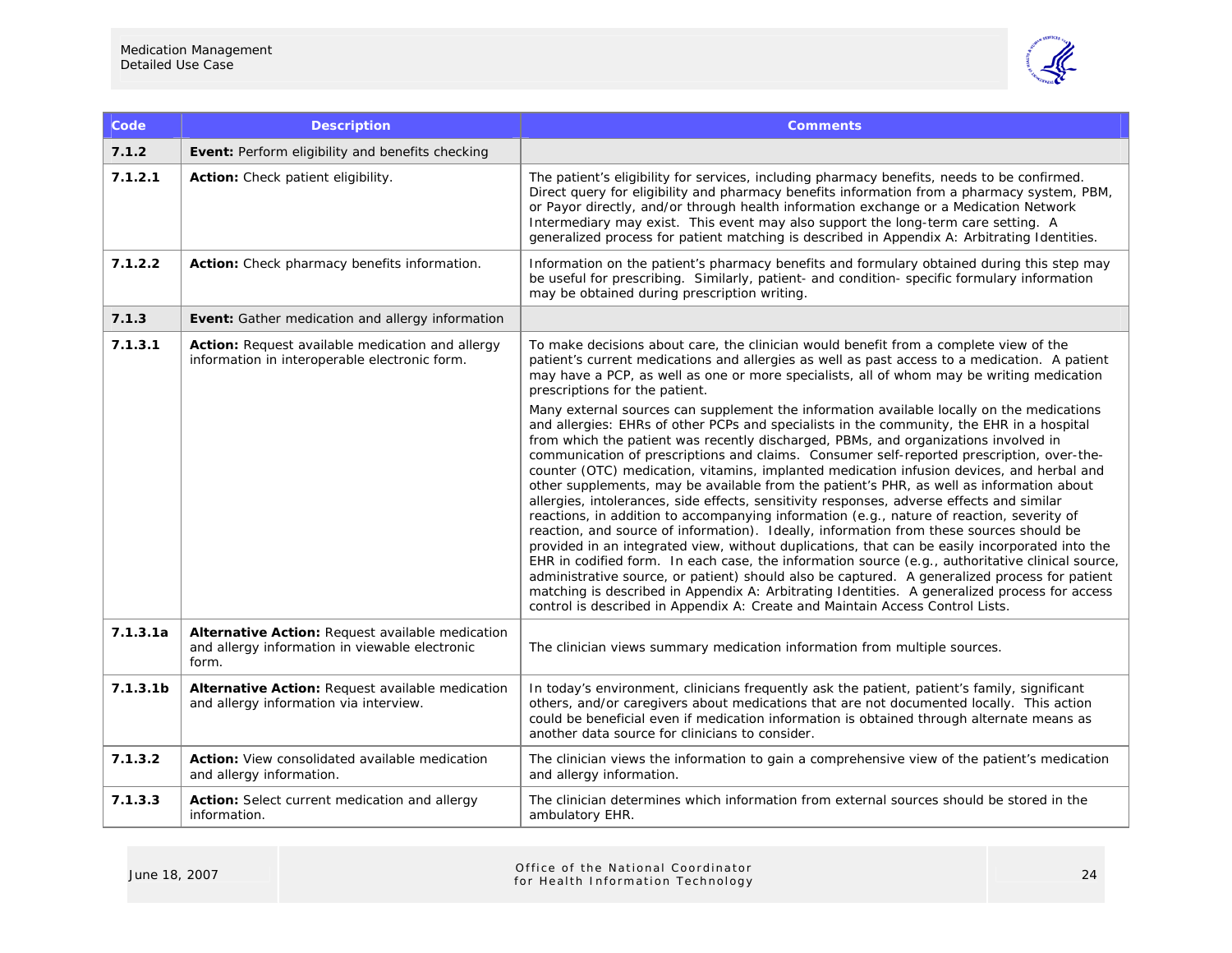

| Code     | <b>Description</b>                                                             | <b>Comments</b>                                                                                                                                                                                                                                                                                                                                                                                                                                                                                                                                                                                                 |
|----------|--------------------------------------------------------------------------------|-----------------------------------------------------------------------------------------------------------------------------------------------------------------------------------------------------------------------------------------------------------------------------------------------------------------------------------------------------------------------------------------------------------------------------------------------------------------------------------------------------------------------------------------------------------------------------------------------------------------|
| 7.1.3.4  | Action: Incorporate current medication and<br>allergy information.             | After appropriate analysis and selection, the clinician executes the necessary steps to store<br>this information in the patient's ambulatory health record.                                                                                                                                                                                                                                                                                                                                                                                                                                                    |
| 7.1.4    | <b>Event:</b> Write prescription                                               |                                                                                                                                                                                                                                                                                                                                                                                                                                                                                                                                                                                                                 |
| 7.1.4.1  | Action: Consider formulary.                                                    | Clinicians would benefit from the ability to access and consider patient-specific pharmacy<br>benefit information for pharmacy benefits, Medicare part D, and formulary information as<br>they make prescribing decisions to minimize overall medication costs. [This information may<br>have been obtained previously based on an earlier eligibility request.] This information may<br>be provided by pharmacy systems, PBMs, or Payors and may be provided directly or through<br>the use of a Medication Network Intermediary. Formulary considerations are also relevant in<br>the long-term care setting. |
| 7.1.4.2  | <b>Action:</b> Write prescription(s).                                          | The clinician writes prescriptions based on the treatment plan developed during the patient<br>encounter or in response to requests from patients for prescription renewals.                                                                                                                                                                                                                                                                                                                                                                                                                                    |
|          |                                                                                | The clinician writes prescriptions using an ambulatory EHR. This process could be supported<br>by clinical decision support for recommended indications, dosing, and access to reference<br>information. Some medication orders involve patient-specific variables for proper dosing<br>such as weight for pediatric populations and patient's age, renal function, and other patient-<br>specific information for geriatric populations.                                                                                                                                                                       |
| 7.1.4.3  | Action: Consider contraindication information.                                 | The ambulatory EHR or ePrescribing tool can contribute to medication safety through the use<br>of clinical decision support tools that help clinicians avoid adverse drug events through<br>prompts and advisory messages about potential drug-drug interactions, drug-diagnosis<br>considerations, drug-renal function contraindications, patient allergies, potential errors in<br>dosing, and other issues that may lead to adverse drug events. The clinician may also have<br>access to relevant reference information.                                                                                    |
| 7.1.4.4  | Action: Sign prescription.                                                     | Once the clinician signs a new prescription, the patient's medication list is updated.                                                                                                                                                                                                                                                                                                                                                                                                                                                                                                                          |
| 7.1.4.5  | Action: Communicate information to pharmacy.                                   | An ePrescribing tool or an ambulatory EHR could communicate electronic prescriptions to the<br>patient's preferred pharmacy. A pharmacy may also be affiliated with a clinician's ambulatory<br>office (with integrated prescribing and pharmacy functions). Prescription changes and<br>cancellations could also be transmitted to the pharmacy in a similar manner.<br>Clinician prescribers (and clinics) may also give patients access to no-cost (free) medications<br>that would need to be correctly captured in the EHR medication prescription record.                                                 |
| 7.1.4.5a | Alternative Action: Communicate information to<br>pharmacy using paper or fax. | In cases where electronic communication to pharmacy is not offered, or if the system is<br>currently unavailable, a traditional paper prescription, printed prescription, or fax could be<br>used to communicate the prescription information.                                                                                                                                                                                                                                                                                                                                                                  |
| 7.1.5    | Event: View medication and allergy information                                 |                                                                                                                                                                                                                                                                                                                                                                                                                                                                                                                                                                                                                 |
| 7.1.5.1  | Action: Review current medication list.                                        | During the ambulatory visit, clinicians and pharmacists involved in the patient's care need to<br>be able to view information on the patient's current medications. In order to be current, the<br>information could also include fill status so that the clinician can confirm that the patient has<br>access to the medication.                                                                                                                                                                                                                                                                               |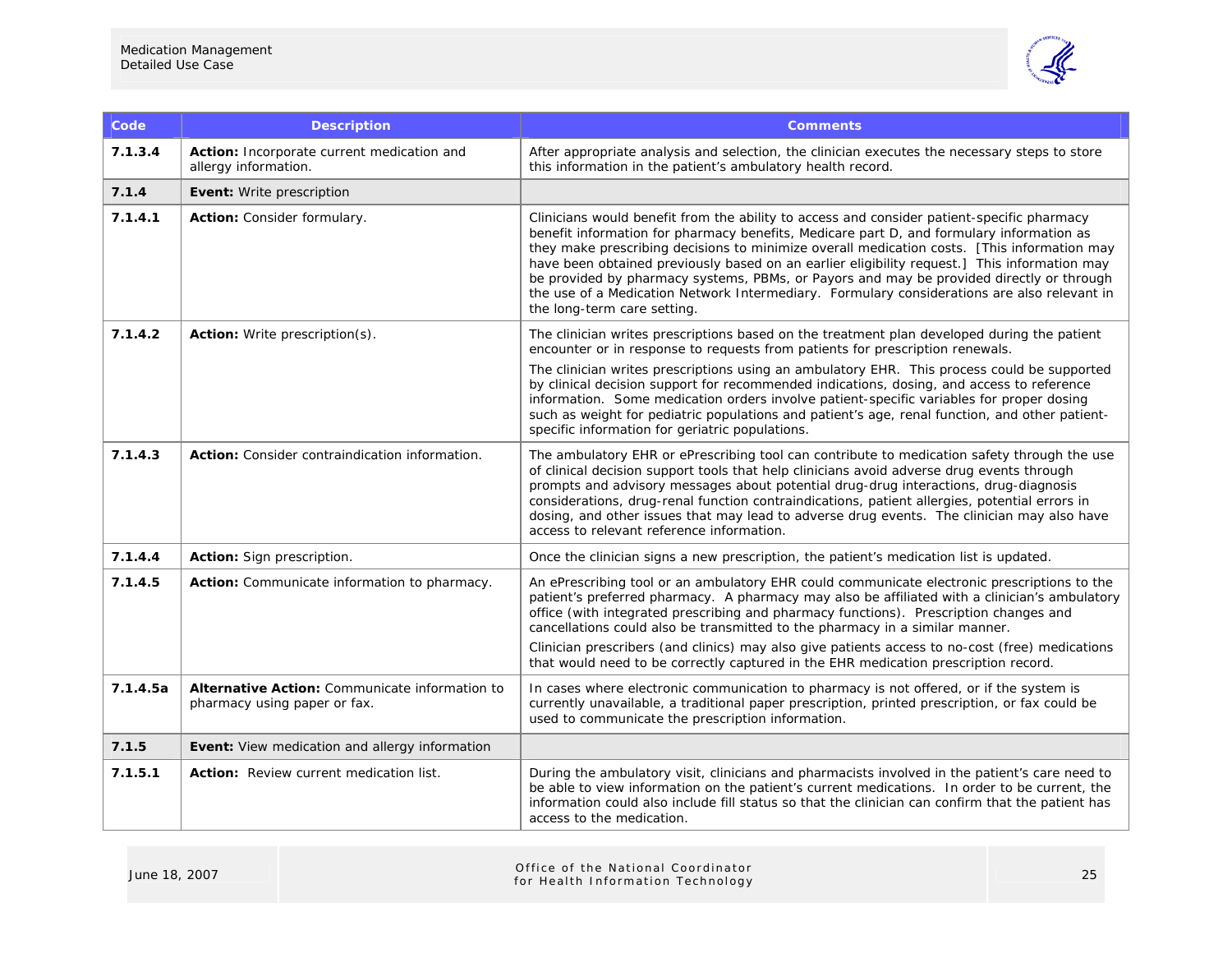

| Code    | <b>Description</b>                                                                                                           | <b>Comments</b>                                                                                                                                                                                                                                                                                                                                                                                                      |
|---------|------------------------------------------------------------------------------------------------------------------------------|----------------------------------------------------------------------------------------------------------------------------------------------------------------------------------------------------------------------------------------------------------------------------------------------------------------------------------------------------------------------------------------------------------------------|
| 7.1.5.2 | <b>Action:</b> Review current allergy information.                                                                           | During the ambulatory visit, clinicians involved in the patient's care need to be able to view<br>information on the patient's allergies to medications, foods, and environmental allergens,<br>intolerances, side effects, sensitivity responses, adverse effects and similar reactions, in<br>addition to accompanying information (e.g., nature of reaction, severity of reaction, and<br>source of information). |
| 7.1.6   | <b>Event:</b> Provide information to patient                                                                                 |                                                                                                                                                                                                                                                                                                                                                                                                                      |
| 7.1.6.1 | Action: Communicate current medication list,<br>prescriptions, allergy information, and care<br>instructions to the patient. | The medication list, new prescriptions, allergy information, and instructions should be<br>communicated to the patient. This information could also be communicated to their PHRs<br>from the ambulatory EHR. The patient may also be provided with relevant medication quides<br>or patient information sheets.                                                                                                     |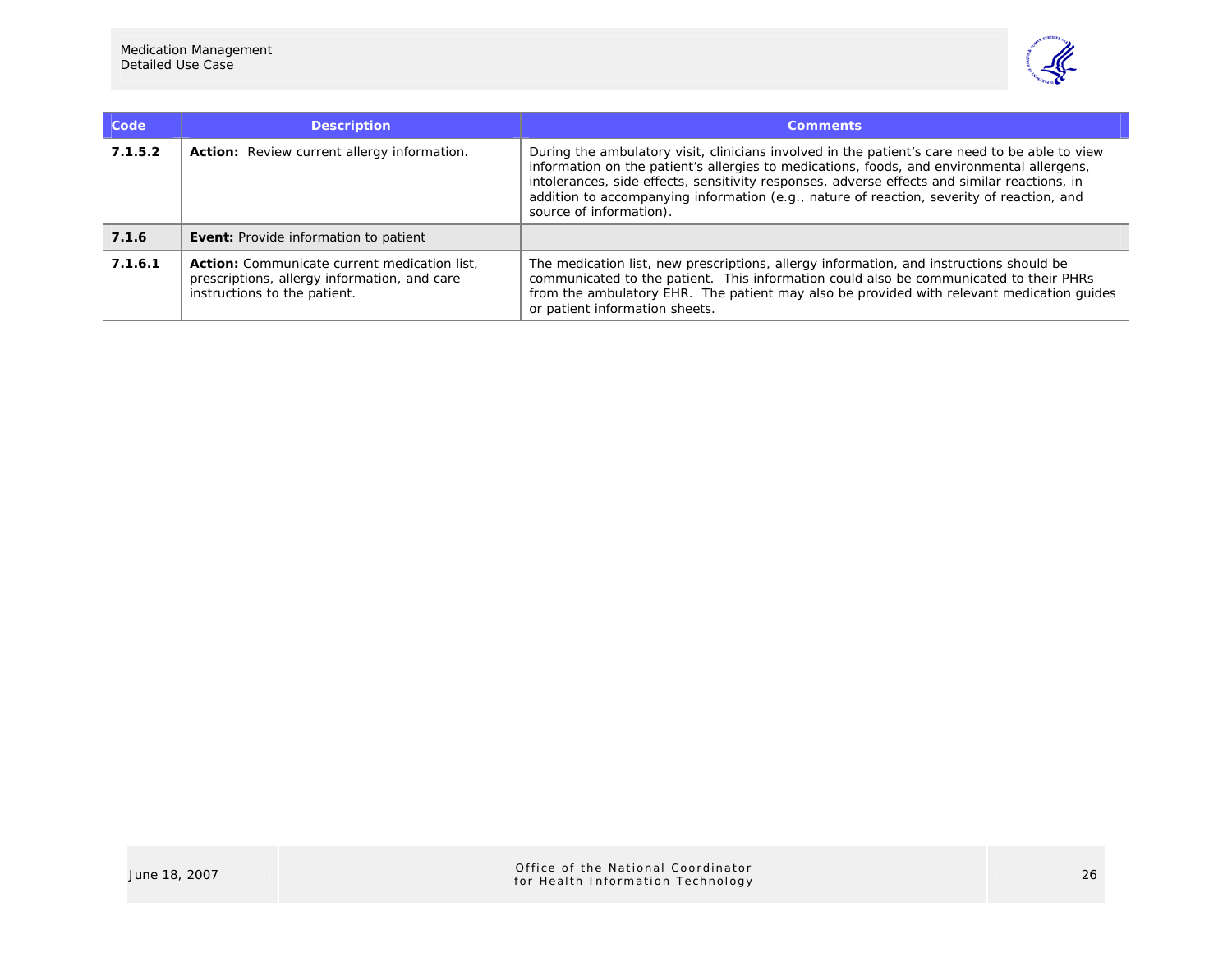

|  |  | Figure 7-4. Ambulatory Medication Management, Pharmacist Perspective Events and Actions Table |  |
|--|--|-----------------------------------------------------------------------------------------------|--|
|  |  |                                                                                               |  |

| Code    | <b>Description</b>                                                   | <b>Comments</b>                                                                                                                                                                                                                                                                                                                                                                                                                                                                                            |  |
|---------|----------------------------------------------------------------------|------------------------------------------------------------------------------------------------------------------------------------------------------------------------------------------------------------------------------------------------------------------------------------------------------------------------------------------------------------------------------------------------------------------------------------------------------------------------------------------------------------|--|
| 7.2.1   | Event: Verify prescription                                           |                                                                                                                                                                                                                                                                                                                                                                                                                                                                                                            |  |
| 7.2.1.1 | Action: Verify prescription.                                         | The prescription is processed in a series of steps including receipt of order, checking for<br>possible contraindications using medication decision support tools, and prescription<br>verification. The pharmacist may also communicate with the prescribing clinician where<br>questions exist and prescription changes are appropriate.                                                                                                                                                                 |  |
|         |                                                                      | An electronic request for a prescription refill could also be initiated by a consumer via their<br>PHR.                                                                                                                                                                                                                                                                                                                                                                                                    |  |
| 7.2.2   | <b>Event:</b> Request and view medication and allergy<br>information |                                                                                                                                                                                                                                                                                                                                                                                                                                                                                                            |  |
| 7.2.2.1 | Action: Request available medication and allergy<br>information.     | The pharmacist requests available medication and allergy information. This information may<br>be derived from sources a PBM system and/or a pharmacy system. A generalized process for<br>matching patients is described in Appendix A: Arbitrating Identities.                                                                                                                                                                                                                                            |  |
| 7.2.2.2 | Action: View available medication and allergy<br>information.        | After information is gathered from multiple sources, the pharmacist could view the<br>information in a consolidated format.                                                                                                                                                                                                                                                                                                                                                                                |  |
| 7.2.3   | <b>Event:</b> Perform eligibility and benefits checking              |                                                                                                                                                                                                                                                                                                                                                                                                                                                                                                            |  |
| 7.2.3.1 | Action: Check patient eligibility.                                   | In the pharmacy, the consumer's eligibility for pharmacy benefits is confirmed, along with<br>information about patient financial responsibility and formulary. A patient's eligibility for<br>service could be confirmed by communicating identifying patient information to a payor. This<br>communication could be accomplished through an HIE, PBM, or MNI. Drug utilization review<br>could also be accomplished during this event. This activity is also relevant for the long-term<br>care setting. |  |
| 7.2.3.2 | Action: Check pharmacy benefits information.                         | Once patient eligibility is confirmed, the patient's pharmacy benefits information can be<br>viewed and considered during dispensing. In some situations, medication claims processing<br>may be intertwined with benefits and eligibility checking prior to medication dispensing.                                                                                                                                                                                                                        |  |
| 7.2.4   | Event: Dispense prescription                                         |                                                                                                                                                                                                                                                                                                                                                                                                                                                                                                            |  |
| 7.2.4.1 | Action: Dispense medication to the patient.                          | Once all necessary patient safety considerations and formulary considerations have been<br>reviewed, medication could be dispensed to the patient. Direct care activities the pharmacist<br>may perform include patient education, patient assessment, consultation, and medication<br>use. The patient may also be provided with relevant medication guides or patient information<br>sheets.                                                                                                             |  |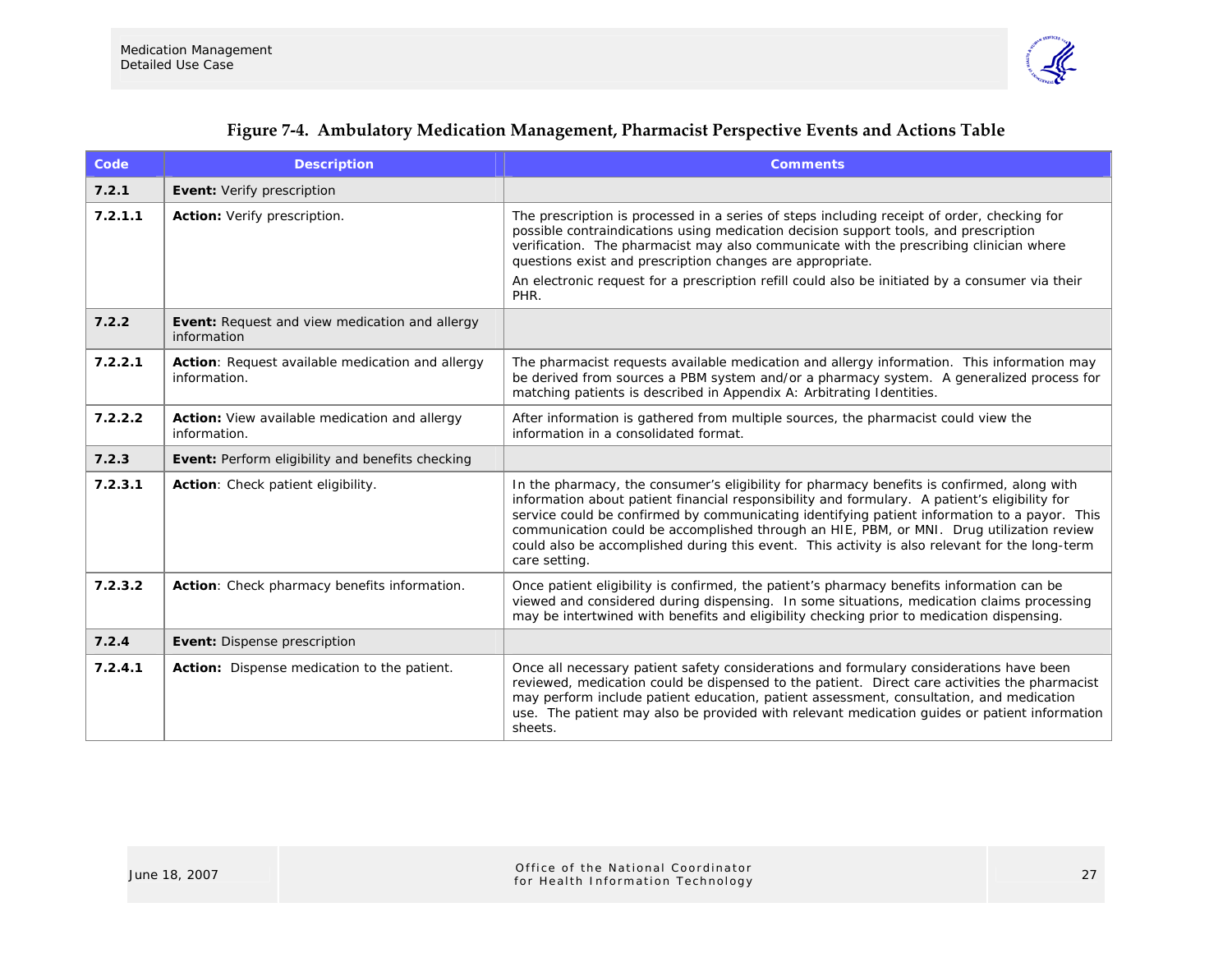

| Code    | <b>Description</b>                                   | <b>Comments</b>                                                                                                                                                                                                                                                                                                                                                                                                                                                                    |
|---------|------------------------------------------------------|------------------------------------------------------------------------------------------------------------------------------------------------------------------------------------------------------------------------------------------------------------------------------------------------------------------------------------------------------------------------------------------------------------------------------------------------------------------------------------|
| 7.2.4.2 | <b>Action:</b> Provide medication dispensing status. | The pharmacy system records the dispensing status (or "fill status notification") of each<br>medication for future consideration. Clinicians would benefit from knowing the dispensing<br>status as a partial indicator of patient compliance with the recommended treatment. The<br>information communicated should include the dispensing date, the date the prescription was<br>picked up from the pharmacy, medication lot number, expiration date, and quantity<br>dispensed. |

# **Figure 7-5. Ambulatory Medication Management, Consumer Perspective Events and Actions Table**

| Code    | <b>Description</b>                                                                      | <b>Comments</b>                                                                                                                                                                                                                                                                                                                                                                                                                                                                                                                                                                                                                                                                                                                                                                                                                                                                      |  |
|---------|-----------------------------------------------------------------------------------------|--------------------------------------------------------------------------------------------------------------------------------------------------------------------------------------------------------------------------------------------------------------------------------------------------------------------------------------------------------------------------------------------------------------------------------------------------------------------------------------------------------------------------------------------------------------------------------------------------------------------------------------------------------------------------------------------------------------------------------------------------------------------------------------------------------------------------------------------------------------------------------------|--|
| 7.3.1   | <b>Event:</b> Self-report medication and allergy<br>information                         |                                                                                                                                                                                                                                                                                                                                                                                                                                                                                                                                                                                                                                                                                                                                                                                                                                                                                      |  |
| 7.3.1.1 | Action: Consumers self-report information on<br>medications and allergies in their PHR. | The consumer could use their PHR to record information about other prescribed medications,<br>their use of over-the-counter medication, vitamins, herbal and other supplements, and other<br>medication information. The consumer could likewise self-report allergies, including allergies<br>to medications as well as any environmental and food allergens, intolerances, side effects,<br>sensitivity responses, adverse effects and similar reactions, in addition to accompanying<br>information (e.g., nature of reaction, severity of reaction, and source of information). This<br>information could be available to a clinician via retrieval from the consumer's PHR or provided<br>automatically to the clinician based on the consumer's preferences. A generalized process for<br>access control is described in Appendix A: Create and Maintain Access Control Lists. |  |
| 7.3.2   | Event: Request refills                                                                  |                                                                                                                                                                                                                                                                                                                                                                                                                                                                                                                                                                                                                                                                                                                                                                                                                                                                                      |  |
| 7.3.2.1 | Action: Communicate a refill request to the<br>patient's preferred pharmacy.            | A consumer could send prescription refill requests via their PHR to a pharmacy of choice. If<br>no refills remain on the original prescription, the consumer could contact the original<br>prescribing clinician for a prescription renewal. Alternatively, the pharmacist may notify the<br>prescribing clinician if a refill is requested by a consumer and no more are available. Some<br>EHRs and MNIs may offer this capability in addition to PHRs. Additionally, payors may need<br>to be included in this action for approval of some refills.                                                                                                                                                                                                                                                                                                                               |  |
| 7.3.3   | <b>Event: Request renewals</b>                                                          |                                                                                                                                                                                                                                                                                                                                                                                                                                                                                                                                                                                                                                                                                                                                                                                                                                                                                      |  |
| 7.3.3.1 | Action: Communicate a renewal request to the<br>patient's prescribing clinician.        | A consumer could request prescription renewals using their PHR. The PHR would transmit<br>renewal requests directly to the consumer's clinician or pharmacist. As noted above, the<br>renewal request may also be initiated by a pharmacist when no more refills are allowed by<br>the prescription.                                                                                                                                                                                                                                                                                                                                                                                                                                                                                                                                                                                 |  |
| 7.3.4   | Event: Request and view medication and allergy<br>information                           |                                                                                                                                                                                                                                                                                                                                                                                                                                                                                                                                                                                                                                                                                                                                                                                                                                                                                      |  |
| 7.3.4.1 | Action: Request available medication and allergy<br>information.                        | The consumer requests available medication and allergy information via their PHR. This<br>information might have been self-reported earlier, or may be derived from external sources<br>such as their clinicians' EHR systems, a PBM system, and/or a pharmacy system. Information<br>obtained from some sources may be obtained at the time of the consumer request or may<br>have been previously "pushed" to the patient's PHR. A generalized process for matching                                                                                                                                                                                                                                                                                                                                                                                                                |  |

| June 18, 2007 |  | Office of the National Coordinator<br>for Health Information Technology | 28 |
|---------------|--|-------------------------------------------------------------------------|----|
|---------------|--|-------------------------------------------------------------------------|----|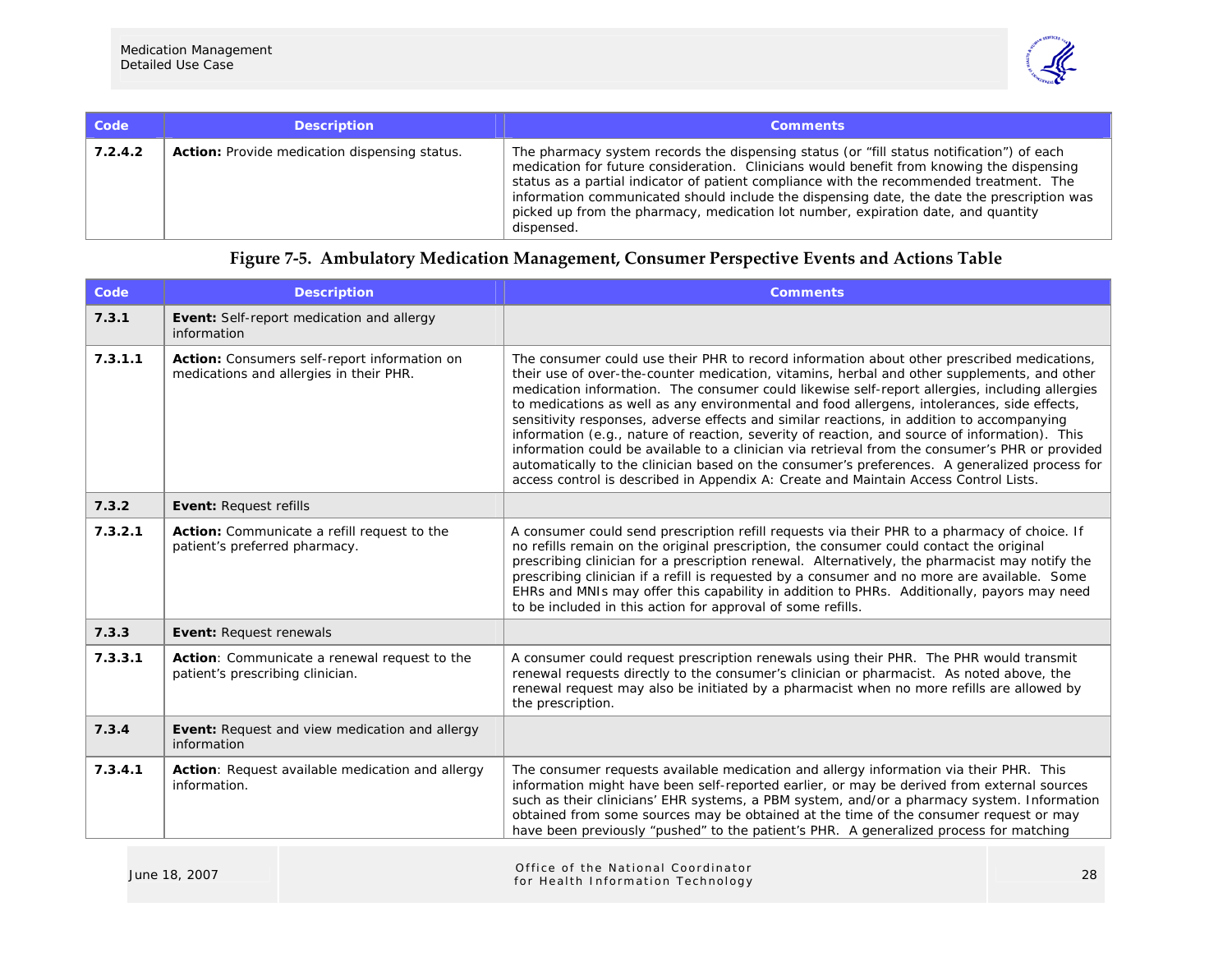

| Code    | <b>Description</b>                                                   | <b>Comments</b>                                                                                                                                                                                                                                     |
|---------|----------------------------------------------------------------------|-----------------------------------------------------------------------------------------------------------------------------------------------------------------------------------------------------------------------------------------------------|
|         |                                                                      | patients is described in Appendix A: Arbitrating Identities.                                                                                                                                                                                        |
|         |                                                                      | The consumer may benefit from the ability to permit designated clinicians, pharmacists, and<br>other individuals (e.g., family members) to view information in their PHR (a.k.a., proxy<br>access).                                                 |
| 7.3.4.2 | <b>Action:</b> View available medication and allergy<br>information. | After information is gathered from multiple sources, the consumer could view the information<br>in a consolidated format via their PHR.                                                                                                             |
|         |                                                                      | Consumers may also benefit from additional information being accessible via their PHRs such<br>as when refills are filled and awaiting pick-up or overdue for pick-up, when prescriptions are<br>due to expire, and medication pricing information. |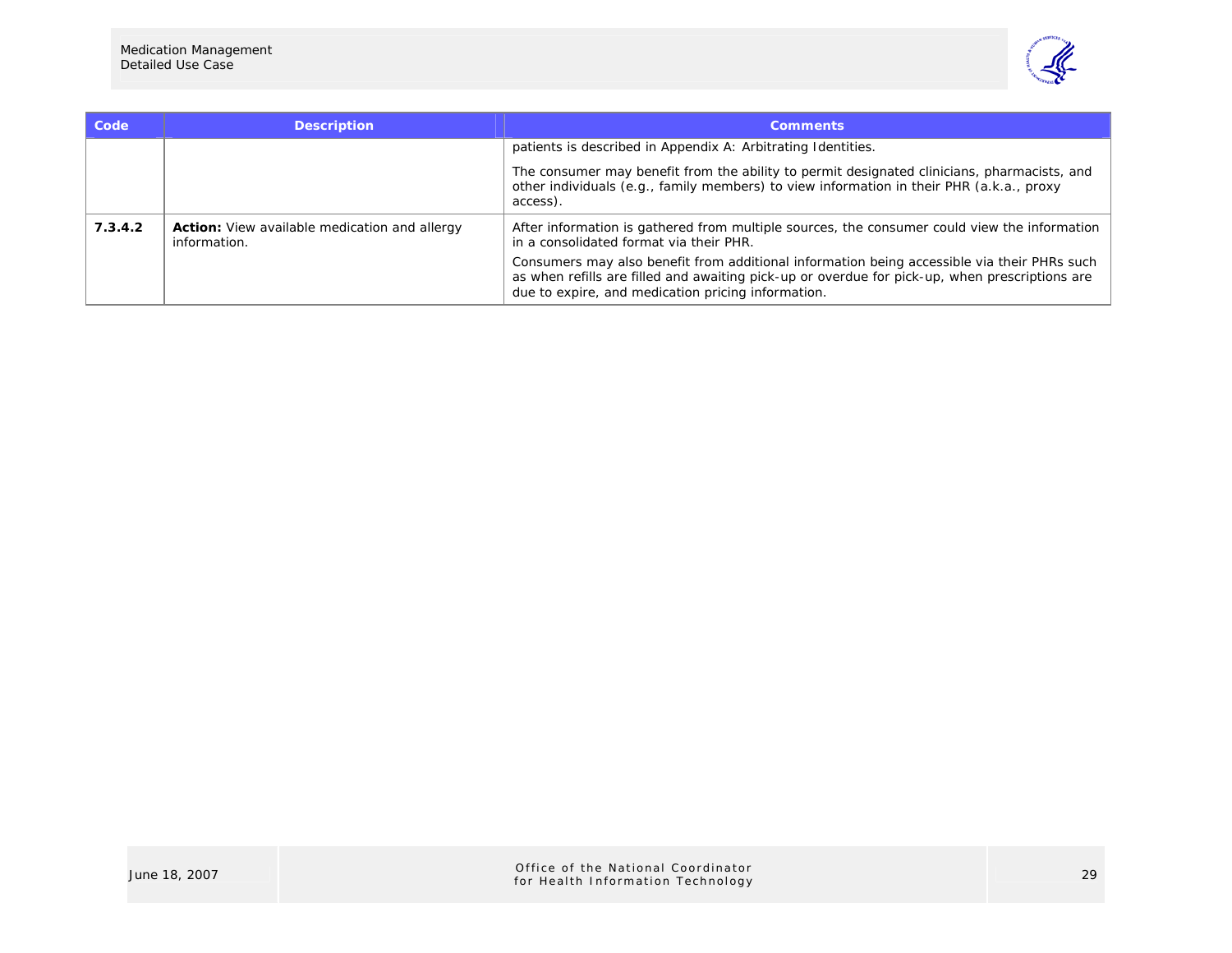

# **8.0 Information Exchange**

This section describes at a high level the role of information exchange in the scenarios described in this use case. The information exchange activities may be carried out by a health information exchange (HIE), by a medication network intermediary, by point-to-point exchange, or other means. All of the activities listed below would be relevant for a health information exchange, however some activities may not be applicable to the other methods of information exchange.

| Code | <b>Activity</b>             | <b>Comments</b>                                                                                                                                                                                                                                                                                                                                                                                                                                                                                                       |
|------|-----------------------------|-----------------------------------------------------------------------------------------------------------------------------------------------------------------------------------------------------------------------------------------------------------------------------------------------------------------------------------------------------------------------------------------------------------------------------------------------------------------------------------------------------------------------|
| 8.1  | <b>Identify Subject</b>     | Based on a query or the contents of a record,<br>determine if an HIE subject registry has a record<br>that matches the subject referenced in the query or<br>record. Search for candidate subject matches<br>within an HIE registry.                                                                                                                                                                                                                                                                                  |
| 8.2  | Locate Records              | Locate the records within an HIE or among several<br>HIEs for a patient that has been identified. Retrieve<br>any available locations that have records for the<br>identified patient, within an HIE and possible among<br>several across HIEs.                                                                                                                                                                                                                                                                       |
| 8.3  | Retrieve Data               | Enable providers and consumers to view or access<br>patient records within and across HIEs. Provide the<br>requested data from the identified record locations<br>in response to the user request.                                                                                                                                                                                                                                                                                                                    |
| 8.4  | Route Data Based on Content | Some messages have content that indicates the<br>providers and Care Delivery Organizations (CDOs)<br>that should receive a message. Some consumers<br>may seek to establish data delivery to their PHR or<br>other providers of their care. The HIE reviews these<br>contents and distributes the messages accordingly.<br>The distribution may be within the HIE or across<br>HIEs. Forward the message to the appropriate<br>location based on the identified patient and/or<br>provider referenced in the message. |

|  | Figure 8-1. Medication Management Information Exchange Table |  |  |
|--|--------------------------------------------------------------|--|--|
|  |                                                              |  |  |
|  |                                                              |  |  |
|  |                                                              |  |  |

**Health Information Exchange (HIE):** A multi-stakeholder entity that enables the movement of health-related data within state, regional, or non-jurisdictional participant groups.

**Medication Network Intermediaries (MNIs):** These entities support the healthcare process by accomplishing communication among providers, pharmacies, and pharmacy benefits managers or payors as needed for medication dispensing and reimbursement. In this role, they are both a conduit for communication and a source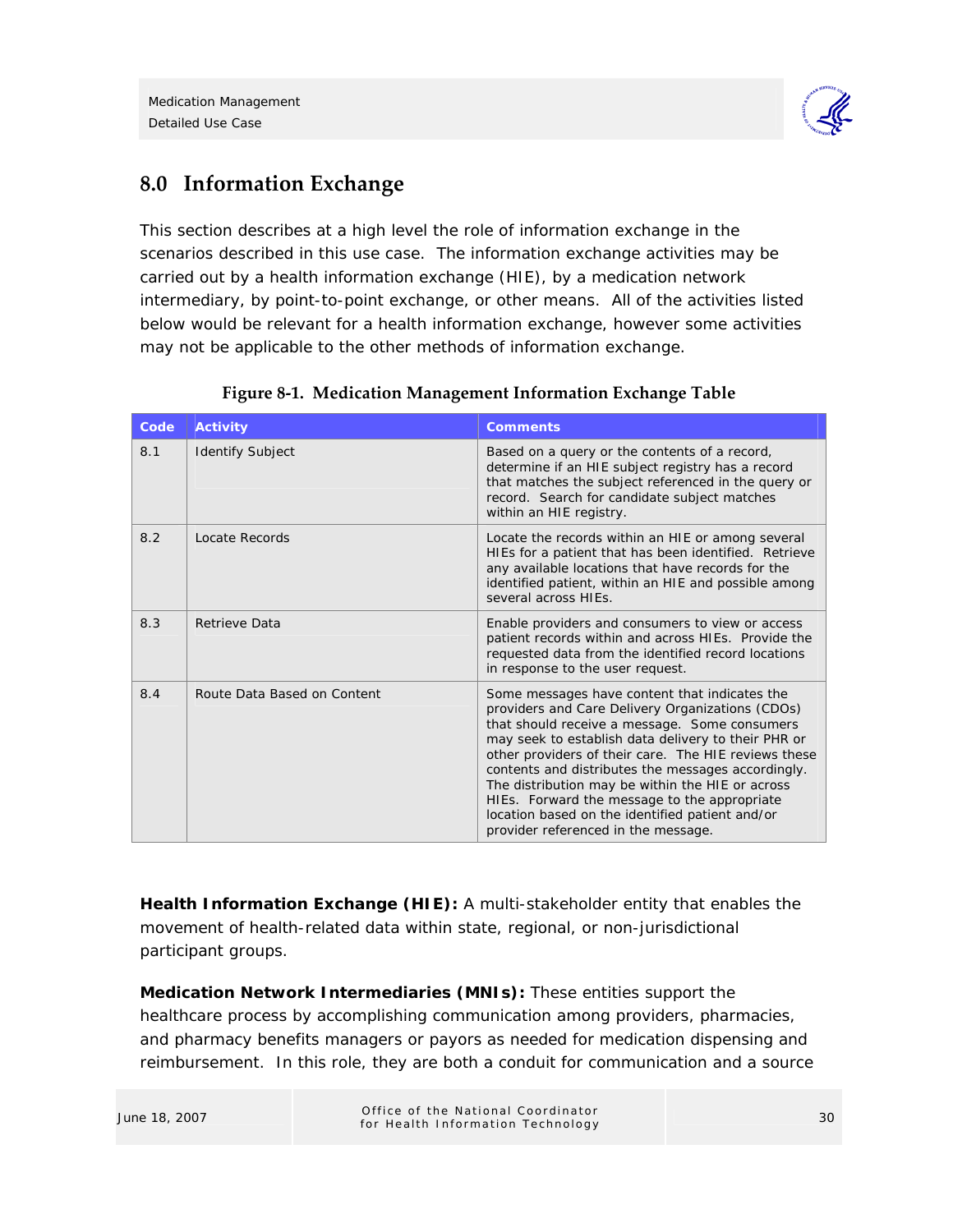

of information on aspects of medication management such as medication prescription history, dispensing status, and pharmacy benefits. This stakeholder group includes Pharmacy Network Intermediaries (PNIs), ePrescribing Network Intermediaries (ePNIs), clearinghouses, and similar organizations.

**Point-to-Point Exchange:** A direct link or communication connection with defined endpoints.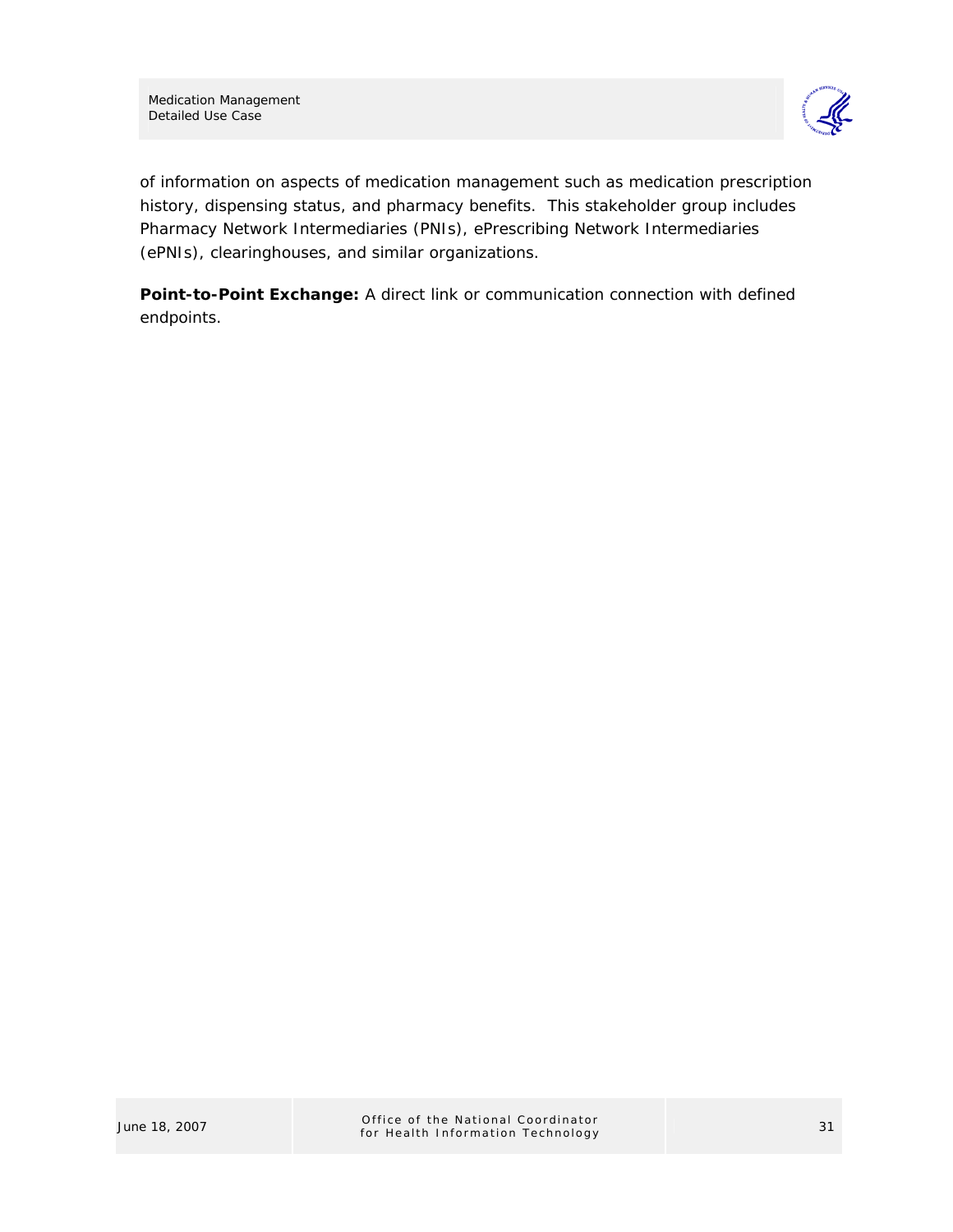

# **9.0 Medication Management Dataset Considerations**

At this time, there is discussion regarding what might compose a summary data set and/or standards for the transfer of medication and allergy information between PHRs, EHRs, etc. There have been discussions regarding using the Continuity of Care Record (CCR) and suggestions to use the jointly created Continuity of Care Document (CCD) in the effort of sending information between systems. There also have been considerations for datasets related to activities of the Joint Commission, Health Level 7, the Consolidated Health Informatics (CHI) initiative, and the National Council for Prescription Drug Programs. Finally, dataset discussion has also included considerations of the vocabulary of SNOMED and federal standards/vocabulary work such as the National Drug File, Structured Product Labeling, Unique Ingredient Identifier (UNII), and RxNorm.

To date, there is no established "data set" of elements associated with a consumer accessing and/or sending their clinical information. For the purposes of addressing the scenarios in this use case, the following information categories may be considered:

- Medication Decision Support
- Outpatient Medication List
- Allergies and Medication Intolerances
- Medication/Allergy History
- Medication Orders/Prescriptions
- **Current Medications**
- **Healthcare Provider List Information**
- **Healthcare Provider Permissions Information**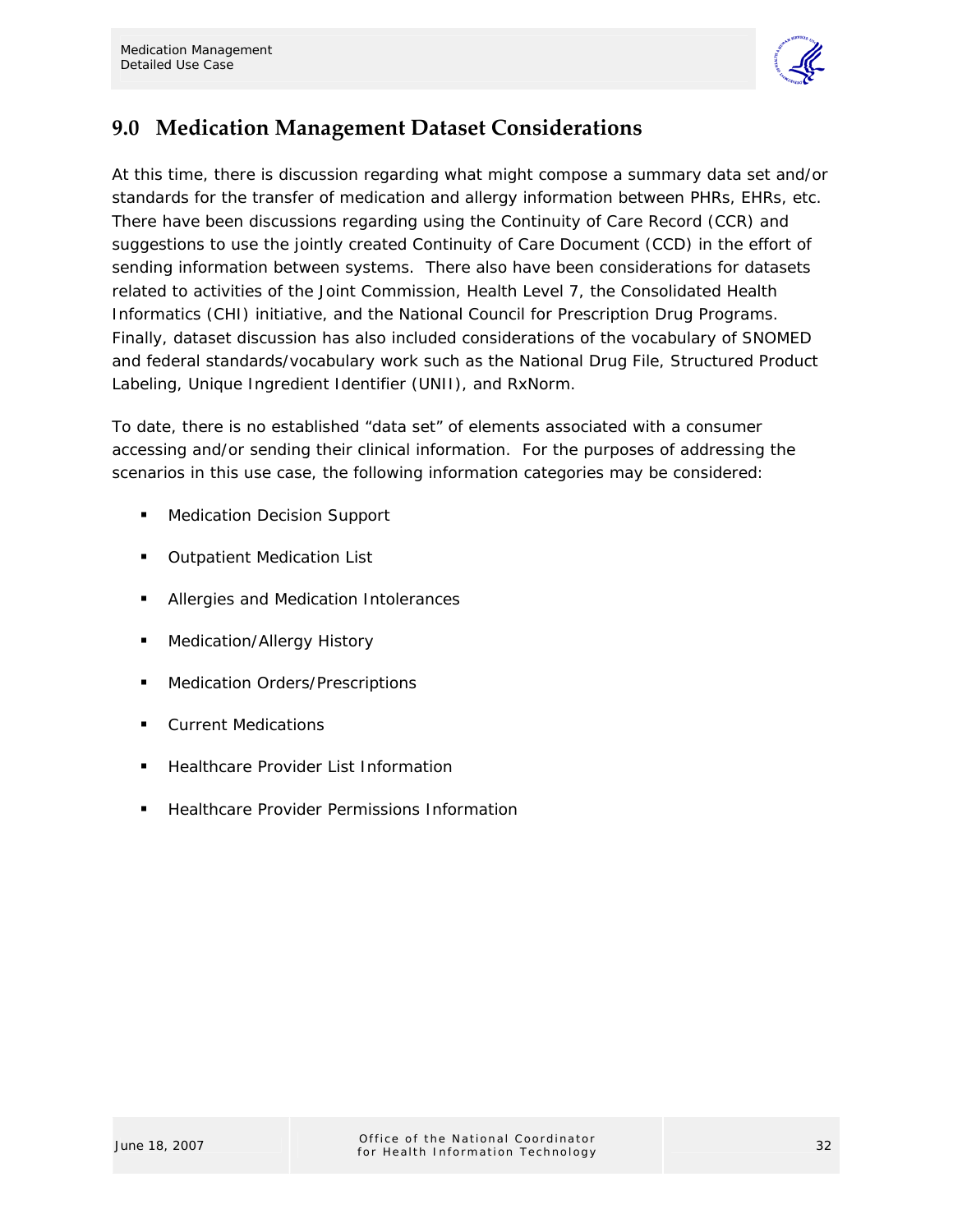

# **Appendix A: Common Processes**

# **A1.0 Provisioning for Secondary Use**





*Concept* - Secondary use systems could communicate reporting needs to provider systems in a form that could be used to configure those systems to gather and report needed information. The focus would be to electronically describe the data needs, terminologies, algorithms, etc. in a way which could be readily used in the target systems to report the needed information.

*Generalized information flow* - A target system may contain data which is of interest to users of a requesting system. The requesting system communicates the request for data in

June 18, 2007 Office of the National Coordinator of the National Coordinator<br>for Health Information Technology 33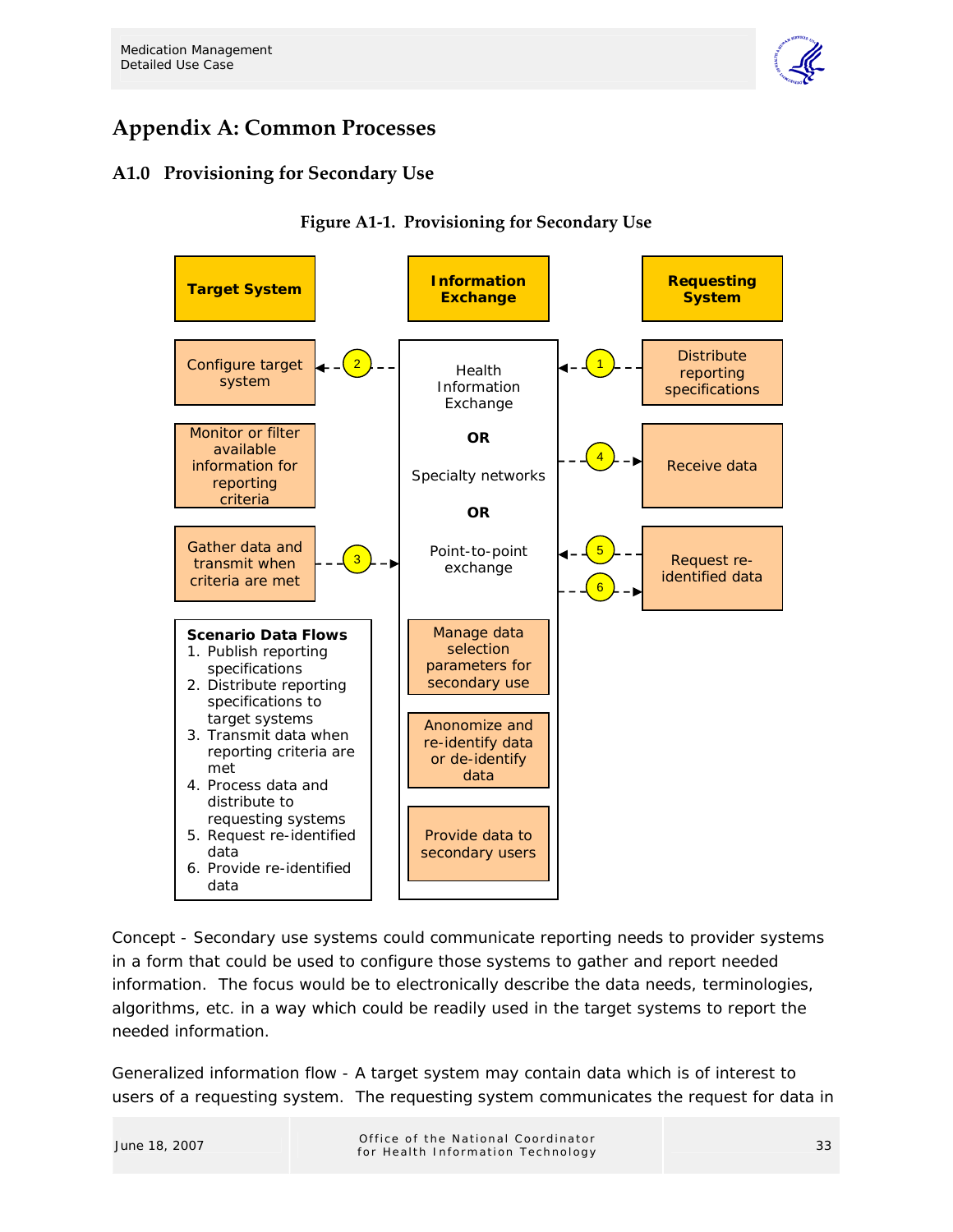

the form of reporting specifications to the target system. The target system implements the reporting specifications and monitors for the presence of data which meet the reporting criteria. This monitoring process persists in the target system until the request is withdrawn or expires. When the reporting criteria are met, the target system gathers the requested data, formats it according to the specifications, and transmits the data to the requesting system.

While this flow describes interaction between a single target system and single requesting system, it is likely that there will be multiple target systems which need to receive the request for data, and multiple requesting systems which need to receive the data.

This information flow describes a push model for delivering data from the target system to the requesting system. However, it may also be possible for the requesting system to initiate an ad-hoc query to the target systems to retrieve data of interest.

### *Examples*

- Public health case reporting;
- Quality measure reporting;
- Response management queries; and
- **Adverse event surveillance.**

### *Related flows which could be called by this flow*

**Augment clinical information** 

| <b>Flow</b> | <b>Description</b>                  | <b>Comments</b>                                                                                                                                                                                                                                                                                                                                                                                                                       |
|-------------|-------------------------------------|---------------------------------------------------------------------------------------------------------------------------------------------------------------------------------------------------------------------------------------------------------------------------------------------------------------------------------------------------------------------------------------------------------------------------------------|
| 1           | Publish reporting<br>specifications | Entities wishing to receive data from a target system distribute the reporting<br>requirements and specifications in interoperable electronic form. Specifications<br>could include:                                                                                                                                                                                                                                                  |
|             |                                     | Filtering or triggering criteria describing specific data or temporal<br>conditions which, when met, would initiate the data gathering and<br>reporting process in the target system. Criteria could be based on the<br>presence of specific data value(s), could be time-based, or be based on<br>other algorithms;                                                                                                                  |
|             |                                     | Data reporting specifications including data sets and specific taxonomies<br>or vocabularies to be used by the target system when reporting. This<br>may also include conditional data requirements, which only need to be<br>reported when additional criteria are met by data in the target system<br>(e.g., if a particular combination of data values are present in the target<br>system, gather the following additional data); |
|             |                                     | Specifications for data formatting, messaging, privacy and security<br>requirements, etc.; and                                                                                                                                                                                                                                                                                                                                        |
|             |                                     | Routing and distribution specifications including identifying information for                                                                                                                                                                                                                                                                                                                                                         |

**Figure A1-2. Provisioning for Secondary Use Scenario Data Flows Table** 

|               | Office of the National Coordinator |  |
|---------------|------------------------------------|--|
| June 18, 2007 | for Health Information Technology  |  |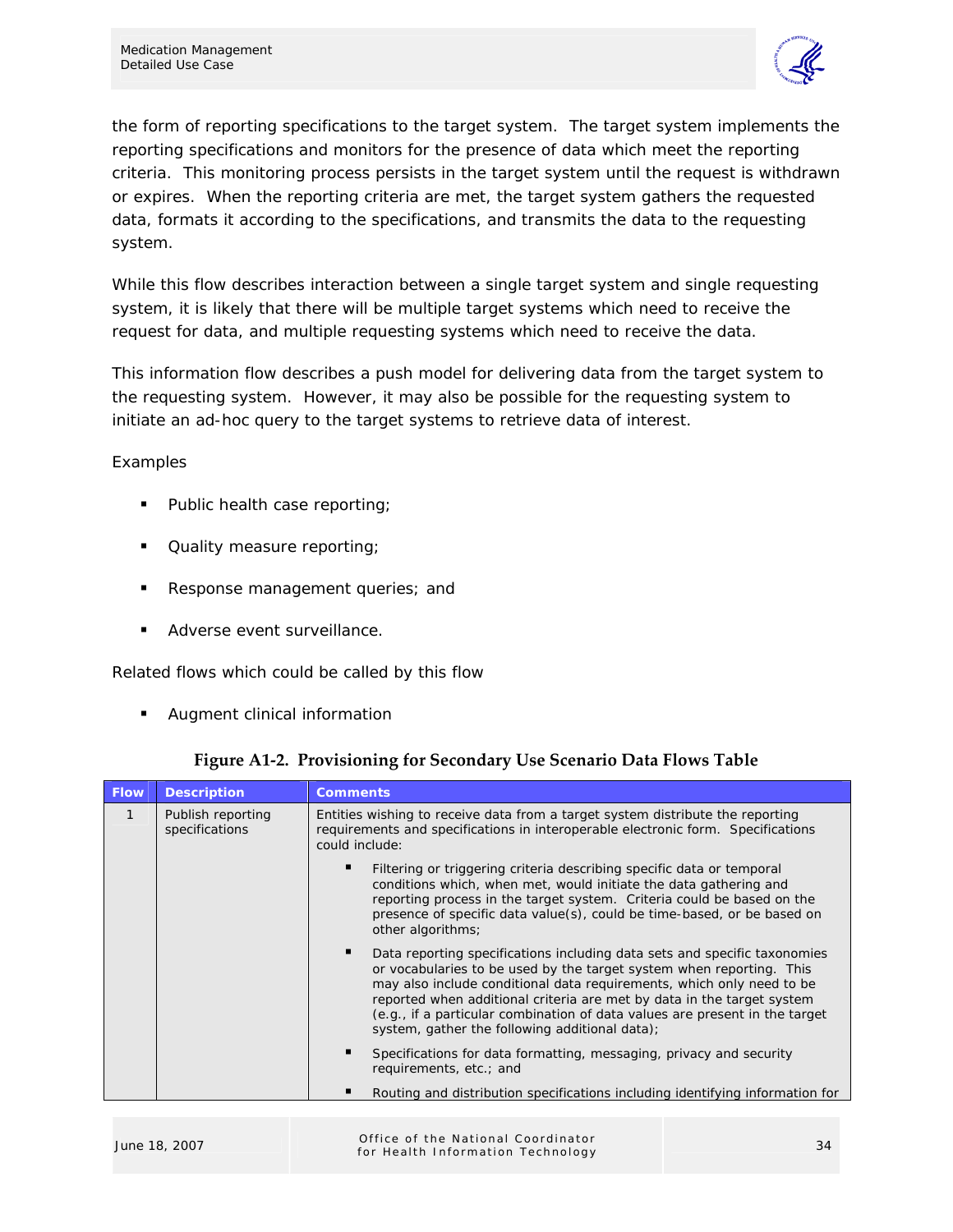

| <b>Flow</b>    | <b>Description</b>                                          | <b>Comments</b>                                                                                                                                                                                                                                                                                                                                                                                                     |  |
|----------------|-------------------------------------------------------------|---------------------------------------------------------------------------------------------------------------------------------------------------------------------------------------------------------------------------------------------------------------------------------------------------------------------------------------------------------------------------------------------------------------------|--|
|                |                                                             | all systems which should receive the data.                                                                                                                                                                                                                                                                                                                                                                          |  |
| 2              | Distribute reporting<br>specifications to<br>target systems | Information exchange mechanisms distribute the reporting specifications to the<br>target systems. This could be accomplished by point-to-point exchanges, specialty<br>networks, or health information exchanges.                                                                                                                                                                                                   |  |
|                |                                                             | Point-to-point exchange – could include direct (push) transmission of the<br>reporting specifications from the requesting system to the target system<br>or delivery upon a request initiated by the target system (pull).                                                                                                                                                                                          |  |
|                |                                                             | Specialty networks - may exist which manage the routing of data<br>requests and reports among specific groups of entities. These networks<br>may also provide additional capabilities.                                                                                                                                                                                                                              |  |
|                |                                                             | $\blacksquare$<br>Health information exchange – may have the capability to manage the<br>distribution of data selection parameters on behalf of target and<br>requesting systems. This could include determining which connected<br>systems should receive the reporting specifications based on the target<br>system capabilities identified in HIE registries and routing the<br>specifications to those systems. |  |
| 3              | Transmit data when<br>reporting criteria are<br>met         | Based on the reporting specifications, target systems are configured to monitor or<br>filter available data, and initiate a report when the reporting criteria are met.                                                                                                                                                                                                                                             |  |
|                |                                                             | When the reporting criteria are met, the target system gathers the required data<br>and assembles it in the format required, utilizing the taxonomies and vocabularies<br>defined in the reporting specifications.                                                                                                                                                                                                  |  |
|                |                                                             | The target system transmits the data using point-to-point, specialty networks, or<br>health information exchange capabilities.                                                                                                                                                                                                                                                                                      |  |
| $\overline{4}$ | Process data and<br>distribute to<br>requesting systems     | If the data are distributed via health information exchange, capabilities may be<br>available to:                                                                                                                                                                                                                                                                                                                   |  |
|                |                                                             | п<br>Anonymize and re-identify data or de-identify data based on the reporting<br>specifications; and                                                                                                                                                                                                                                                                                                               |  |
|                |                                                             | п<br>Distribute the data to multiple receiving systems based on the distribution<br>specifications in the reporting requirements and the receiving system<br>capabilities identified in the HIE registries.                                                                                                                                                                                                         |  |
| 5              | Request re-identified<br>data                               | The requesting system may have an authorized need to re-identify data received in<br>flow #4. The requesting system sends a request for re-identification to the<br>information exchange to re-identify the data.                                                                                                                                                                                                   |  |
| 6              | Provide re-identified<br>data                               | After confirming that the requesting system has been authorized to receive re-<br>identified data, the information exchange provides the re-identified data to the<br>requesting system                                                                                                                                                                                                                             |  |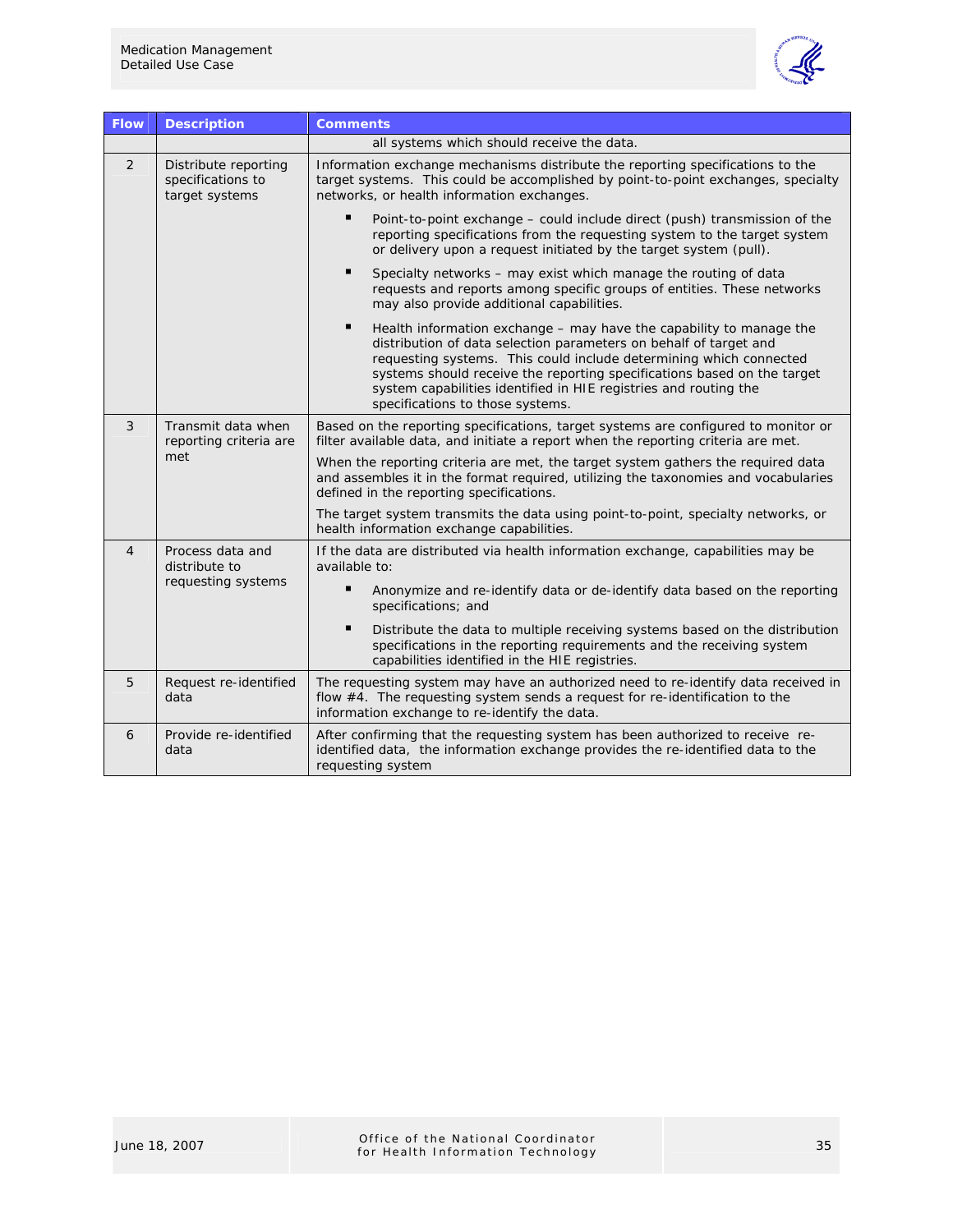

# **A2.0 Arbitrating Identities**



**Figure A2-1. Arbitrating Identities** 

*Concept* - Systems involved in exchanging patient-specific information need mechanisms to reconcile person identity between nodes (e.g., between health information exchanges) without a universal identifier.

*Generalized information flow* – The requesting node has a need to determine if the responding node has information about a specific individual (a "subject", such as a provider or patient). The requesting node sends subject identifiers to the responding node. The responding node determines whether it can:

- **Match the provided identifiers to a subject known to the responding node;**
- I dentify a match that has some conflicting information such as an old address; and
- Not match to any subject known by the responding node.

Identity arbitration represents the reconciliation of identify information between two nodes to ensure that data are correctly associated with the right subject. The responding node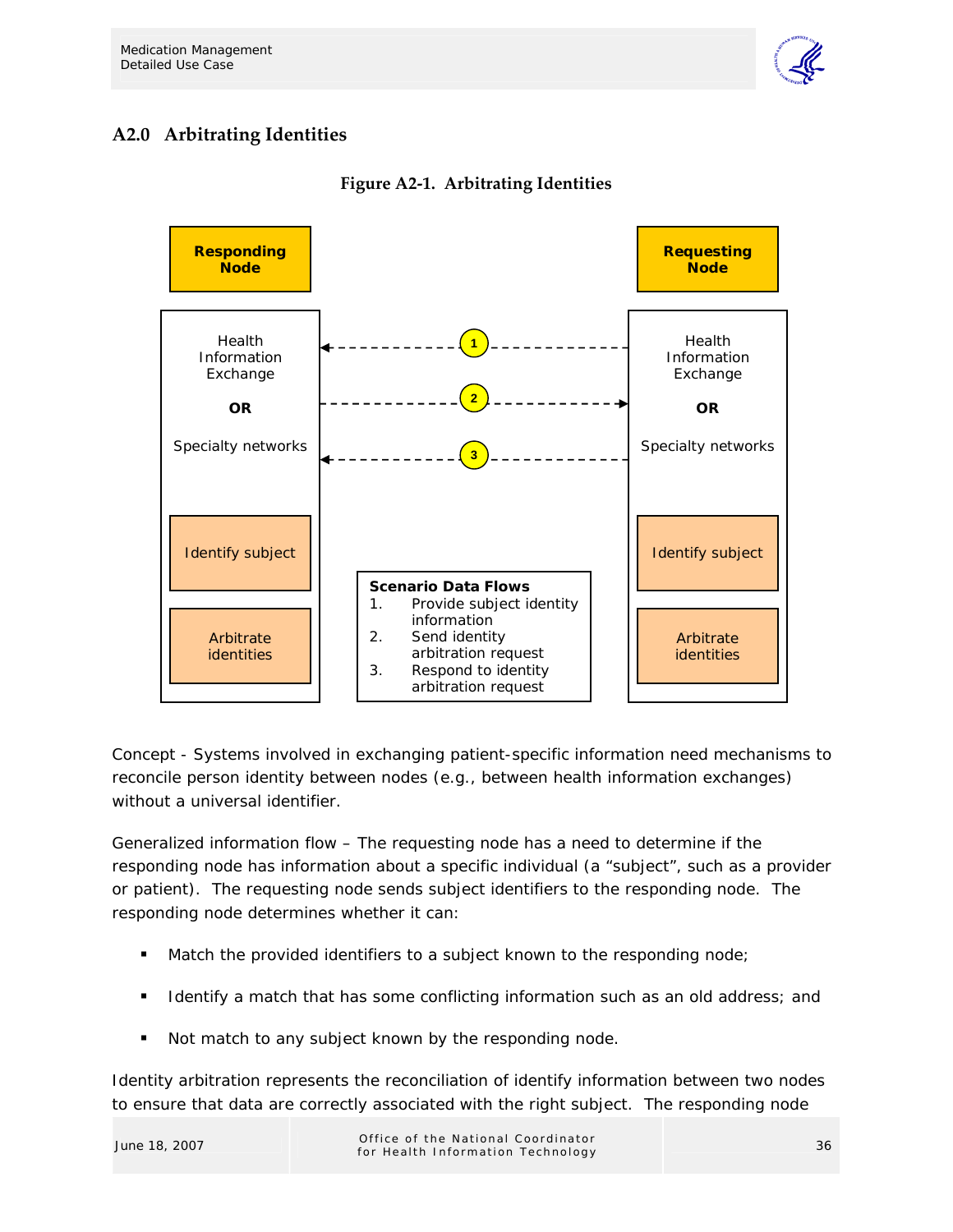

identifies a match, or in some circumstances, replies with information about a match which might not exactly correspond to all the information provided by the requesting node. The requesting node evaluates the information provided for the candidate subjects and determines whether there should be a link to the subject of interest. If the requesting node determines that there should be a link, it transmits information about the link to the responding node. Processes to maintain the linkage may also be operational between nodes (e.g., if one of the nodes becomes aware of changes to the information which was used to create the match).

Identity arbitration occurs between two nodes in a network when data must be transacted between those nodes. This process does not imply that all identities are reconciled between nodes, only that they are reconciled on an as needed basis.

### *Examples*

- HIE to HIE interactions;
- CDO HIE interactions; and
- PHR HIE interactions.

| <b>Flow</b>  | <b>Description</b>                         | <b>Comments</b>                                                                                                                                                                                                                                                                                                                                             |
|--------------|--------------------------------------------|-------------------------------------------------------------------------------------------------------------------------------------------------------------------------------------------------------------------------------------------------------------------------------------------------------------------------------------------------------------|
| $\mathbf{1}$ | Provide subject identity<br>information    | The requesting system sends information describing the subject of interest to the<br>responding node.                                                                                                                                                                                                                                                       |
| 2            | Send identity arbitration<br>request       | Using the information provided by the requesting node, the responding node<br>carries out a process to match the subject of interest to those known to the<br>responding node.                                                                                                                                                                              |
|              |                                            | If the responding node determines that there is a match, it replies as such.<br>In appropriate cases, if the responding node determines that it has a match that<br>does not completely correspond to the provided information (such as an old<br>address), the responding node sends information on the match and any conflicts to<br>the requesting node. |
|              |                                            | If the responding node determines that it cannot match the subject of interest, it<br>responds accordingly.                                                                                                                                                                                                                                                 |
| 3            | Respond to identity<br>arbitration request | The requesting node assesses the match information provided by the responding<br>node and determines whether there should be a link with the subject of interest.<br>If the requesting node determines that there should be a link, it communicates to<br>the responding node, which also maintains the linkage between nodes.                              |

### **Figure A2-2. Arbitrating Identities Scenario Data Flows Table**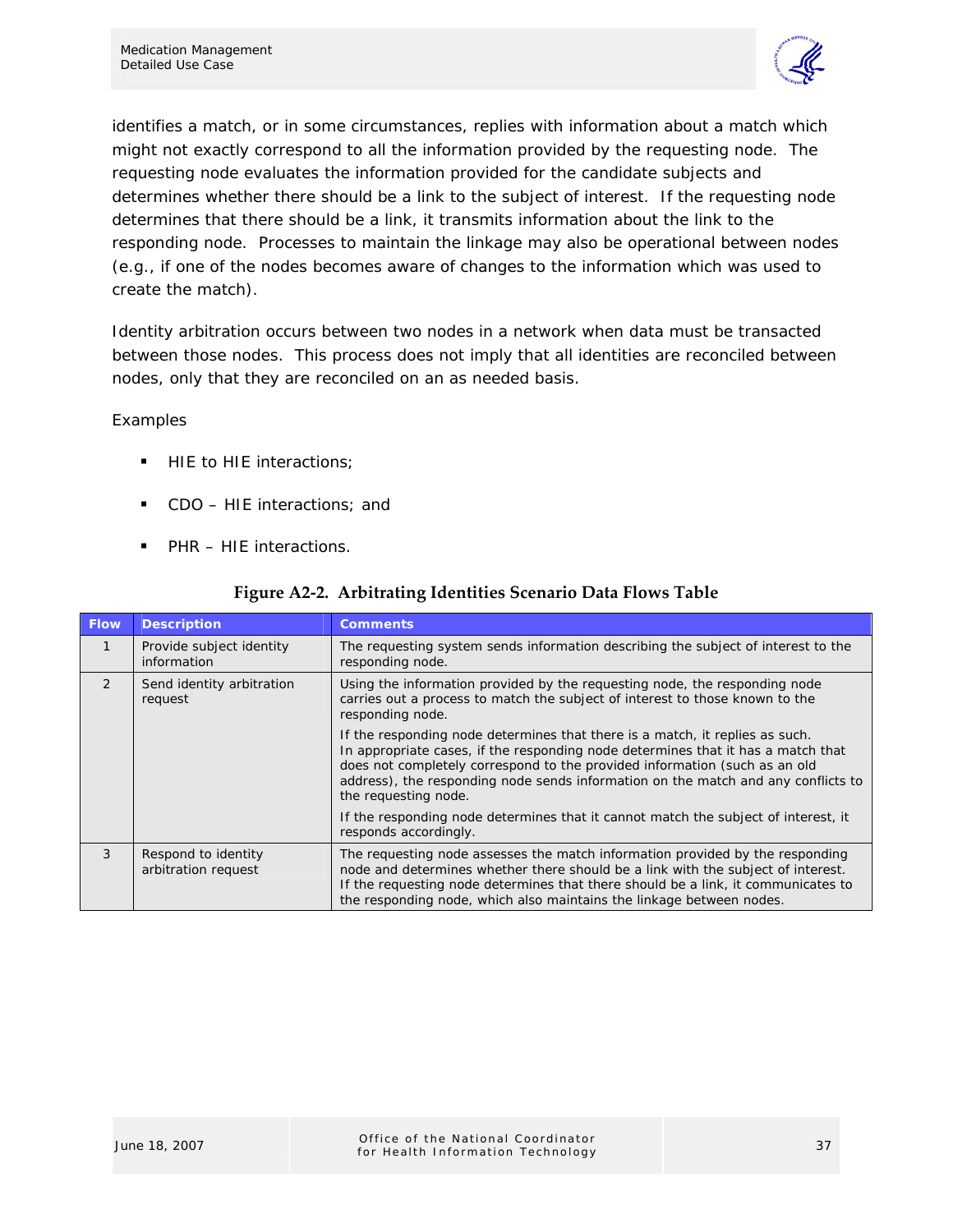

# **A3.0 Create and Maintain Access Control Lists**



**Figure A3-1. Create and Maintain Access Control Lists** 

*Concept* - Systems involved in information exchange may need a mechanism to provision target systems with information needed to assign access privileges and communicate access control lists to other systems to implement the access controls. Access control can be extremely burdensome to manage normally and, with providers covering for each other, may need to be implemented very conservatively.

*Generalized information flow* – A source system needs to communicate access control lists to one or more target systems for implementation in the target system processes related to access to data and data exchange. The source system develops the access control list and distributes it to the target system(s). The target system receives and implements the controls defined in the access control list. Permissions may be persistent, may be temporally constrained, or defined using other logical constructs.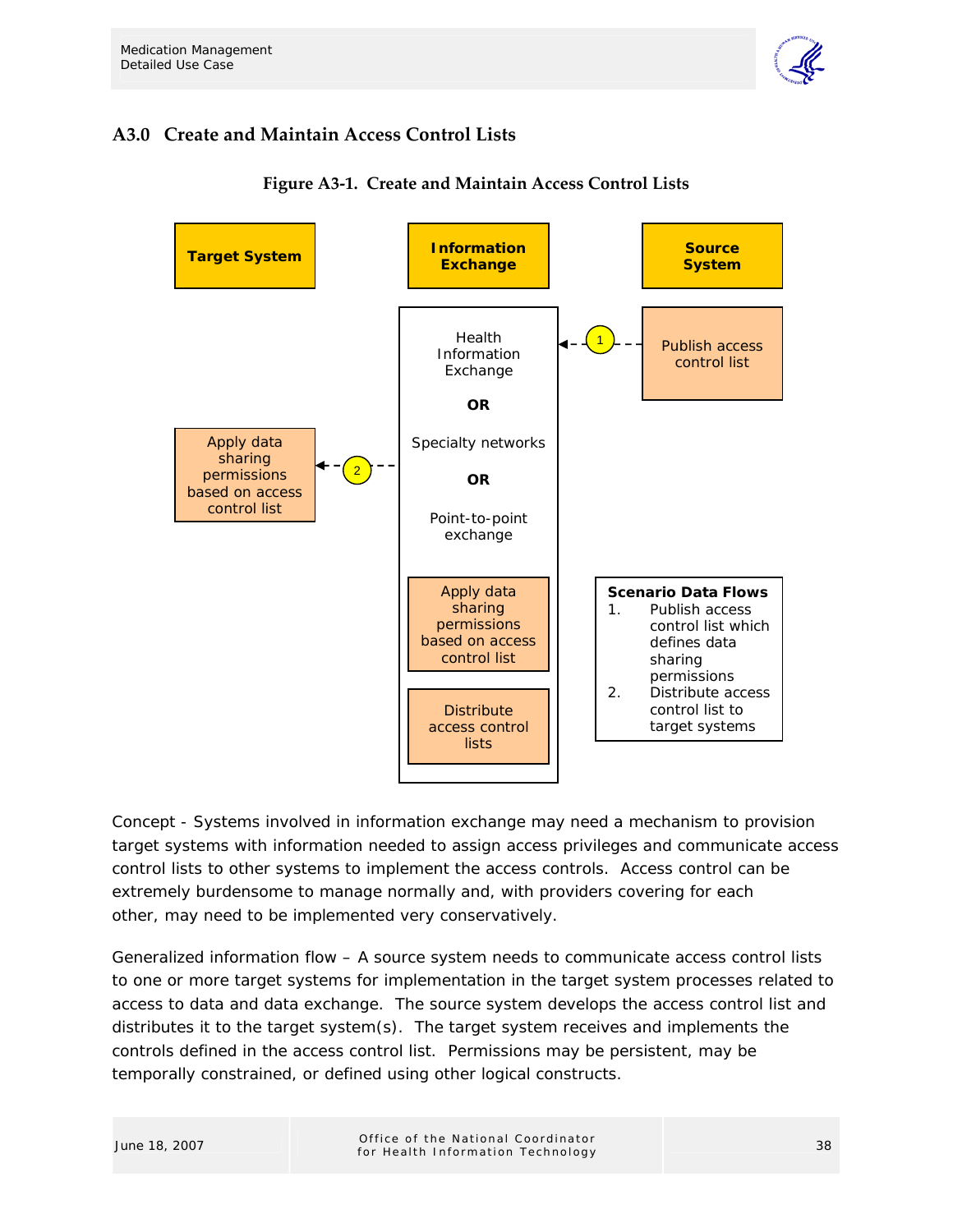

While this flow describes interaction between a single target system and single requesting system, it is likely that there will be multiple target systems which need to receive the access control list.

This information flow describes a push model for delivering data from the source system to the target system. However, it may also be possible for the target system to query the source system for the access control list.

### *Examples*

**Consumer-defined access decisions** 

| <b>Flow</b>  | <b>Description</b>                                                       | <b>Comments</b>                                                                                                                                                                                                                                                                                             |  |
|--------------|--------------------------------------------------------------------------|-------------------------------------------------------------------------------------------------------------------------------------------------------------------------------------------------------------------------------------------------------------------------------------------------------------|--|
| $\mathbf{1}$ | Publish access control<br>list which defines data<br>sharing permissions | The source system enables a user to designate data sharing permissions to<br>individuals, groups, entities, etc. The types and granularity of data which could be<br>controlled by permissions might include:                                                                                               |  |
|              |                                                                          | п<br>Meta-data;                                                                                                                                                                                                                                                                                             |  |
|              |                                                                          | п<br>Full data:                                                                                                                                                                                                                                                                                             |  |
|              |                                                                          | п<br>Partial data;                                                                                                                                                                                                                                                                                          |  |
|              |                                                                          | п<br>Individual data; and                                                                                                                                                                                                                                                                                   |  |
|              |                                                                          | Portions of documents.                                                                                                                                                                                                                                                                                      |  |
|              |                                                                          | Individuals, groups and entities to which the data sharing permissions could be<br>applied include:                                                                                                                                                                                                         |  |
|              |                                                                          | ٠<br>Individuals;                                                                                                                                                                                                                                                                                           |  |
|              |                                                                          | п<br>Groups of individuals;                                                                                                                                                                                                                                                                                 |  |
|              |                                                                          | п<br>Organizations; and                                                                                                                                                                                                                                                                                     |  |
|              |                                                                          | Roles.                                                                                                                                                                                                                                                                                                      |  |
|              |                                                                          | The permissions could also be defined temporally:                                                                                                                                                                                                                                                           |  |
|              |                                                                          | п<br>Persistent until revised;                                                                                                                                                                                                                                                                              |  |
|              |                                                                          | Е<br>Persistent with an expiration date;                                                                                                                                                                                                                                                                    |  |
|              |                                                                          | Time-based with various mechanisms to define the duration of the<br>permission; and                                                                                                                                                                                                                         |  |
|              |                                                                          | П<br>Other logic may also be present, including such things as access during a<br>specific encounter or episode of care.                                                                                                                                                                                    |  |
| 2            | Distribute access control<br>list to target systems                      | Information exchange mechanisms distribute the access control lists to the target<br>systems. This could be accomplished by point-to-point exchanges, specialty<br>networks or health information exchanges.                                                                                                |  |
|              |                                                                          | п<br>Point-to-point exchange – Could include direct (push) transmission of the<br>access control list from the source system to the target system or delivery<br>upon a request initiated by the target system (pull).                                                                                      |  |
|              |                                                                          | ٠<br>Specialty networks – May exist which manage the routing of access control<br>lists among specific groups of entities. These networks may also provide<br>additional capabilities related to access control.                                                                                            |  |
|              |                                                                          | п<br>Health information exchange - May have the capability to manage the<br>distribution of access control lists on behalf of source systems. This could<br>include determining which connected systems should receive the access<br>control list based on the target system capabilities identified in HIE |  |

### **Figure A3-2. Create and Maintain Access Control Lists Scenario Data Flows Table**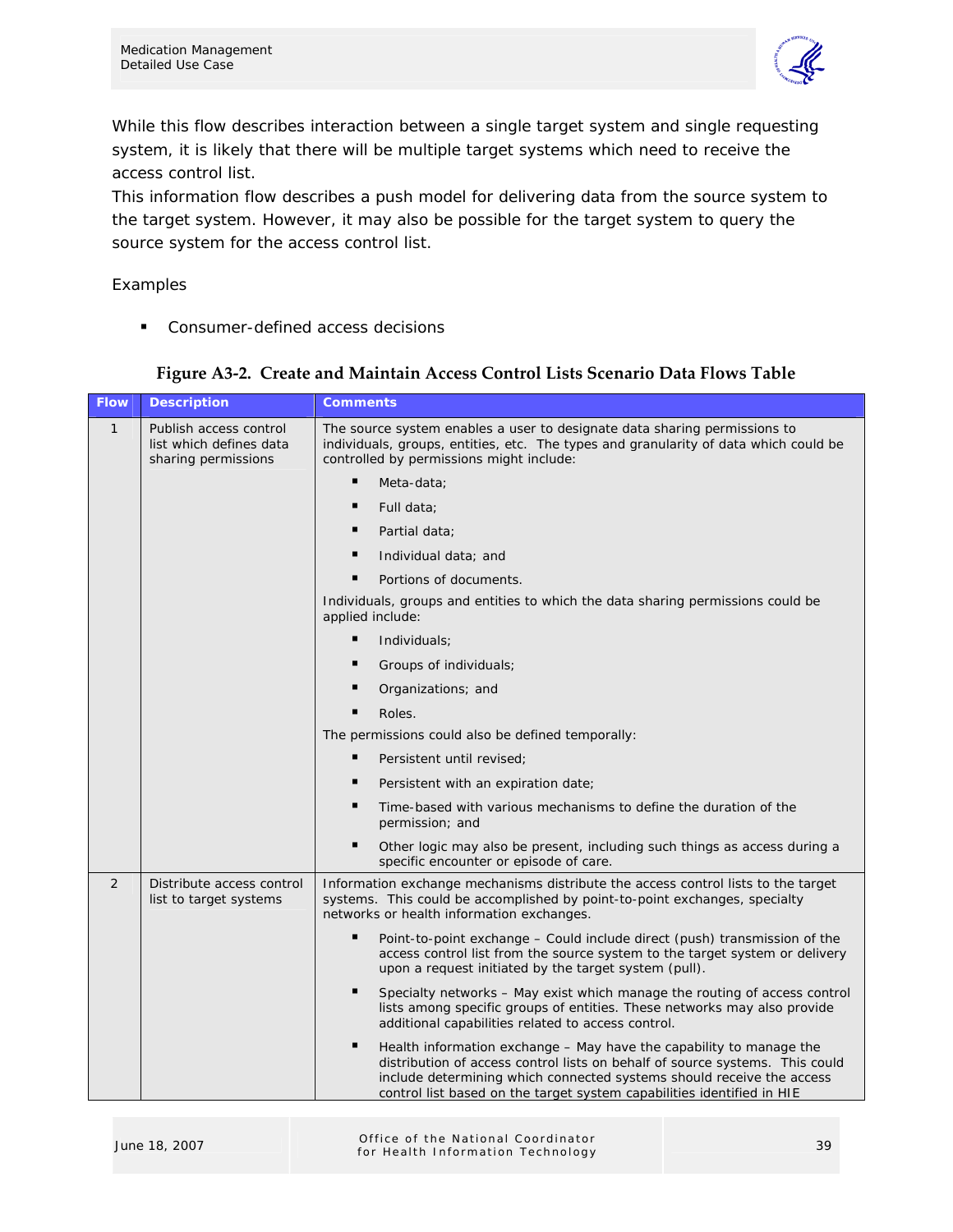

| <b>Flow</b> | <b>Description</b> | <b>Comments</b>                                                                                                                                                                              |
|-------------|--------------------|----------------------------------------------------------------------------------------------------------------------------------------------------------------------------------------------|
|             |                    | registries and routing the access control list to those systems.                                                                                                                             |
|             |                    | The target systems and health information exchange implement the data sharing<br>permissions as defined by the access control as they carry out data access and data<br>exchange activities. |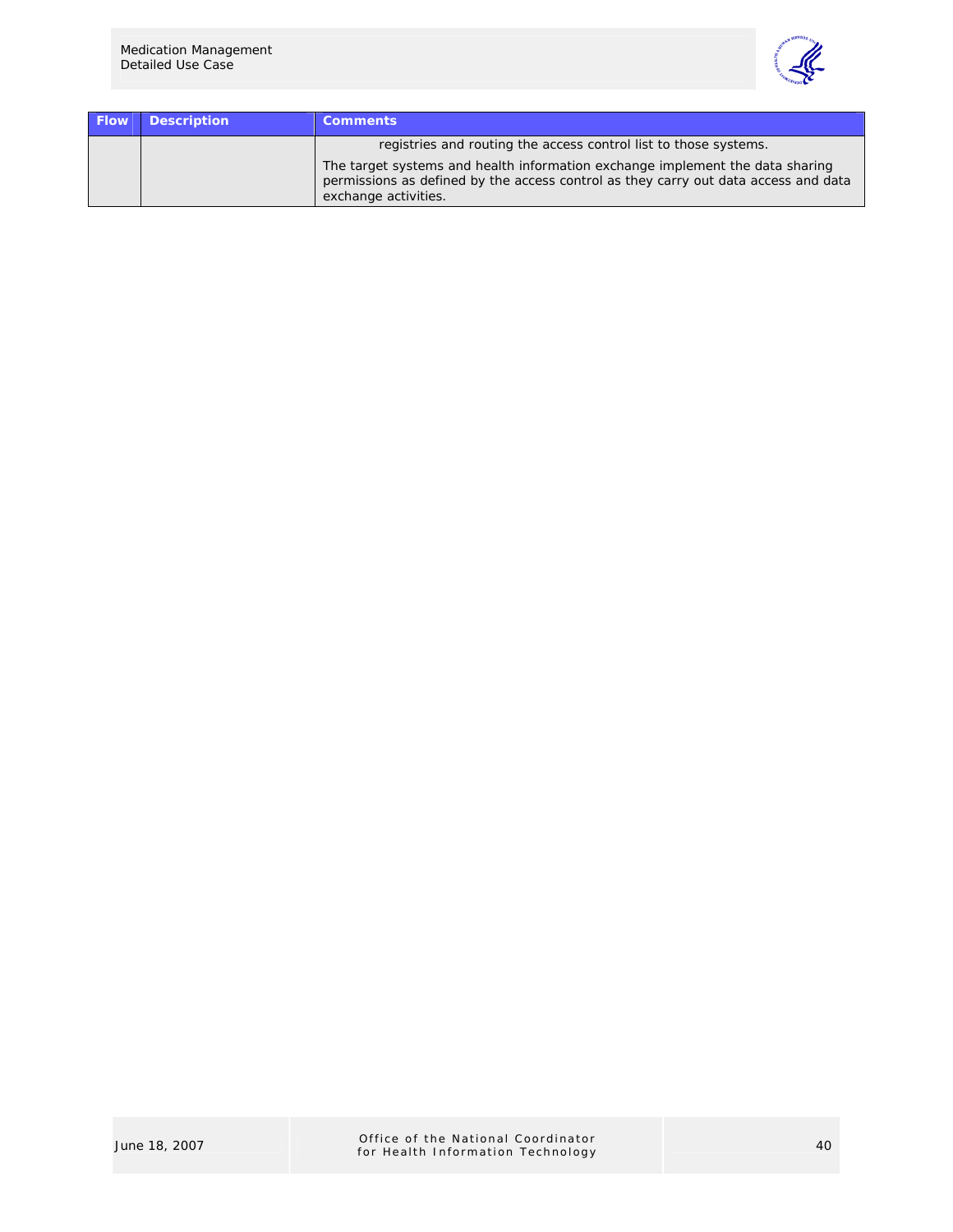

# **Appendix B: Glossary**

**AHIC:** American Health Information Community.

**Allergy:** Hypersensitivity caused by exposure to a particular antigen (allergen) resulting in a marked increase in reactivity to that antigen on subsequent exposure, sometimes resulting in harmful immunologic consequences.

**Ambulatory Care:** Any medical care delivered on an outpatient basis. Sites where ambulatory care can be delivered include physician offices, hospital emergency departments, and urgent care centers.

**Care:** Relieving the suffering of individuals, families, communities, and populations by providing, protecting, promoting, and advocating the optimization of health and abilities.

**CCHIT:** Certification Commission for Healthcare Information Technology.

**Clinicians:** Healthcare providers with patient care responsibilities, including physicians, advanced practice nurses, physician assistants, nurses, and other credentialed personnel involved in treating patients.

**CMS:** Centers for Medicare & Medicaid Services, a federal agency within the Department of Health and Human Services.

**Consumers:** Members of the public who may receive healthcare services. These individuals may include: caregivers, patient advocates, surrogates, family members, and other parties who may be acting for, or in support of, a patient in the activities of receiving healthcare.

**Contraindication Alerts:** Notifications that can be provided to a provider or pharmacist providing warnings concerning drug interactions with other drugs, indicated allergies, and other situations.

**Current Hospital Medication List:** The patient medication list initiated at admission and modified as additional medications are ordered during a hospital stay.

**Current Medication List:** A list of medications for which a consumer has an active prescription; this information is frequently consulted by a clinician while providing care and is especially important during transitions in care from one site, setting, or level of care to another. Clinicians are assisted in care management decisions if the current medication list includes patient-reported use of non-prescription medications such as over-the-counter drugs and remedies such as herbal and homeopathic supplements.

**Department of Health and Human Services (HHS):** This is the federal agency responsible for human health, and has oversight over many other federal agencies such as FDA, the National Institutes of Health (NIH), the Centers for Disease Control and Prevention (CDC), CMS, the Agency for Health Research and Quality (AHRQ), the Substance Abuse and Mental Health Services Administration (SAMHSA), and others.

**Dietary Supplement:** A product taken by mouth that contains a "dietary ingredient" intended to supplement the diet. These ingredients may include vitamins, minerals, herbs or other botanicals, or other substances.

**Discharge Prescription:** A prescription written at the end of a hospital stay as a patient is released to self care or the care of another, including a provider such as a Primary Care Provider or a Long Term Care facility provider.

**Drug Knowledge Suppliers:** Organizations that maintain and provide reference information on drugs that is used to provide clinical content in pharmacy systems and EHRs. Drug reference information provides the clinical content for medication screening for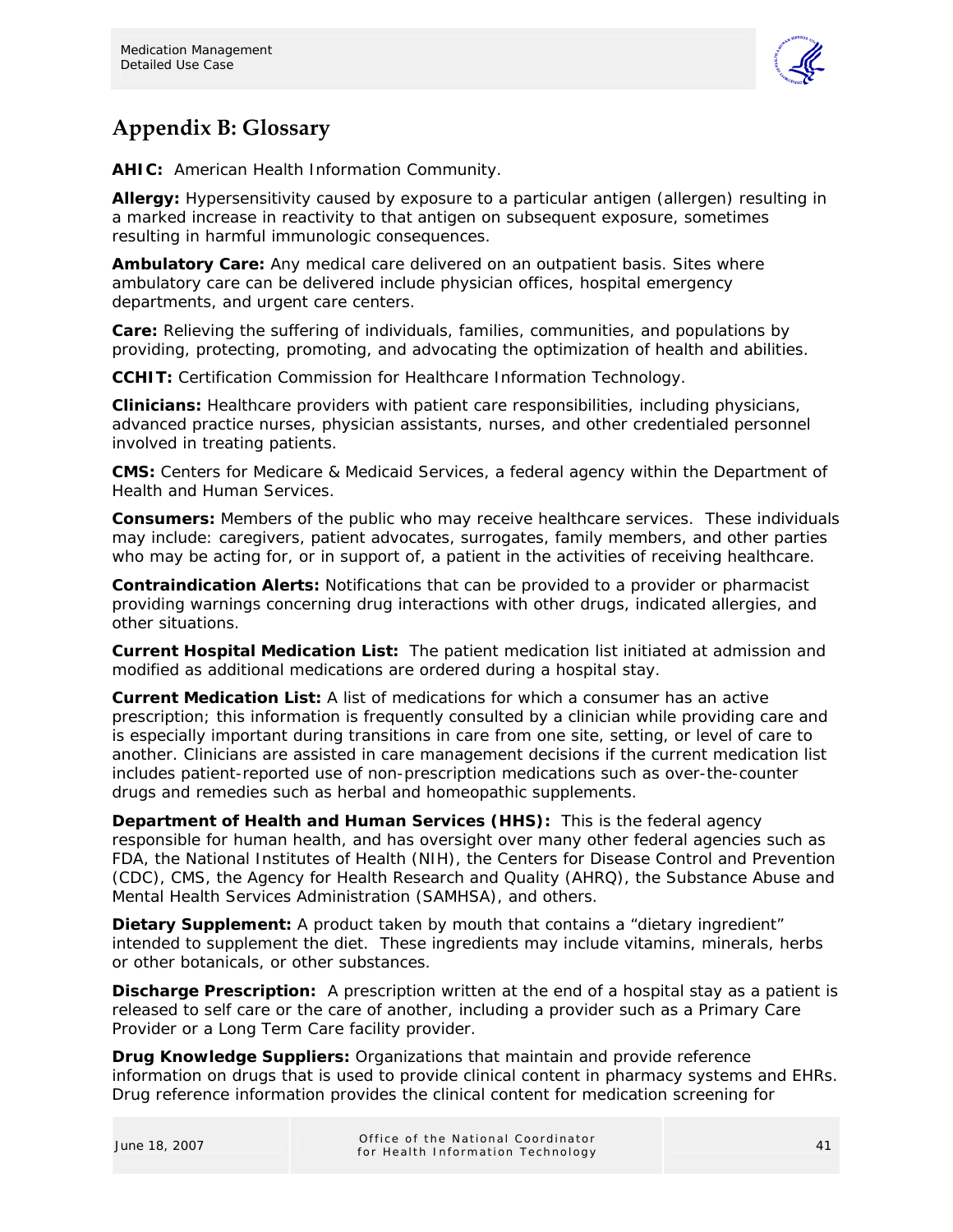

possible contraindications such as drug-drug, drug-allergy, or drug-diagnosis interactions and inappropriate dosing. It also can provide assistance in selecting appropriate medications and quick access to monographs and other reference information. Drug Knowledge Suppliers can also provide new warnings, prescribing limitations, similar communications, and patient education information.

**Electronic Health Record (EHR):** The electronic health record is a longitudinal electronic record of patient health information generated in one or more encounters in any care delivery setting. This information may include patient demographics, progress notes, problems, medications, vital signs, past medical history, immunizations, laboratory information and radiology reports.

**ePrescribing:** The process of using electronic means to transfer information between provider and pharmacist regarding a prescription.

**FDA:** Food and Drug Administration.

**Formulary:** A list of medication that can be prescribed and is allowable under a set of restrictions such as available in the pharmacy or covered by a health plan.

**Health Information Exchange (HIE):** A multi-stakeholder entity that enables the movement of health-related data within state, regional, or non-jurisdictional participant groups.

**Healthcare Entities:** Organizations that are engaged in or support the delivery of healthcare. These organizations could include hospitals, ambulatory clinics, long-term care facilities, community-based healthcare organizations, employers/occupational health, school health, dental clinics, psychology clinics, care delivery organizations, and other healthcare facilities.

**Healthcare Payors:** Insurers, including health plans, self-insured employer plans, and third party administrators, providing healthcare benefits to enrolled members and reimbursing provider organizations. As part of this role, they provide information on eligibility and coverage for individual consumers, as well as claims-based information on consumer medication history. Case management or disease management may also be supported.

**HITSP:** Healthcare Information Technology Standards Panel.

**Inpatient:** A patient who is hospitalized to receive healthcare treatment.

**Medication:** Medication includes any prescription medications, sample medications, herbal remedies, over-the-counter drugs, vaccines, and diagnostic and contrast agents used on or administered to persons to diagnose, treat, or prevent disease or other abnormal conditions. This also includes any product designated by the FDA as a drug with the exception of enteral nutrient solutions, oxygen, and other medical gases.

**Medication History:** A list of past and present prescription and non-prescription patient medications that is relevant for future clinical episodes.

**Medication List:** A compilation of current medications. This may also include the history of medications for a period of time. A medication list includes medication start and stop dates, and may include the clinical indication.

**Medication Management:** The system for how healthcare organizations handle medications. The medication management process includes ordering and prescribing, preparing and dispensing, administration, monitoring, medication selection and procurement (i.e., formulary considerations), and medication storage.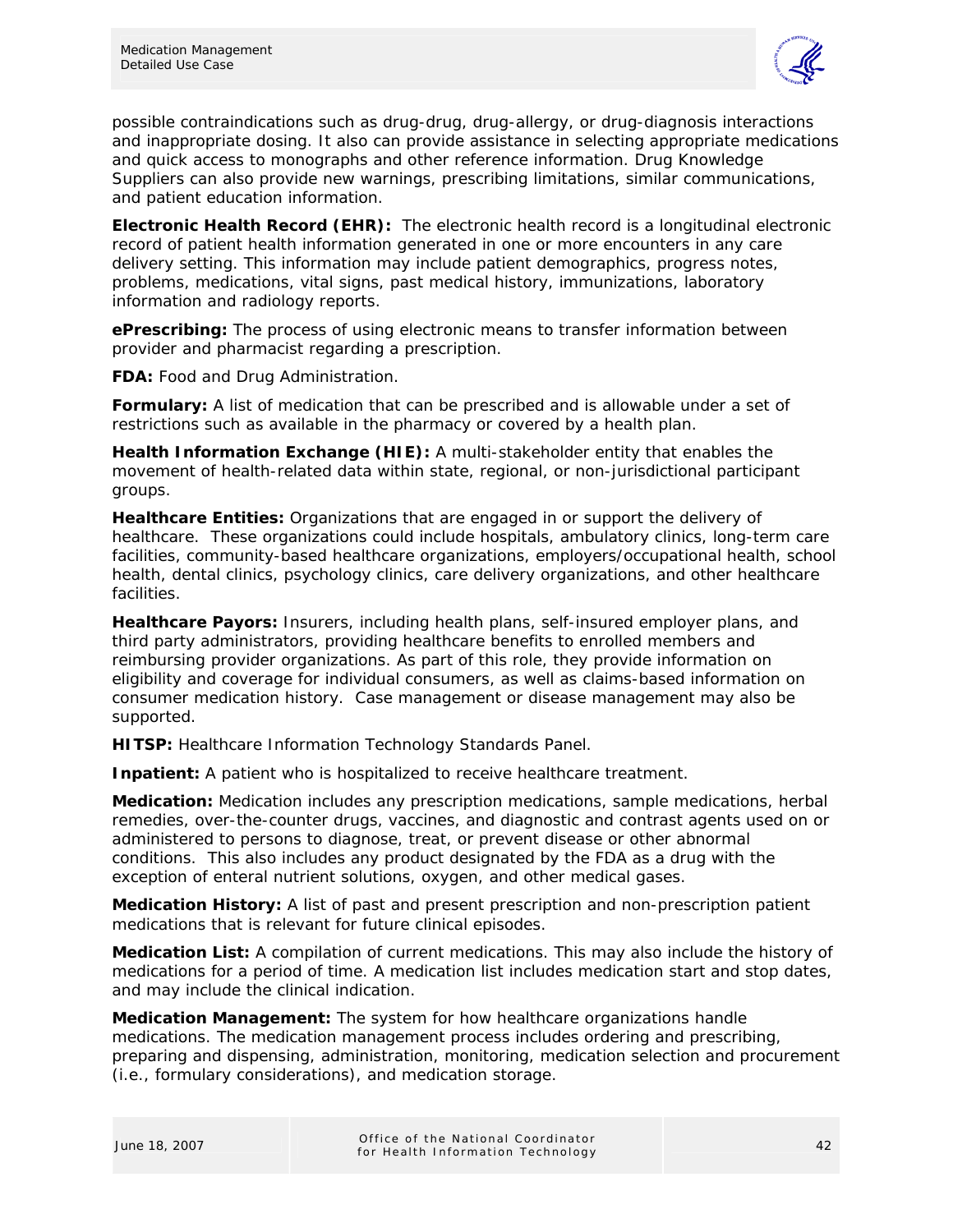

**Medication Network Intermediaries (MNIs):** These entities support the healthcare process by accomplishing communication among providers, pharmacies, and pharmacy benefits managers or payors as needed for medication dispensing and reimbursement. In this role, they are both a conduit for communication and a source of information on aspects of medication management such as medication prescription history, dispensing status, and pharmacy benefits. This stakeholder group includes Pharmacy Network Intermediaries, ePrescribing Network Intermediaries, clearinghouses, and similar organizations.

**Medication Order:** Traditionally hand-written or verbally communicated order for patient care, provided to the medical staff (nurses, therapists or other physicians) or to the departments (pharmacy, laboratory or radiology) responsible for fulfilling the order. A medication order can also be electronic.

**Medication Reconciliation:** Formal process of obtaining a complete and accurate list of each consumer's current medications – including name, dosage, frequency and route – and allergies and documenting decisions that are made about which medications are continued as the patient transitions from one level or setting of care to another (admission to hospital, intra-hospital transfer, discharge to home). For patient transitions that transfer the patient from one setting to another (hospital to PCP or long-term care), medication reconciliation requires communication of information to the next provider of care and to the patient.

**ONC:** Office of National Coordinator for Health Information Technology.

**OTC:** Over-the-counter, as in OTC medication, which implies that it does not require prescribing by a physician.

**Outpatient Medication List:** Also known as the "home medication list", a list of current medications assembled at admission to an Emergency Department or hospital. It is assembled from the patient (or other patient representative) and from available external electronic sources and is intended to include all current prescribed medications, as well as OTC, herbal and homeopathic drugs, and dietary supplements the patient is taking.

**Outpatient Pharmacies:** Pharmacies that are primarily engaged in filling ambulatory patient prescriptions.

**Patients:** Members of the public who receive healthcare services.

**Personal Health Record (PHR):** A health record that can be created, reviewed, annotated, and maintained by the patient or the caregiver for a patient. The personal health record may include any aspect(s) of the health condition, medications, medical problems, allergies, vaccination history, visit history, or communications with healthcare providers.

**Pharmacists:** Health professionals and clinicians who are licensed to prepare, dispense and support the use of medication pursuant to the request of authorized prescribers. The practice of pharmacy includes, but is not limited to, the assessment, monitoring, and modification of medication and the compounding or dispensing of medication. Direct care activities that pharmacists can perform include patient education, patient assessment, and consultation.

**Pharmacy Benefit Managers (PBMs):** These entities manage pharmacy benefits on behalf of payors, interacting with pharmacies and providers via a pharmacy network intermediary. As part of this role, they can provide information on pharmacy benefits available to an individual consumer and an individual consumer's medication history.

**Pharmacy Systems:** Electronic systems that support pharmacists with their role in dispensing medication. This includes systems that may be able to provide useful information on consumers' past medication histories.